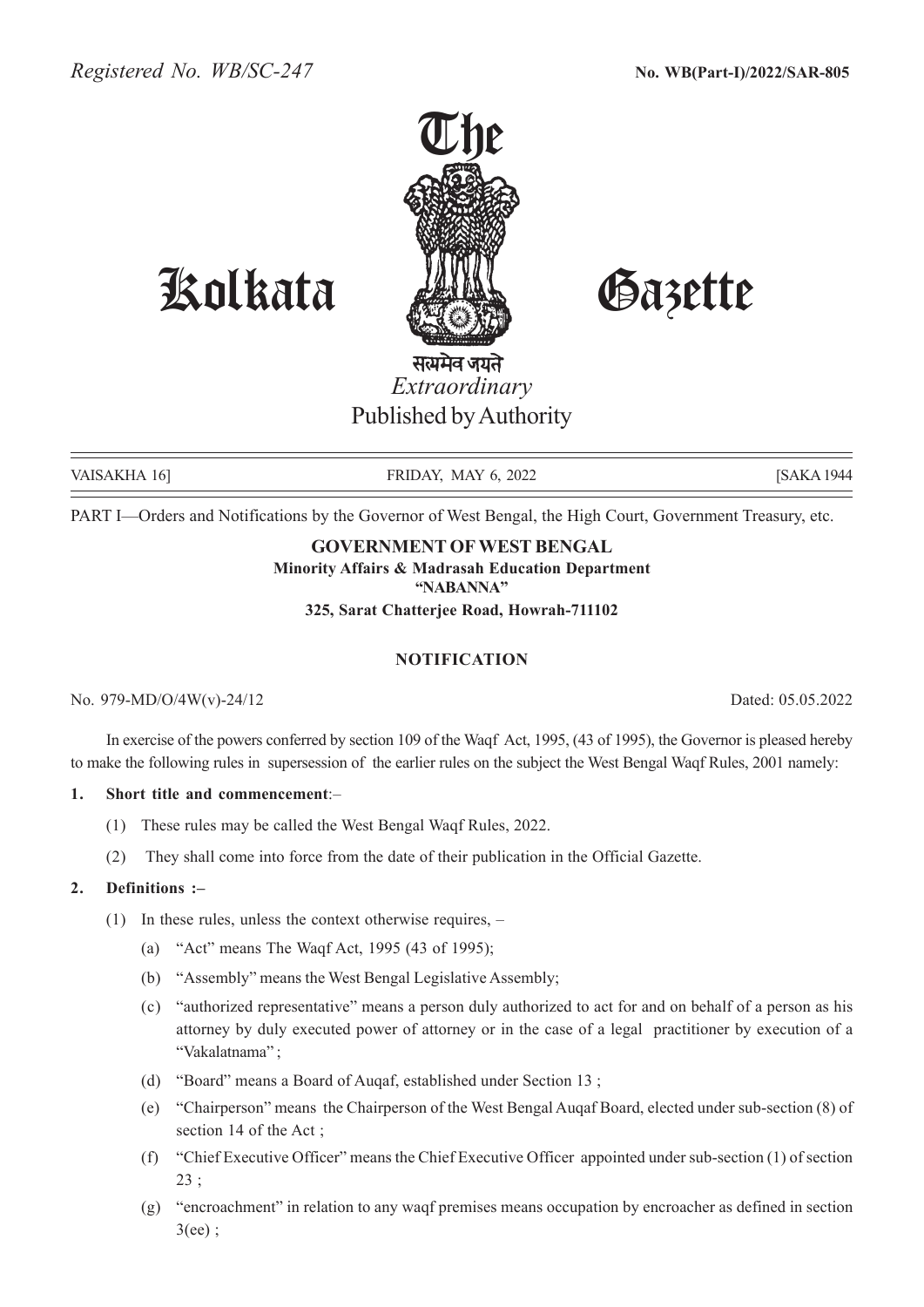- (h) "Form" means a form appended to these rules;
- (i) "Government" means the Government of West Bengal in the Minority Affairs & Madrasah Education Department;
- (j) "legal practitioner" shall have the same meaning as is assigned to it in the Advocates Act, 1961 (25 of 1961);
- (k) "managing committee" means the Committees of Board established under section 18;
- (l) "premises" means any land or building or part of land or building or both and includes :–
	- (i) the garden, water bodies, grounds, if any, appertaining to such premises;
	- (ii) any fittings affixed to such premises for the more beneficial enjoyment thereof; and
	- (iii) Dargah, grave, graveyard, khanqah, peerkhana, karbala, maqbara, Eidgah, mosque tomb and the courtyard appertaining thereto;
- (m) "Registrar" means the Registrar of the Tribunal and includes Assistant Registrar or any other person to whom the Registrar may, with the approval of the Tribunal delegate any function to be exercised by the Registrar;
- (n) "Returning Officer" means,–
	- (i) for the electoral college mentioned in sub-clauses (i) and (ii) of clause (b) of sub-section (1) of section 14 of the Act, the Secretary to the West Bengal Legislative Assembly and includes any person for the time being performing the duties of the secretary of the Assembly,
	- (ii) for the electoral college mentioned in sub-clause (iii) of clause (b) of sub-section (1) of section 14 of the Act, the Secretary to the Bar Council of West Bengal and includes any person for the time being performing the duties of the secretary of the Council,
	- (iii) for the electoral college mentioned in sub-clause (iv) of clause (b) of sub-section (1) of section 14 of the Act, any officer not below the rank of Joint Secretary to the Government as may be appointed by the Government by notification in the Official Gazette;
- (o) "Section" means the section of the Act;
- (p) "State" means the State of West Bengal;
- (q) "Tribunal" means the Waqf Tribunal constituted under sub-section (1) of section 83 of the Act;
- (r) "Waqf Property" means
	- (i) any movable or immovable Property dedicated by a person orally or by an instrument in writing and used for any purpose recognized by Muslim law as pious, religious or charitable;
	- (ii) Premises notified as waqf property in the Official Gazette : or
	- (iii) Premises registered as waqf in the register of Board of Auqaf ,Corporation, Municipality, Gram Panchayat or other State Authorities, or
	- (iv) Property treated as waqf by user;
- (2) All words and expressions used and not defined in these rules but defined in the Act shall have the same meaning respectively assigned to them in the Act.

#### **3. Qualifications of mutawalli.–**

- (1) The mutwalli shall be a citizen of India.
- (2) Qualifications of a mutawalli of a waqf shall be such as may be specified by a waqif in the waqf deed.
- (3) Where no qualifications are specified by the waqif, a mutwalli shall have–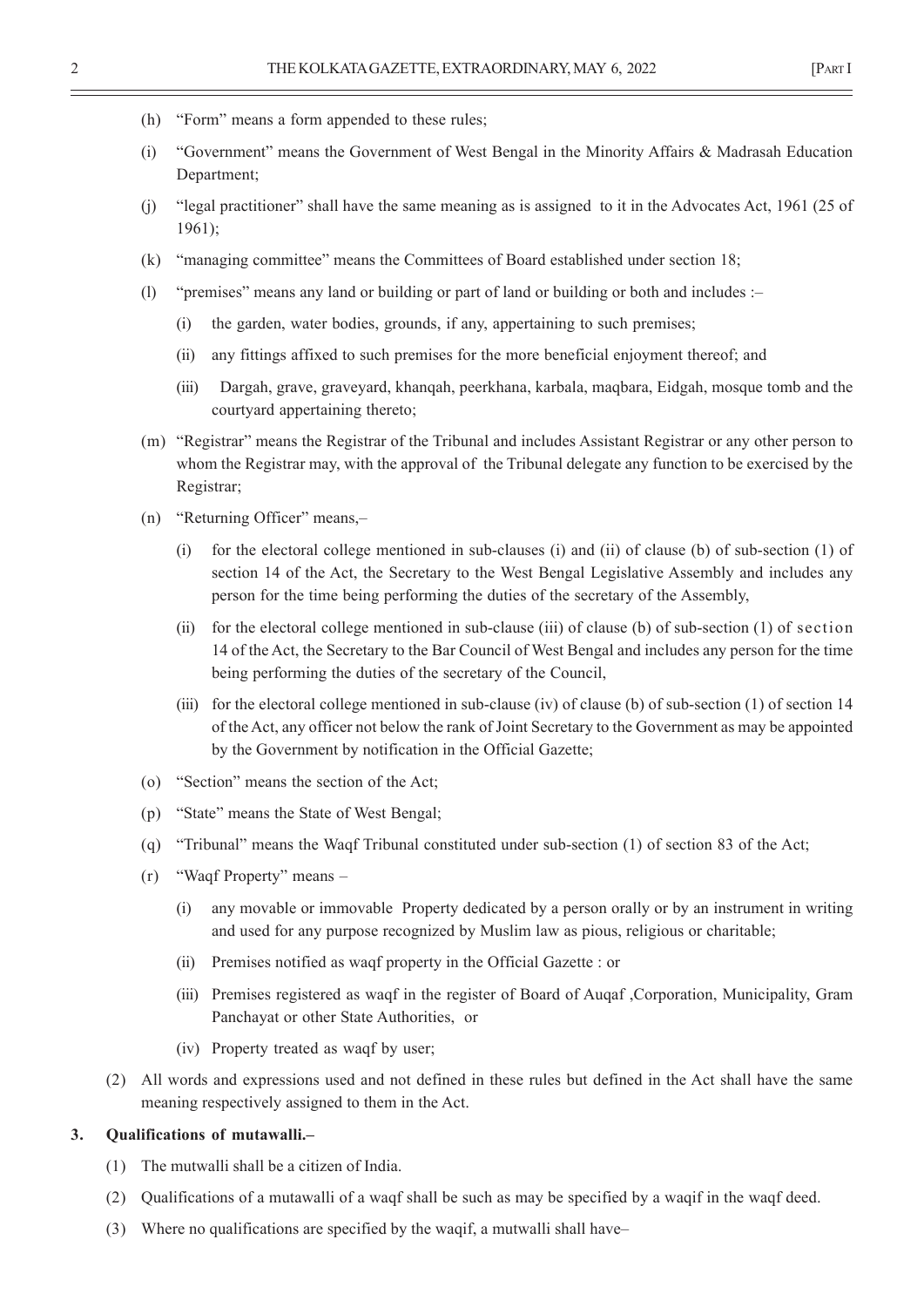- (a) Knowledge of English/Urdu/ Hindi/Arabic or the regional language of the place where the waqf property is situated;
- (b) Working knowledge of Sharia; and
- (c) Perfect physical and mental health :

Provided that where no qualifications are specified by a waqif under sub-rule (2) or no person having the qualification specified under this sub-rule is available, the Board may appoint any hereditary mutawalli or a qualified graduate from any recognized college or university as the mutawalli for the concerned waqf.

#### **4. Other particulars which the report of Survey Commissioner may contain** :–

The report to be submitted by the Survey Commissioner to the Government under sub-section (3) of section 4 of the Act shall be as specified in Form I.

- **5. Other powers of Inquiry of Survey Commissioner** :– The Survey Commissioner shall in addition to the powers specified under sub-section (4) of section 4 of the Act, have the powers in respect of the following matters, namely :-
	- (a) grant of temporary injunction and interlocutory orders ; and
	- (b) appointment of Receivers :

Provided that no inquiry shall be instituted against the Board until the expiry of a period of two months from the date of a notice in writing delivered in the office of the Board stating the cause of action, description and place of the petitioner or the applicant and the relief claimed .

**6. Other particulars which a list of auqaf published may contain**. The list of auqaf published under sub-section (2) of section 5 of the Act shall be as specified Form 2.

#### 7**. Entry of Auqaf in revenue record**.–

- (1) The State Government, after receipt of the list of auqaf from the Board under sub-section (2) of section 5 of the Act, shall publish in the Official Gazette and send it within a period of one month to the revenue authorities.
- (2) On receipt of the lists under sub-rule (1) from the Government, the revenue authorities shall, after updating the record and deciding mutation in the land record, submit a copy of such entries to the Board within a period of six months from the date of receipt.
- (3) If no intimation is sent by the revenue authorities to the Board within six months, the entry in the land record in mutation thereof shall be deemed to have been made.

#### 8. **Conduct of elections**.–

- (1) The Addl. Chief Secretary/Principal Secretary /Secretary (Minority Affairs and Madrasah Education Department) to the State Government shall be the Election Authority for the purposes of conduct of elections of members under clause (b) of sub-section (1) of section 14 of the Act and he shall have powers of superintendence, direction and control of the conduct of election under these rules.
- (2) An officer not below the rank of Joint Secretary (Minority Affairs and Madrasah Education Department) to the State Government shall be the Deputy Election Authority for the purposes of conduct of election under these rules.
- (3) Deputy Election Authority shall perform all or any of the functions of the Election Authority, subject to the control of the Election Authority.
- (4) The Election Authority shall appoint a Returning Officer who shall be responsible for the smooth conduct of elections under these rules.
- (5) The Election Authority may appoint one or more persons from amongst officers of the State Government as Assistant Returning Officer from amongst the offices of the State Government subject to the control of the Returning Officer;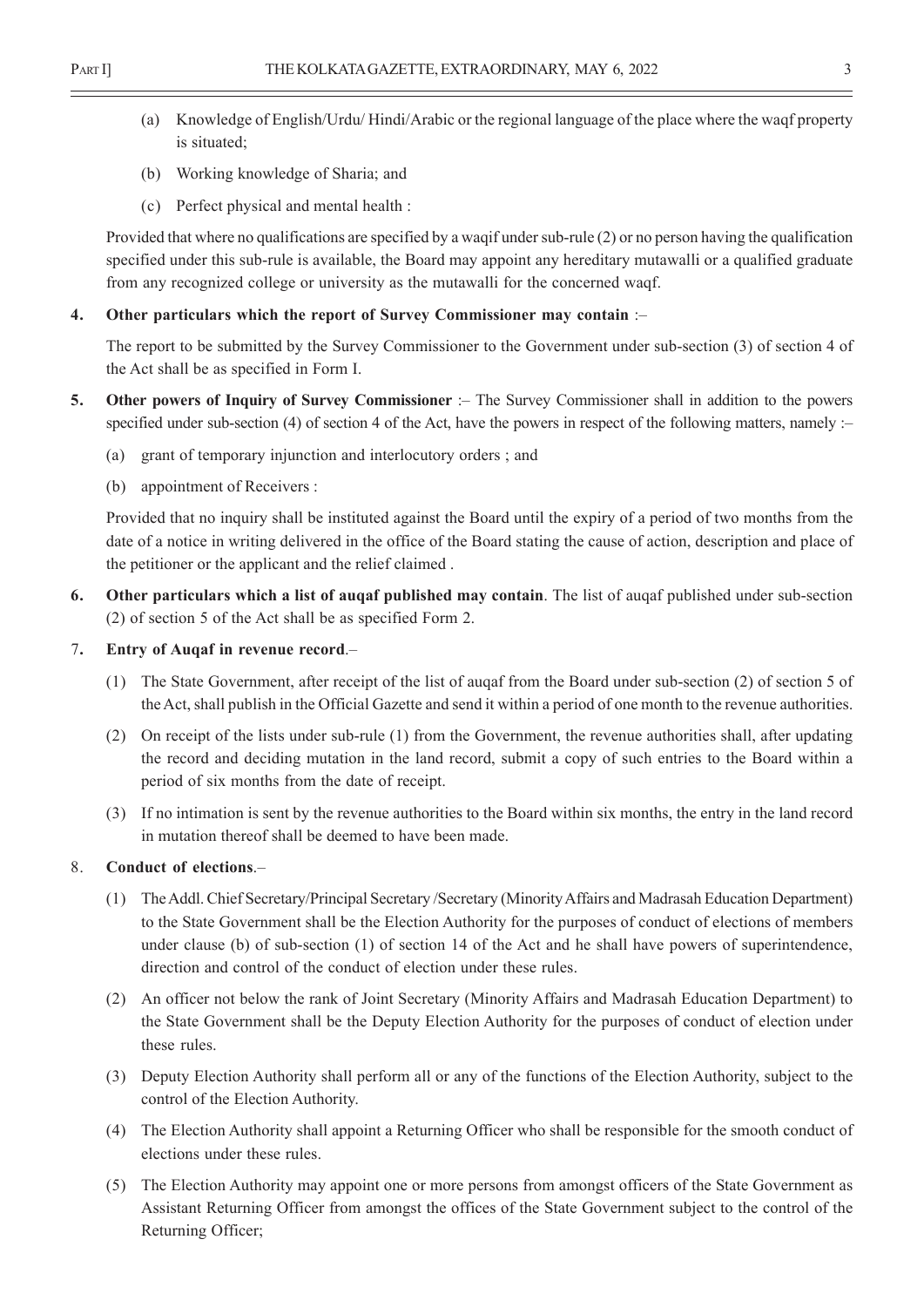Provided that the Assistant Returning Officer shall not perform any function of the Returning Officer which relates to the scrutiny of nominations unless the Returning Officer directs him so to perform.

- (6) Subject to other provisions of these rules, the Election Authority shall have power to perform the following functions, namely:–
	- (a) to fix date, place and time of election ;
	- (b) to notify the form of notice, nomination, letter of intimation, declaration paper, ballot paper, ballot paper cover and the envelope for the election, the form of any other record to be prepared or maintained in relation to an election and the instructions to be contained in the notification for the conduct of election;
	- (c) to decide, in case of doubt, the validity or invalidity of each ballot paper of each vote recorded thereon;
	- (d) to declare the result of each election, and
	- (e) to  $fix -$ 
		- (I) the last date for receipt of nomination ;
		- (II) the date of scrutiny of nomination and publication of list of candidates validly nominated ;
		- (III) the last date and hour for withdrawal of candidature ;
		- (IV) the date of publication of the final list ;
		- (V) the hour for poll ;
	- (VI) the date and hour of scrutiny and counting of votes.
- (7) The election under these rules shall be held in accordance with the system of proportional representation by means of single transferrable vote.

#### **9. Electoral roll.–**

- (1) The Election Authority shall obtain the list of persons eligible to vote in the categories mentioned in subclauses (i), (ii), (iii) and (iv) of clause (b) of sub-section (1) of section 14 of the Act from the officers specified in sub-rule (2) and the list of such persons shall form the electoral college for that category and the persons whose names find place in the list, shall be electors for that category of members.
- (2) The category-wise lists shall be obtained as follows:–
	- (a) For the elector of Muslim Members of Parliament under section 14(1) (b)(i) of the Act from the Secretary, West Bengal Legislative Assembly;
	- (b) For the of Muslim Members of State Legislature under section 14(1) (b) (ii) of the Act, from the Secretary, West Bengal Legislative Assembly;
	- (c) For the election of Muslim Members of Bar Council of West Bengal under section 14 (1) (b) (iii) of the Act, from the Secretary of the Bar Council ;
	- (d) For the election of mutawallis under section 14(1)(b)(iv) of the Act, from the Chief Executive officer of the Board;

#### Provided that

- (I) Two members to be elected in accordance with the system of proportional representation by means of single transferable vote from each of the electorial colleges consisting of–
	- (i) Muslim Members of Parliament from the State.
	- (ii) Muslim Members of the State Legislature.
	- (iii) Muslim Members of Bar Council of the State.
- (II) One member to be elected in accordance with the system of proportional representation by means of single transferable vote from each of the electorial colleges consisting of–
	- (i) Mutawallis of the Wakfs having an annual income of rupees one lakh and above.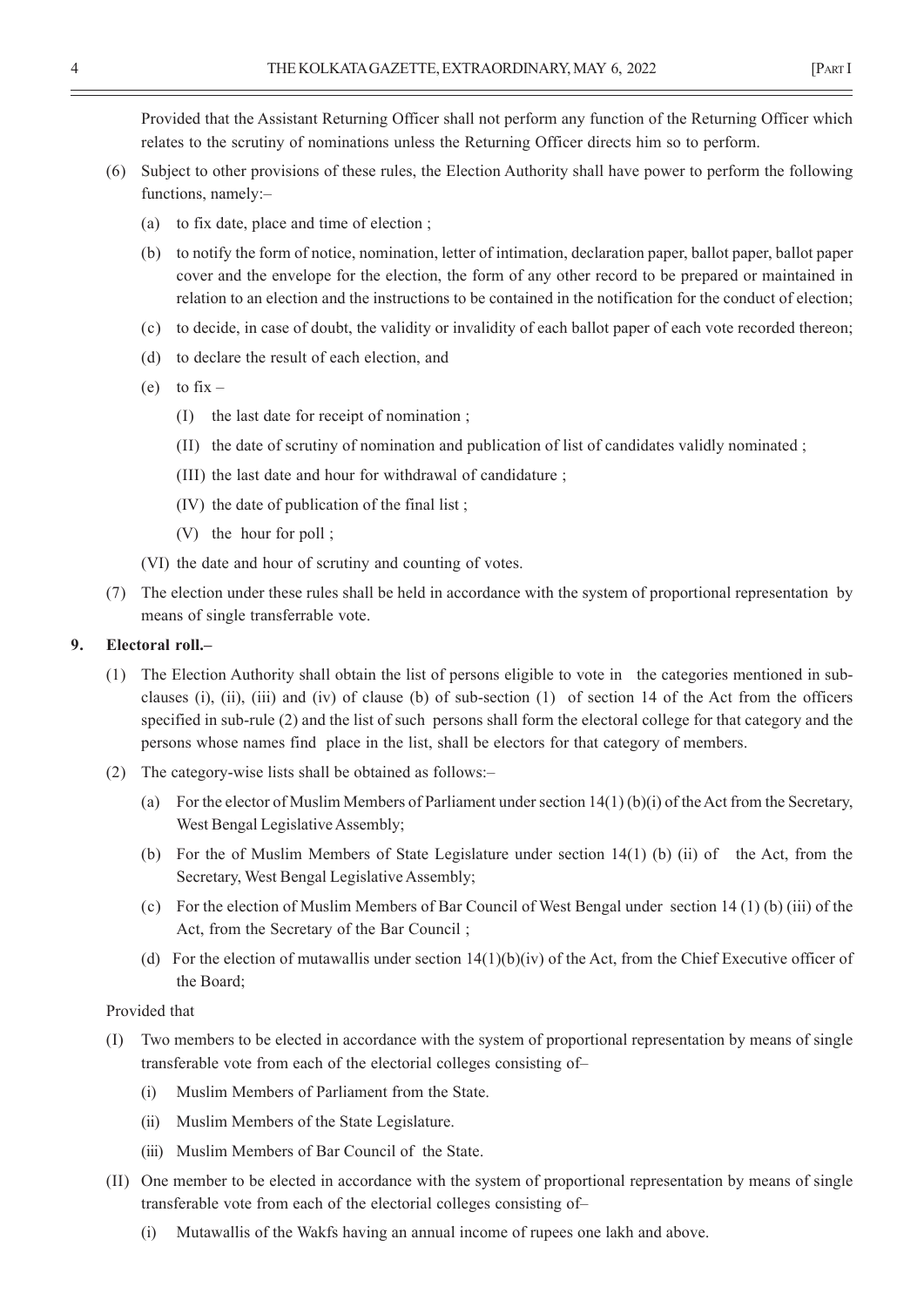- **10. Election by mutawalli**. For the purposes of preparing the electoral roll of the mutwalli under clause (d) of subrule(2) of rule 9, the Chief Executive Officer shall give one week's time to the mutawalli(s), or as the case may be, to the managing committees to select :–
	- (a) The senior most mutawalli, to be the representative of such waqf institution in the case of waqf institution having more than one mutwalli ; and
	- (b) The President or in his absence, the Secretary of the managing committee, or a representative who is a member of such waqf institution in the case of waqf institution being administered by managing committee :

Provided that if the waqf institution fails to select and communicate to the Chief Executive Officer the name of the senior most mutawalli and the President or the Secretary of the managing committee, then such senior most mutwalli and the President or the Secretary of the managing committee shall be deemed to have been selected and their names shall be incorporated in the electoral rolls for the purpose of constituting the electoral college:

Provided further that only those mutawalli or the representatives of the managing committees shall be eligible to vote who are registered with the Board and having annual income of rupees one lakh in the preceding year and have paid annual contribution payable to the Board under section 72 of the Act upto the preceding year.

11. **Electoral rolls of Ex-Muslim Members of Parliament**: Muslim Members of State Legislature and Muslim Members of the Bar Council.–

The members to the Board in the categories  $14((1)(b)(i))$  to (iii) shall be elected in from thereof.

12. **Displaying of Lists.** – The electoral lists obtained under rule 9 shall be displayed on the notice board of the Election Authority and in the office of the Board, not less than fourteen days before the date of elections and shall be published in Urdu, Hindi, Bengali and English/local language newspapers having circulation in the area.

### 13. **Filing of objection.–**

- (1) Any person aggrieved by the publication of electoral lists under rule 12, may file the objection petition before the Election Authority within seven days of such publication for addition, deletion or modification of any name.
- (2) The Election Authority, after going through the objection petition, and after obtaining any further information from any source, as it may deem fit and after giving personal hearing to the objector or petitioner or to any other person, if it feels necessary, shall pass orders on the objection petition.
- (3) In the light of the orders passed, under sub-rule (2), if the electoral roll requires any modification, the Election Authority, after incorporating such modification, shall publish the final electoral roll not less than seven days before the date of elections and such electoral roll shall be final and conclusive list of electors for election.

#### 14. **Public notice of intended election.** –

- (1) The election Authority shall, subject to such directions as may be issued by the Government, by notification in Form 3, published in the Official Gazette, call upon on such date or dates as may be specified therein, to elect members of the Board in accordance with the provisions of the Act and these rules.
- (2) The notification issued under sub-rule (1), shall specify the last date for making nominations, the date for scrutiny of nominations, the last date for withdrawal of candidature, the place and date on which and the tie during which the poll shall, if necessary, be held.
- (3) On the issue of the notification under sub-rule (1), the Returning Officer shall give public notice of the intended election for the members of the Board in Form 4 in Urdu, Hindi, Bengali and English/local language newspapers having circulation in the area.
- 15. **Special election programme** Notwithstanding anything contained in these rules, where the election process is interrupted or the election programme has to be altered on account of the orders of any Court or for any other valid reason, to be recorded in writing, it shall be competent for the Election Authority either generally or in respect of specified category of members to cancel the election schedule notified under these rules and to re-notify the election schedules as it deems fit in the circumstances of the case :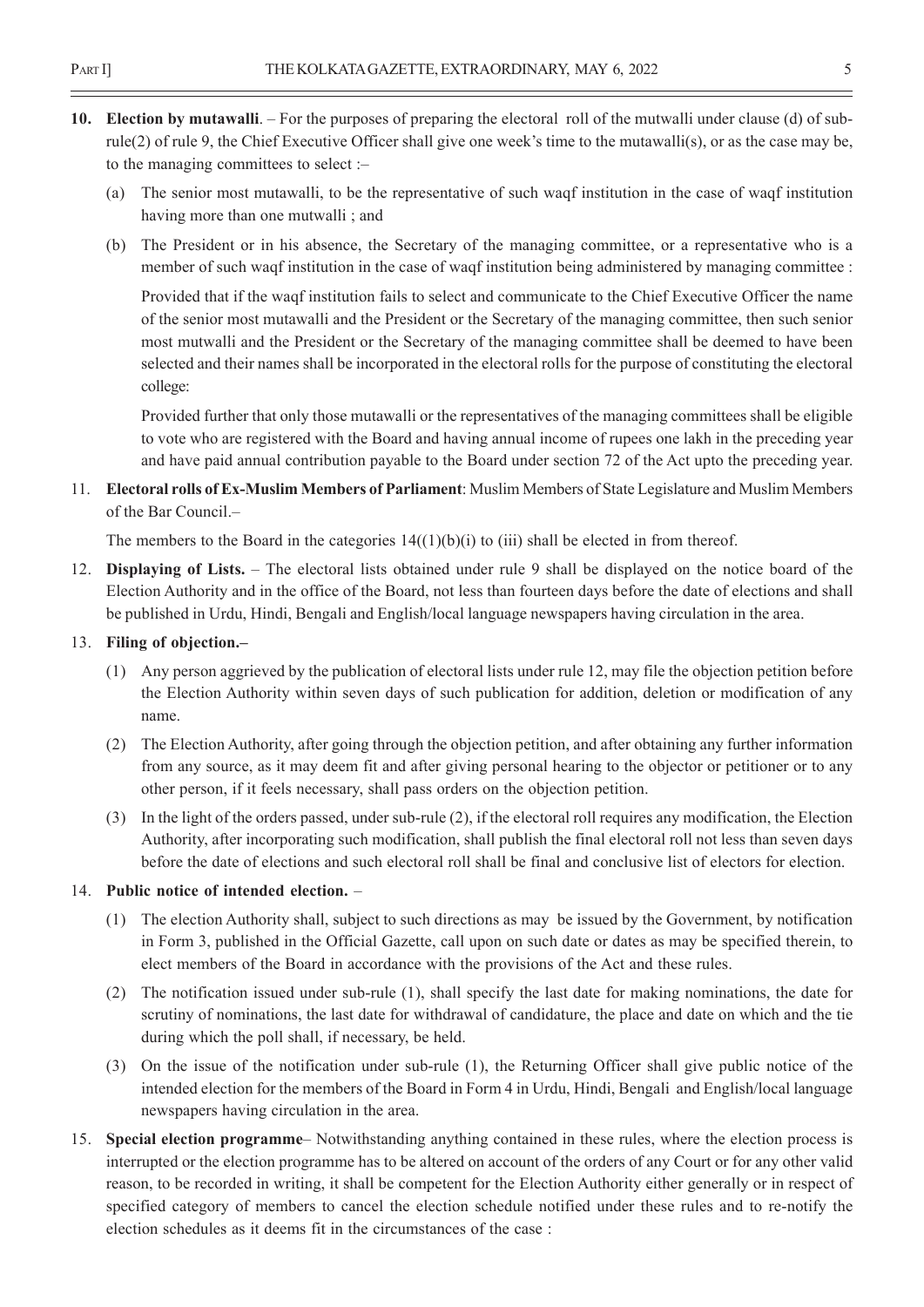Provided that where the election schedule is re-notified under this rule, the nominations already made shall also be cancelled.

#### 16. **Nomination of candidates**.–

- (1) A person may be nominated as a candidate to fill the office of the member of the Board in Form 5, if he is qualified to be chosen to fill the seat under the provisions of the Act
- (2) The nomination shall be presented on or before the appointed date by the candidate in person, between the hours specified, to the Returning Officer at the place specified, and signed by the candidate or by a person duly authorized by him in this behalf.
- (3) A candidate for any of the categories specified in clause (b) of sub-section (1) of section 14 of the Act, shall be a person whose name is registered in the electoral roll of that category.
- (4) Each candidate shall be nominated on a separate nomination paper.
- (5) A candidate may be nominated for more than one of the categories specified in sub-section (1) of section 14 of the Act.

#### 17**. Presentation of nomination paper and requirement of valid nomination**.–

- (1) On receipt of the nomination paper, the Returning Officer shall forthwith number the nomination papers serially in the order in which it is presented and give a receipt in Form 6.
- (2) The Returning Officer or such other authorized person shall satisfy himself that the name and number of the candidate, as entered in the nomination paper, is the same as entered in the electoral roll and wherever necessary, he shall direct that the nomination form be amended so as to be in accordance with the electoral roll.
- (3) The Returning Officer may, while interpreting an entry in the electoral roll overlook merely clerical or printing errors, but he shall record the interpretation adopted by him, together with the reasons, while making the formal acceptance or rejection or scrutiny of a nomination.
- 18. **Publication of nominations received**.– Immediately after expiry of the time specified for receipt of nomination papers on the date fixed for that purpose, the Returning Officer or such other authorized person shall publish at his office in Urdu, Bengali, Hindi and English/local language a list in Form 7 of all the nominations received, with a notice that the nomination papers shall be taken up by Returning Officer for scrutiny at the specified place, date and the time.
- 19. **Oath of affirmation**.– Every candidate shall at the time of filing the nomination or at any time before its scrutiny of nomination take oath of affirmation in Form 8 before the Returning Officer or the Assistant Returning Officer.

#### 20. **Scrutiny of nomination papers**.–

- (1) On the date appointed for scrutiny of the nominations, the candidate, and one other person duly authorized in writing by each candidate, may attend at such time and place as may be specified under rule 18.
- (2) The Returning Officer may admit such other persons as he think fit to assist him and shall give to such persons all reasonable facilities to examine the nomination papers of all the candidates.
- (3) The Returning Officer shall examine the nomination papers and all objections which may be made at the time to any nomination and may, either on such objection or on his own motion after such summary inquiry as he thinks necessary, reject any nomination on any of the following grounds, namely :–
	- (a) that the candidate is ineligible for election as a member of that particular category of the Board ;
	- (b) that the candidate incurred any of the disqualifications specified in section 16 of the Act or these rules ;
	- (c) that the name of the candidate is not entered in the electoral rolls ;
	- (d) that the candidate has failed to comply with any of the provisions of these rules or ;
	- (e) that the signature/thumb impression of the candidate in the nomination paper is not genuine :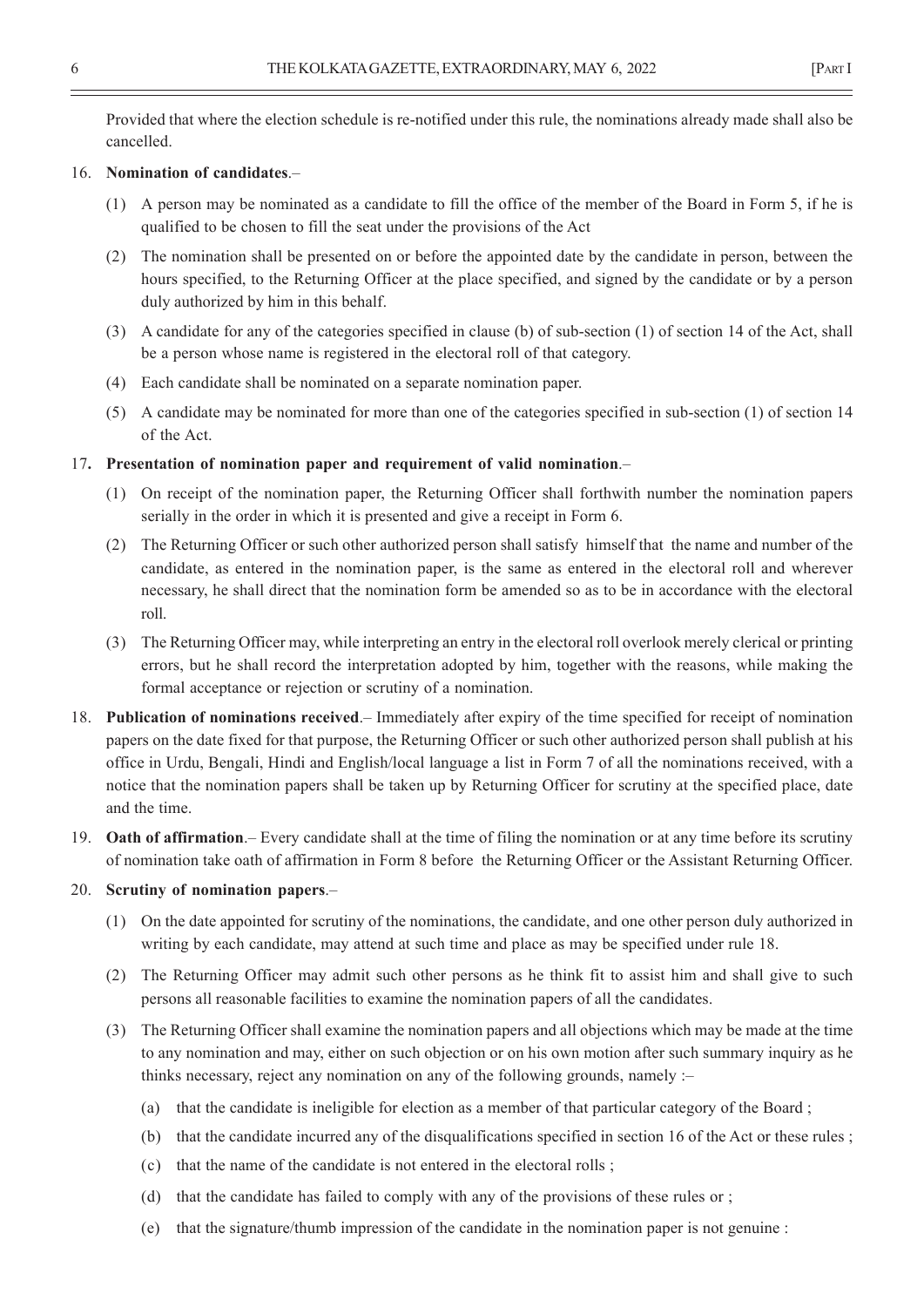Provided that the nomination of a candidate shall not be rejected merely on the ground of an incorrect description of his name or of any other particulars relating to the candidate as entered in the electoral roll, if the identity of the candidate is otherwise established beyond reasonable doubt.

- (4) The Returning Officer shall endorse on each nomination paper, his decision, accepting or rejecting the same and, if the nomination paper is rejected, he shall, record in writing a brief statement of his reasons for such rejection.
- (5) The scrutiny of the nomination paper shall, as far as practicable, be completed on the date appointed in this behalf and no adjournment of the proceedings shall ordinarily he permissible, except at the discretion of the Returning Officer, to provide an opportunity to a candidate to rebut any contention raised against his candidature.
- (6) For the purpose of this rule, a certified copy of the entry in the electoral roll for the time being in force of any of the category of member of the Board shall be conclusive evidence of the fact that the person referred to in that entry is an elector for that category of member of the Board, unless it is proved that he is subject to any disqualification mentioned in the Act in these rules.
- (7) Immediately after the nomination papers have been scrutinized and the decisions, accepting or rejecting the same have been recorded, the Returning Officer shall prepare a list of nominations found valid under each category and display it on the notice Board of his office in Form 9.
- 21. **Withdrawal of nomination**. Any candidate may withdraw his nomination in writing in Form 10 signed by him and delivered to the Returning Officer either in person or by his authorized agent not later than five O' clock in the evening of the appointed last date for withdrawal and the Returning Officer shall give a receipt for the same on being satisfied as to the genuineness of the notice of withdrawal and the identity of the person delivering it.
- 22. **Publication of list of contesting candidates**.–
	- (1) On the following day, after the withdrawal of nominations, the Returning Officer shall prepare in Urdu, Bengali, Hindi and English languages/local language a list in Form 11 of the persons whose nominations have been found valid and display it on the notice Board of his office and the office of the Board.
	- (2) The list prepared under sub-rule(1) shall contain the names of the candidates as described in their nomination paper in Urdu, Bengali, Hindi and /English languages/local language duly arranged in English alphabetical order.
- 23. **Declaration of result of uncontested candidate**.–
	- (1) If the number of contesting candidates is equal or less than the number of vacancy in a particular category, the Returning Officer shall forthwith declare such candidate as duly elected in Form 12 and send the same to the Election Authority.
	- (2) If the number of contesting candidates is more than the number of vacancy or vacancies in a particular category, poll shall be conducted.
- 24. **Death of candidate before poll.** If a contesting candidate dies and a report of his death is received before the commencement of the poll, the Returning Officer shall, upon being satisfied of the fact of the death of the candidate, countermand the poll and election proceedings shall be started a fresh in all respect as if for a new election.

Provided that no fresh nomination shall be necessary in the case of a candidate who stood validly nominated at the time of countermanding of the poll.

#### 25. **Voting.–**

- (1) If poll is to be conducted, the Returning Officer shall take necessary action for the conduct of poll and shall see that the election is fairly conducted at the polling station, and regulate the number of electors to be admitted at one time, and shall exclude all persons other than the following –
	- (a) the candidate ;
	- (b) The police officer or other public servants on duty ;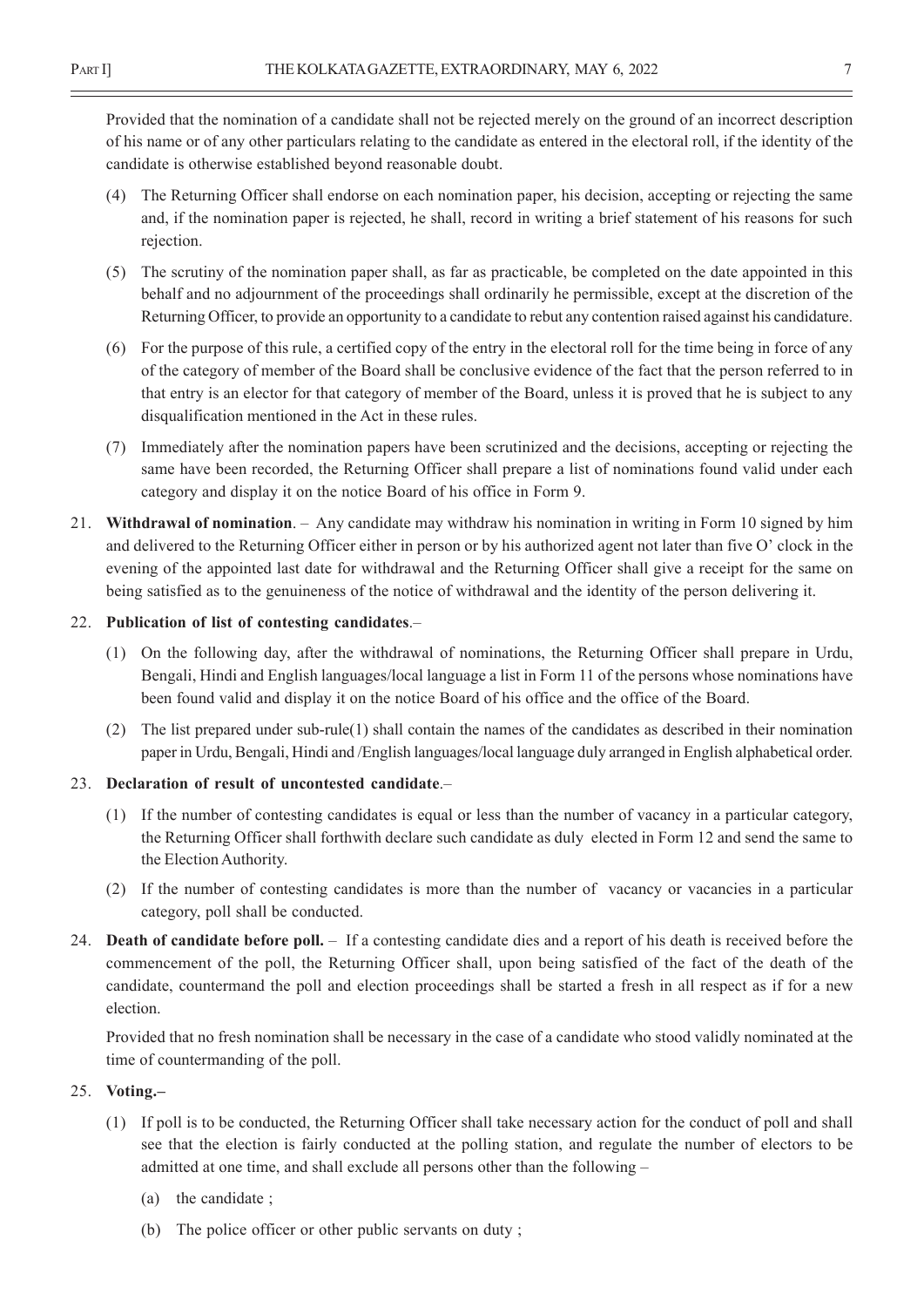- (c) such persons as the Returning Officer may from time to time admit for the purpose of identifying electors;
- (d) persons authorized by the Government ;
- (e) a child in arms accompanying an elector ; and
- (f) a person accompany a blind or infirm elector who cannot move without help ;
- (2) Where a woman elector cannot be identified by the Returning Officer by reason of her observing purdah, she may be required to be identified by any mode to the satisfaction of the Returning Officer.

#### 26. **Right of vote.–**

- (1) Voting is to be in person.
- (2) All electors voting at an election shall do so in person at the polling station provided of them under these rules.
- (3) Counting shall be arranged at the end of the polling for the election of each category of members specified in clause (b) of sub-section (1) of section 14 of the Act.
- (4) The Returning Officer shall provide at each polling station, sufficient number of ballot boxes, together with copies of the electoral roll containing the names of electors entitled to vote and such other papers and articles necessary for electors to mark the ballot papers stationery and forms, as may be necessary.
- (5) Immediately before the commencement of the poll, the Returning Officer shall demonstrate to the candidates or their polling agents that the ballot box is empty.

#### 27. **Form of ballot paper.–**

- (1) Every ballot paper shall contain serial number of list of contesting candidates in Urdu, Bengali, Hindi and English/local language duly arranged in English alphabetical order.
- (2) Every ballot paper shall, before issue to an elector, be
	- (a) stamped or shall be written on its back
		- (i) the name and category of member ;
		- (ii) the place of election
	- (b) signed in full on its back by the Returning Officer.
- 28. **Issue of ballot paper**.– Immediately after a ballot paper is issued to a elector, the Returning Officer shall obtained the signature of elector in token of having received the ballot paper, on the office copy of electoral roll to be retained by the polling officer for record.

#### 29. **Maintenance of secrecy of voting by electors and voting procedure.–**

- (1) Every elector to whom a ballot paper has been issued under rule 28 shall maintain secrecy of voting within the polling station and for that purpose observe the voting procedure hereinafter laid down.
- (2) The elector on receiving the ballot paper, shall forthwith–
	- (a) proceed to the voting compartment ;
	- (b) record his first, second, third and so on preference by writing numerical 1, 2 and 3 and so on against the names of the contestants, he intends to give the preference and
	- (c) insert the folded ballot paper into the specified ballot box.
- (3) Every elector shall vote without any delay.

#### 30. **Blind and infirm voters.–**

(1) If owing to blindness or other physical infirmity, an elector is unable to recognize the names of the contestants on the ballot paper or to write preference thereon, the Returning Officer shall record the vote on the ballot paper in accordance with the wishes of the elector, fold it and insert it into the ballot box.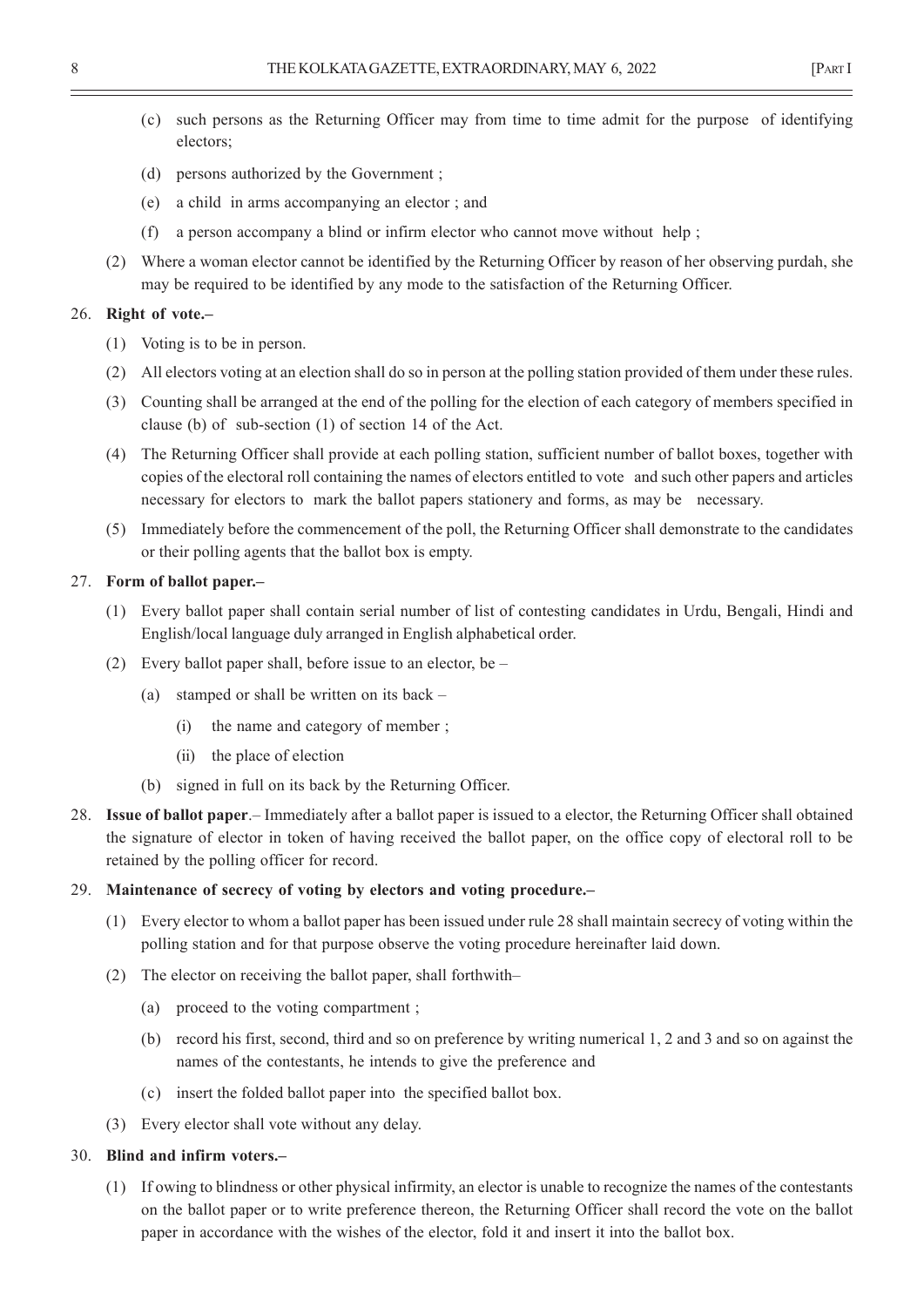(2) While acting under this rule, the Returning Officer shall observe secrecy and shall keep a brief record of each such instance, but shall not indicate therein the matter in which any vote has been exercised.

#### 31. **Challenge to identity.–**

- (1) Any candidate may challenge the identity of a person claiming to be a particular elector by first depositing, a sum of one hundred rupees in cash with the Returning Officer for each such challenge.
- (2) On such a deposit being made, the Returning Officer shall
	- (a) warn the person challenged, of the penalty for impersonation; and
	- (b) read the relevant entry in the electoral roll in full and ask him whether he is the person referred to in the entry or not.
- (3) The Returning Officer shall thereafter hold a summary inquiry into the challenge and may for that purpose–
	- (a) require the challenger to adduce evidence in proof of the challenge and the person challenged to adduce evidence in proof of his identity ;
	- (b) put the person challenged any question necessary for the purpose of establishing his identity and require him to answer them on oath; and
	- (c) administer an oath to the challenger and any other person offering to give evidence.
- (4) If, after the inquiry, the Returning Officer considers that the challenge has not been established, he shall allow the person challenged to vote and if he considers that the challenge has been established, he shall debar the challenged person from voting.
- (5) If the Returning Officer is of the opinion that the challenge is frivolous or has not been made in good faith, he shall direct that the deposit made under sub-rule (1) be forfeited to the Government and in any other case, he shall return it to the challenger at the conclusion of the inquiry.

#### 32. **Spoilt and returned ballot papers.–**

- (1) An elector who has inadvertently dealt with his ballot paper may, by delivering it to the Returning Officer and on satisfying him of the inadvertence, be given another ballot paper and the ballot paper so returned and the counter foil of such ballot paper shall be marked as "Spoilt cancelled" by the Returning Officer.
- (2) If an elector, after obtaining a ballot paper decides not to use it, he shall return it to the Returning Officer, and the ballot paper so returned and the counterfoil of such ballot paper shall be marked as "Returned cancelled" by the Returning Officer.
- (3) All ballot papers cancelled under sub-rules (1) and (2) shall be kept in a separate packet.

#### 33. **Opening of Votes.–**

- (1) The counting of votes shall commence immediately after the poll at the same place where voting took place.
- (2) The Returning Officer immediately after the poll at the same place shall–
	- (a) open the ballot box, count the ballot papers and ensure that the number of ballot papers found in the box is the same as the number of ballot papers issued as per the office copy of the electoral roll.
	- (b) Separate the ballot papers which he deems valid from those which he had rejected endorsing on each of the latter the word :

"Rejected" and the ground of rejection.

- 34. **Invalidity of ballot papers**.– A ballot paper shall be invalid in any or more of the following cases :–
	- (a) same preference is recorded against more than one name;
	- (b) numerical preference is so placed as to render it doubtful to which candidate it is intended to apply;
	- (c) the numerical or such other figures are written opposite to the names in such a manner that it is not possible to ascertain the intended preference of the elector;
	- (d) there is any mark or writing by which the elector can be identified;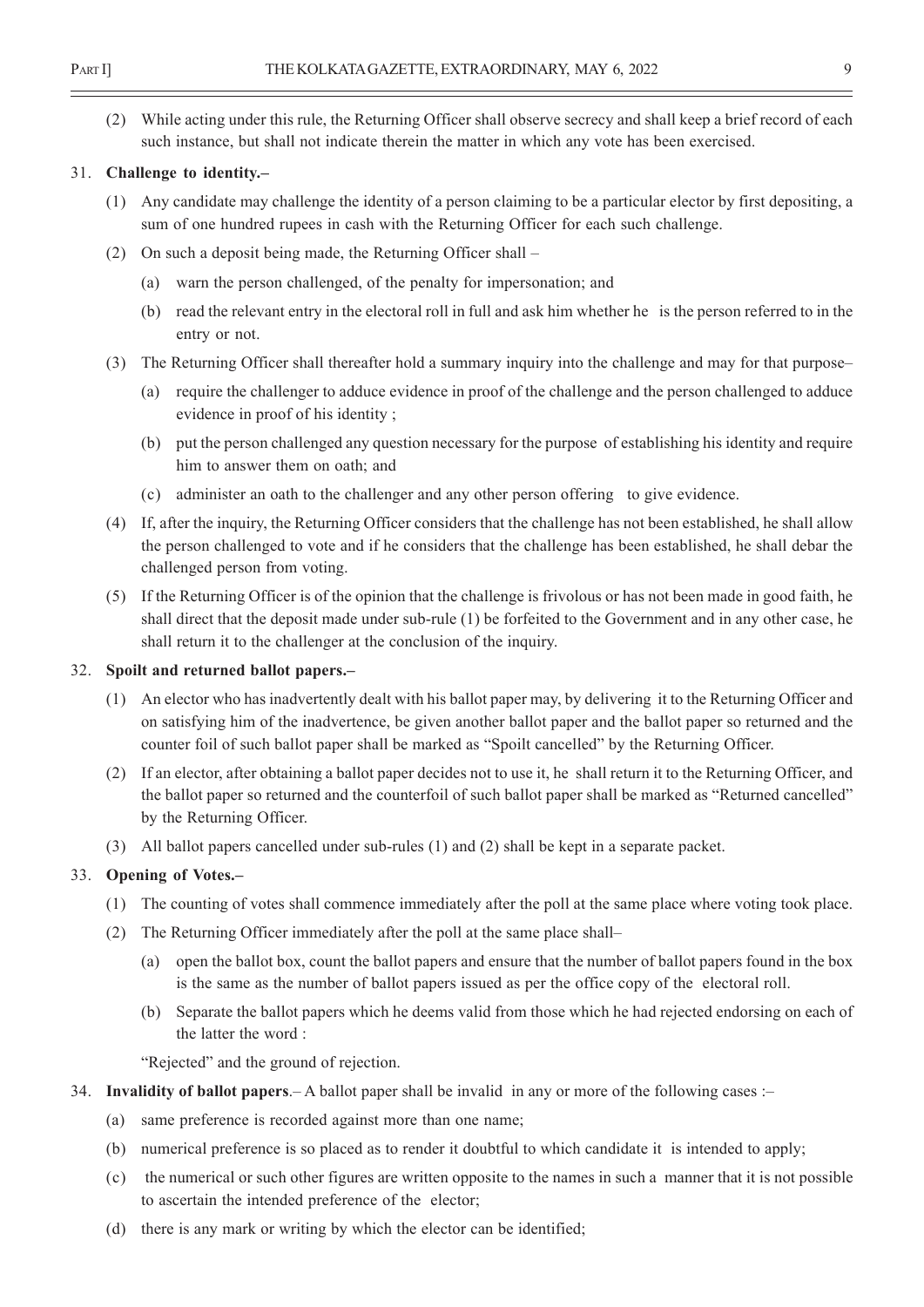#### 35. **Counting of votes.–**

- (1) After rejecting the ballot papers which are invalid, the Returning Officer shall
	- (a) count the maximum number of first preference votes polled by a candidate, then count the maximum number of second preference votes polled by a candidate and so on and arrange the name of candidates in that order ;
	- (b) after such counting, the candidate having obtained maximum number of first preference votes shall be declared elected if the number of vacancy is one and in case of vacancies being two, candidates having obtained maximum number of first and second preference votes shall be declared elected for the second vacancy.
- (2) When at the end of counting, each of the contesting candidates has the same value of votes and no surplus remains capable of transfer, the Returning Officer shall decide by lot which of them shall be excluded, and the other candidates, by drawing lots, the candidate shall be declared elected :

Provided that the detailed procedure indicated in Part VII of the Conduct of Election Rules, 1961 framed under the Representation of People's Act,1951 (43 of 1951), shall be followed for this purpose.

#### 36. **Provision of re-count.–**

- (1) Any candidate or in his absence, his authorized agent may, at any time during the counting of votes, either before or after the completion of the counting of votes, request the Returning Officer to re-examine and recount the votes of all or any candidate and the Returning Officer may re-examine and re-count the same accordingly.
- (2) The Returning Officer may, in his discretion, re-count the votes either once or more than once in any case in which he is not satisfied as to the accuracy of any previous count :

Provided that nothing in this sub-rule shall make it obligatory on the Returning Officer to re-count the same votes more than once.

#### 37. **Declaration of result and return by Returning Officer.** –

- (1) Upon the completion of counting, the Returning Officer shall, subject to the foregoing provisions, declare the result of the election in Form 12, as may be appropriate and send signed copies thereof, to the Election Authority.
- (2) The Returning Officer shall thereafter
	- (a) place the valid ballot papers in one packet and the rejected ballot papers in another ;
	- (b) seal with the seal of the Returning Officer and of such of the candidates, their election agents or counting agents as may desire to affix their seals on each of the packets referred to in clause(a) ; and
	- (c) record on each of the sealed packets the description of its contents and the date of election.
- 38. **Grant of certificate of election to candidate**. As soon as may be, after a candidate has been declared elected, the Returning Officer shall grant to such candidate a certificate of election in Form 13 and obtain from the candidate an acknowledgement of its receipt duly signed by him

#### 39. **Material to be submitted after election.–**

- (1) After completion of the election, the Returning Officer shall submit the following to the Election Authority for being kept in safe custody for record :–
	- (a) packet of ballot papers ;
	- (b) office copy of the electoral roll and counterfoils of ballot papers issued with signatures of the electors having received the ballot paper ;
	- (c) brief report about fair and peaceful conduct of poll mentioning important Incidents, if any, during the poll, including challenges made about the identity of any elector and the decision of Returning Officer thereon ;
	- (d) office copy of certificate of election issued to elected candidates and acknowledgment receipts of the same ; and
	- (e) any other relevant paper(s).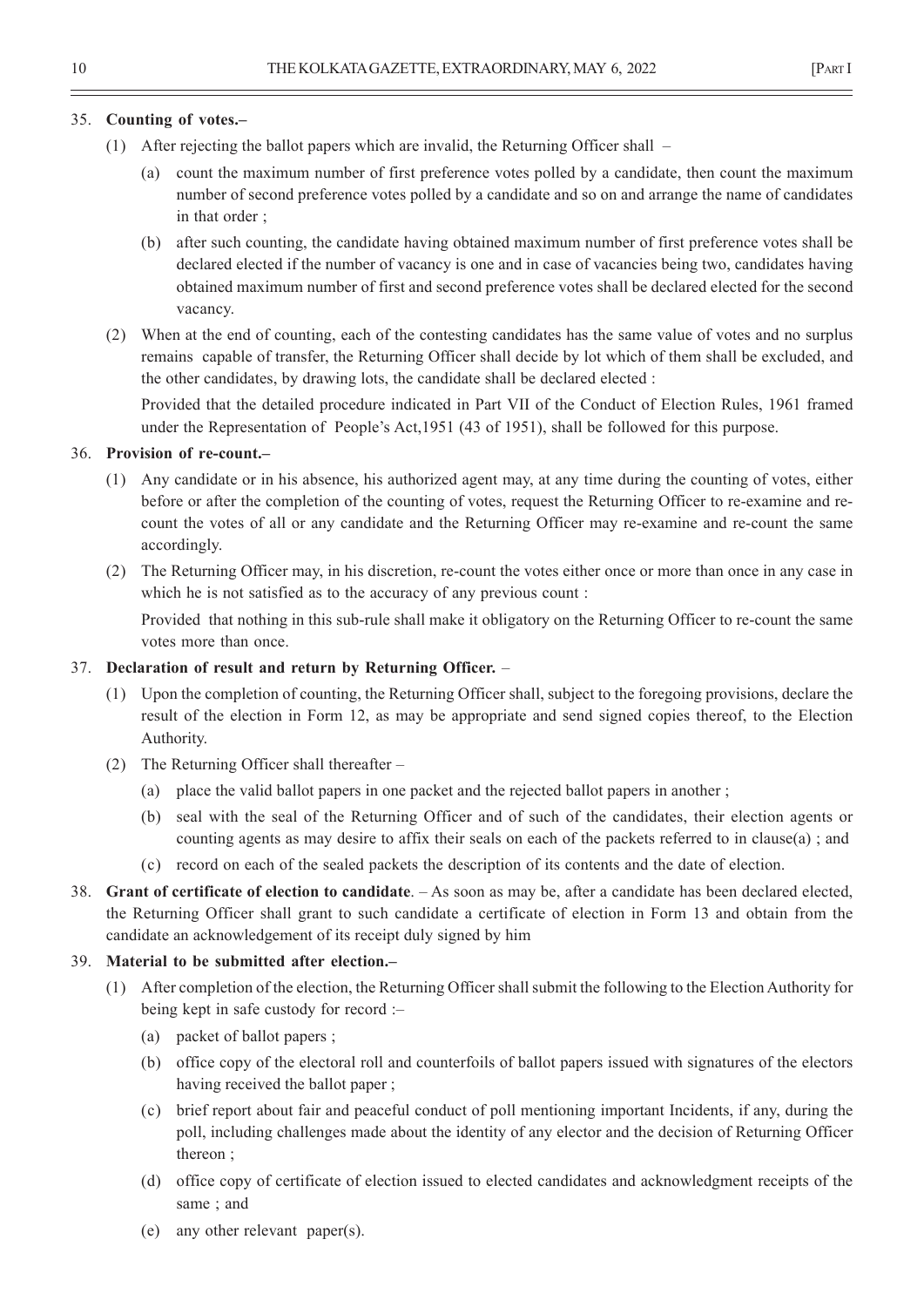- (2) The record submitted to the Election Authority shall be preserved for a period of one year or till the final disposal of petition relating to election, if any, whichever is later.
- 40. **Making of necessary nominations**. Government shall make necessary nominations for filling up of the vacancies under categories (c), (d) and (e) of sub-section (1) and sub-section (3) of section 14 of the Act.

#### 41. **Appointment of members of the Board**.–

- (1) After receipt of the names of the elected members under clause (b) of sub-section (1) and the nominated members under clauses(c), (d) and (e) of sub-section (1) and sub-section (3) of section 14 of the Act, the Government shall issue a notification under sub-section (9) of section 14 appointing the members of the Board.
- (2) The notification issued under sub-rule (1) shall be published in the Official Gazette and in one newspaper of Hindi, English and Urdu/regional language of the area.
- (3) At least two members appointed on the Board shall be women.

### 42. **Filling up of casual vacancy.–**

- (1) If any casual vacancy occurs in any of the categories specified in clause (b) of sub-section (1) of section 14 of the Act, by virtue of resignation or death or otherwise of a member, a new member shall be elected in his place, in accordance with the provisions of these rules and shall hold office so long as the member whose place he fills used to be seen entitled to hold office.
- (2) On receipt of the result of the election from the Returning Officer, the Government shall issue notification in the Official Gazette under sub-section (9) of section 14 of the Act, appointing such person as member of the Board.

#### 43. **Election of Chairperson.–**

- (1) On appointment of the members to the Board under rule 41, the Government shall notify the first meeting of the Board, for the election of the Chairperson from amongst the members of the Board.
- (2) The meeting shall be presided over by the Secretary or an officer not below the rank of Joint Secretary to the Government duly authorized by the Secretary who shall conduct the proceedings for the election of the Chairperson.
- (3) The name of the candidate to the post of Chairperson shall be proposed by a member and who secures highest vote in the meeting shall be declared to have been elected as Chairperson.

#### 44**. Terms and conditions of service of the Chief Executive Officer of Board.–**

- (1) If the person appointed as Chief Executive Officer (CEO) under section 23 of the Act, is an officer who has retired not below the rank of Deputy Secretary to the State Government, he shall draw pay in the sanctioned scale plus his pension in full subject to the condition that the total of the pay and pension so drawn (including pension equivalent to any gratuity drawn by him) shall not exceed the pay at the time of retirement and the rules relating to Government employees lent on foreign service shall mutatis mutandis apply to such officer.
- (2) The person appointed as Chief Executive Officer on deputation basis shall be allowed to draw pay in his own pay scale along with other allowances admissible to him in the previous employment under State Government under the Government rules :

Provided that the period of deputation shall ordinarily not exceed three years:

Provided further that the Government shall have powers to enhance or reduce the deputation period to the post in public interest either on the recommendation of the Board or own its own motion.

- (3) In case a vacancy to the post of Chief Executive Officer (CEO) arises due to his repatriation/removal, the Government shall have powers to appoint any senior officer as Acting Chief Executive Officer till the vacancy is filled in the rank of the Deputy Secretary to the State Government.
- (4) The confidential report on the work and conduct of the Chief Executive Officer (CEO) shall be written by the Chairperson of the Board and shall be forwarded to the Secretary to the State Government in charge of waqf matters, for a review.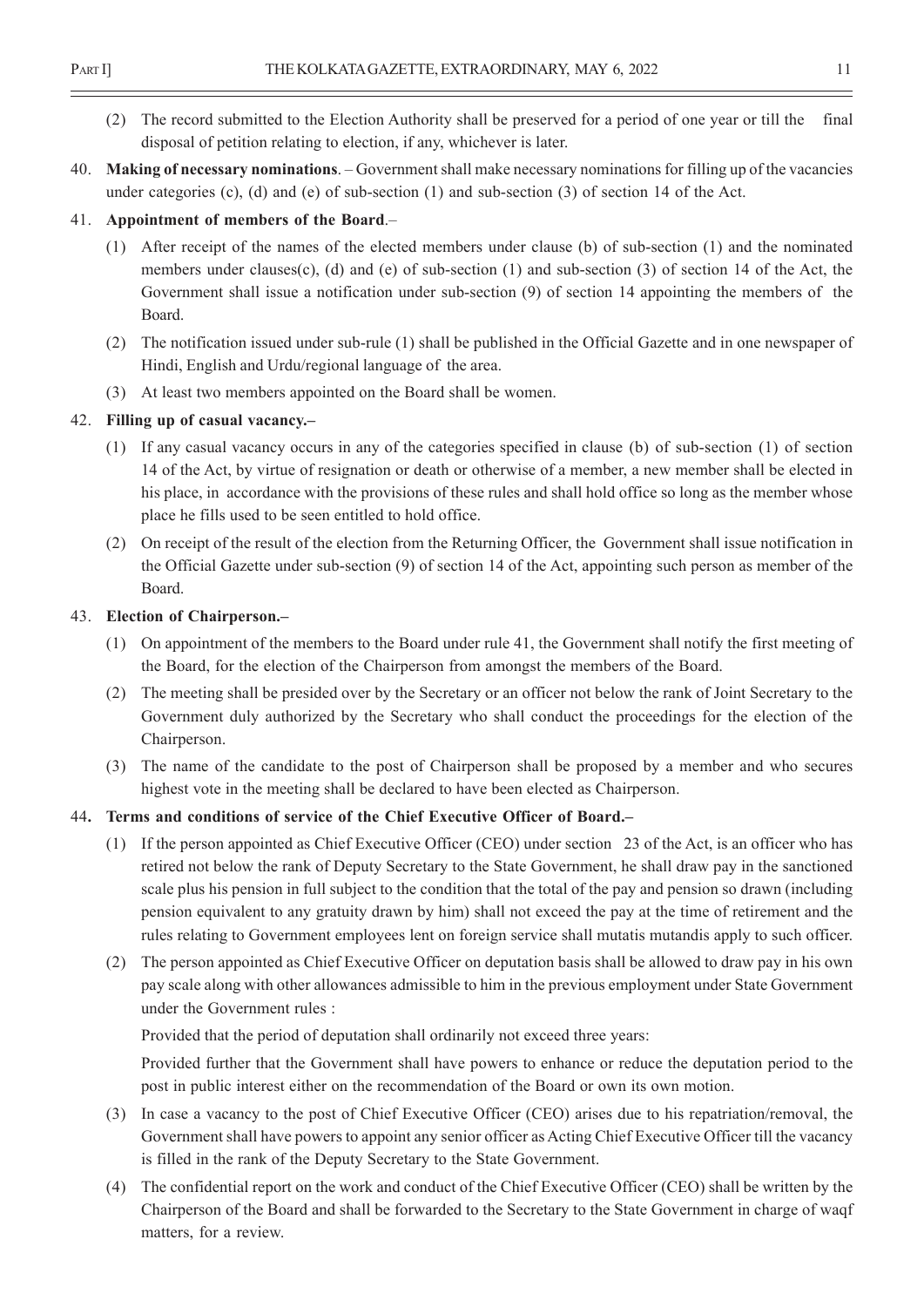- (5) If residential accommodation is provided by the Board to the Chief Executive Officer (CEO), he shall pay rent to the Board at such rates as may be specified from time to time on the basis of his monthly emoluments or the standard rent as may be determined by the Board, whichever is lower, plus additional charge for furniture specified by the Board, in case any furniture is provided.
- (6) The travelling allowance for the time being in force as applicable to an officer of equivalent rank in the Government shall apply to the Chief Executive Officer.
- (7) Periodical increments in the time scale of pay to the Chief Executive Officer shall be sanctioned by the Board.
- (8) Leave rules applicable to the Government employees and the rules relating to the casual leave applicable to the Board employees shall apply to the Chief Executive Officer.
- (9) Casual leave shall be sanctioned by the Chairperson of the Board and leave other than casual leave by the Government.
- (10) The date of retirement on superannuation of the holder of the post of Chief Executive Officer shall be the last day of the month on which he completes the age of 60 years:

Provided that in case a retired officer in the rank of Deputy Secretary to the State Government appointed as Chief Executive Officer of the Board, he shall hold such office until he attains 65 years of age.

(11) All other terms and conditions of service relating to disciplinary matters as applicable to the officers of equivalent rank in the Government shall apply to the Chief Executive Officer.

#### 45**. Conditions and restrictions subject to which Chief Executive Officer or any other officer may inspect any public office, records and registers.–**

- (1) The Chief Executive Officer or any other officer of the Board, duly authorized by it in writing shall, for the purposes of carrying out inspection under section 29 of the Act, make an application in writing to the officer in charge of the office expressing his intention to do so.
- (2) The officer in charge shall allow the inspection within seven days of the receipt of the application under subrule $(1)$ .
- (3) The mutawalli or any other person having the custody of any documents relating to waqf property shall produce the same within ten days before the Chief Executive Officer on being called upon to do so in writing and if so desired shall supply the copies of the documents within the next ten days.
- (4) (a) On a written request by the Chief Executive Officer, an agency of the Government or any other organization shall supply, within ten working days, copies of the records, register of properties or other documents relating to waqf properties or claimed to be waqf properties.
	- (b) If for any reason the required documents cannot be supplied within ten working days, the concerned agency of the of the Government or the organization shall seek further time, not exceeding ten working days to supply the information documents.
- (5) The supply of documents as required by Chief Executive Officer shall be at free of cost :

Provided that before seeking information/documents under sub-rules (3) and (4) the Chief Executive Officer shall obtain the approval of the Board.

#### 46. **Inspection and issuance of copy of document.–**

 (1) All applications for inspection of Board's record shall be made to the Chief Executive Officer in Form 14 with the amount specified under sub-rule  $(2)$ :

Provided that this sub-rule shall not apply to applications submitted in response to notices calling for applications unless otherwise stated in the notice or to the applications made for scholarships and stipends.

(2) Permission on application for inspection of record or proceedings of the Board or any committee may be granted by the Chief Executive Officer on payment of twenty rupees per hour or fraction thereof, which shall be deposited by the applicant in advance with the office of the Board.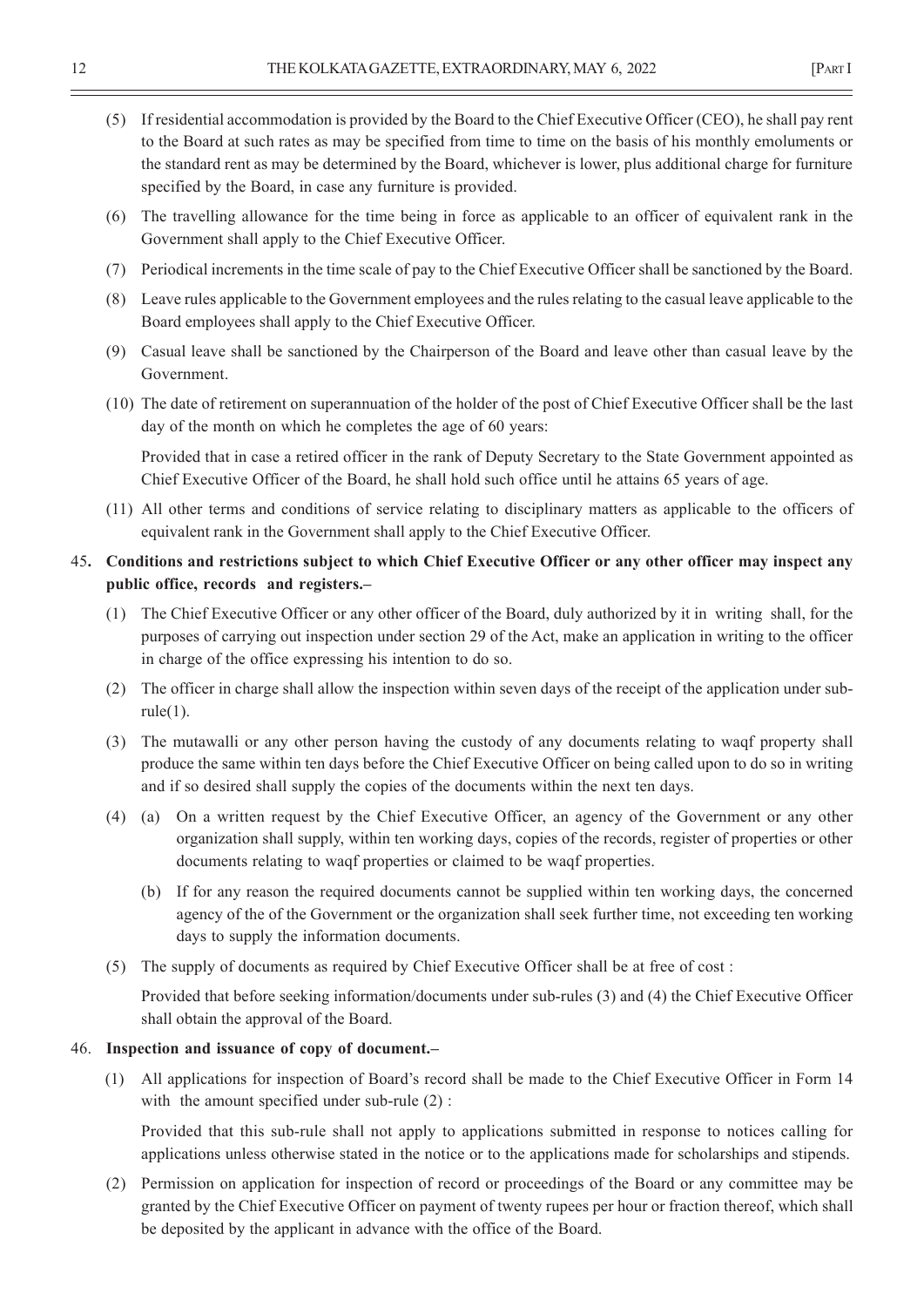(3) Certified copy, in the manner provided in section 76 of the Indian Evidence Act, 1872 (1 of 1872), of record or proceedings of the Board, or any committee may be granted by the Chief Executive Officer on an application in Form 15 and on payment of twenty rupees per hundred words or fraction thereof :

Provided that the application in Form 15 shall be accompanied by the receipt of the Board for twenty rupees.

- (4) The following persons shall be entitled to inspect records under this rule, namely :–
	- (a) For any waqf other than waqf-alal-aulad, the person interested in such waqf:
	- (b) For a waqf-alal-aulad, the waqif, his descendants, mutawalli and the beneficiaries of the waqf.
- (5) The applicant shall be provided the relevant copies as applicable within fifteen days from the date of application.

#### 47. (**A) Manner of control and management of the properties of the waqf.–**

- (1) Subject to the provisions of the Act, the Board shall, under sub-section (5) of section 32 directly control and manage the waqf properties with the assistance of such officers of the Board as it may consider necessary and, for this purpose, the Board may also, with the approval of the State Government, appoint such other officers of the State Government or such local authorities as the Board may think fit.
- (2) For proper and efficient control and management of the waqf properties, the Board may give instructions from time to time to the officers and the local authorities appointed under sub-rule (1).

#### **(B) Appointment of Executive Officer. –**

- (1) Board shall appoint a person from any categories to be Executive Officer under sub-section (1) of section 38 of the Act, namely :–
	- (a) a retired officer of the State/Central Government not below the rank of Group A for waqf estate having annual income more than Rs. 5 lakhs and Group B for waqf estate having annual income upto Rs. 5 lakhs and in both cases who is not more than sixty five years of age : or
	- (b) an officer in the equivalent grade from any of the State/Central Civil Services or
	- (c) any official of the Board in the cadre of Superintendent/Manager of equivalent cadre who
		- (i) Possesses a Bachelor's degree of any recognized University and
		- (ii) Have a minimum of ten years of service.
- (2) The appointment of a retired officer under sub-rule (1) shall be on contract basis and the scale of pay and other allowances admissible for the post of Executive Officer shall be fixed by the Board with the approval of the Finance Department.
- (3) if the appointment is a part time appointment, a suitable honorarium may be fixed by the Board with the approval of the Finance Department.
- (4) If the appointment is by deputation of a Government Servant, his period of deputation, terms of service and the pay and allowances shall be regulated as per Service Rules.
- (5) If the appointment of Government Servant is in addition to his own duties, he shall be entitled to draw such remuneration as may be fixed by the Board with the approval of the Finance Department. .
- (6) If the appointment is by promotion of a superintendent/ Manager, the post must carry the scale of pay as fixed by the Board with the approval of the Finance Department..
- (7) An Executive Officer may also be considered for appointment on an Honorary basis.
- (8) For any waqf having a gross annual income of not less than five lakhs Rupees the Executive Officer, may be provided with the following supporting staff as deem necessary, namely :–
	- (a) Rent Collector/Manager/Shristedar : One
	- (b) Clerk with knowledge of Computer Operation: One
	- (c) Revenue Clerk/ Patwari/Bill Collector : One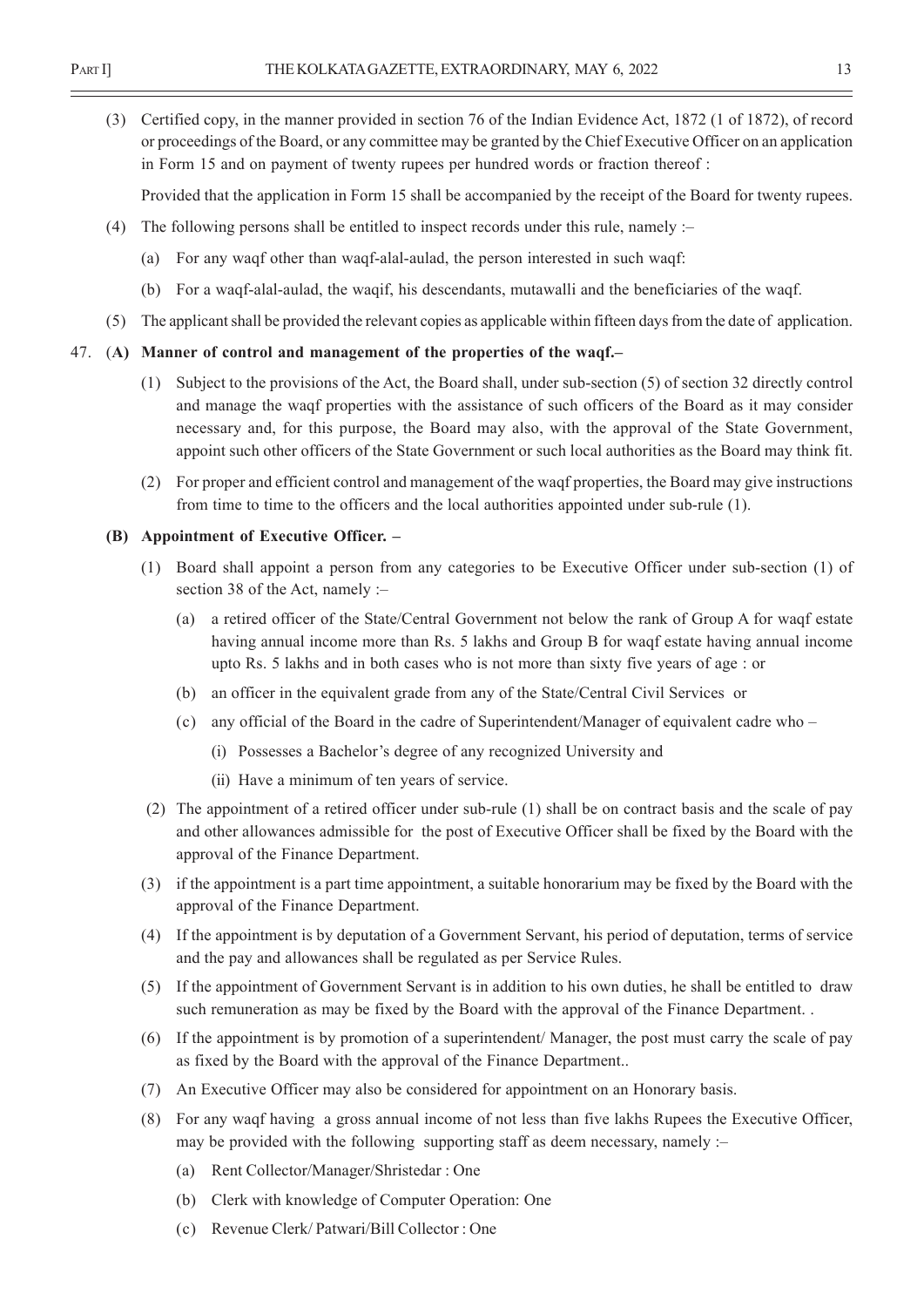#### 48. **Inquiry by Chief Executive Officer of property which has ceased to become waqf property.–**

- (1) There shall be an Inquiry Officer for the purposes of carrying out inquiry the Chief Executive Officer under sub-section (1) of section 39 of the Act.
- (2) The Chief Executive Officer shall issue a notice of an inquiry in Form 16 giving at least seven days time to the interested parties to the waqf concerned and also after serving a copy of the same to the mutwalli of such waqf ,where such mutwalli is in office, if any, informing them the date, time and place for holding an inquiry in relation to any waqf property whose object or any part thereof have ceased to exist.
- (3) All persons who appear in response to the notice issued under sub-rule (2) shall be heard at the time fixed for hearing and the inquiry officer may grant adjournment from time to time for filing written statement containing objections and suggestion, if any.
- (4) Any party to the proceedings shall have the right to appear in person or through pleader to adduce oral or documentary evidence and to apply for summoning witnesses or documents.
- (5) The inquiry officer shall record evidence of the witnesses and shall follow the procedure laid down in the Code of Civil Procedure, 1908 (5 of 1908) for the appearance of pleader, filing of affidavits, production of documents, examination of witnesses, recording of oral evidence, issue of commission and return of documents and to pass an interim order.
- (6) The inquiry officer shall complete inquiry within six months and submit report to the Board through within thirty days from the date on which the inquiry is concluded.

#### 49. **Time and manner for preparation of budget by mutawalli.–**

(1) Every mutawalli of a waqf shall submit a budget at least thirty days before the beginning of the financial year to the Board showing its estimated receipts and expenditure for the ensuing financial year in Form 17 :

Provided that the budget so prepared shall be sustainable and deficit budget may be avoided.

- (2) The State may give financial assistance in the form of grants in aid to Board for meeting establishment expenditure.
- (3) The Board shall scrutinize the budget proposal and ensure the provision has been made therein for the obligatory expenditure referred to in sub-section (2) of section 44 of the Act and for carrying out the purpose which may have been specifically enjoined on the waqf by the deed of waqf.
- (4) The Board may give such directions to modify the budget in case any item is considered to be contrary to the objects of the waqf or the provisions of the Act.
- (5) If the Board is satisfied that adequate provision for certain items has not been made in the budget, it shall have power to modify it in such manner as may be secure such provision and return it to the mutawalli concerned.
- (6) Every mutawalli shall consider the suggestions and incorporate the modifications made by the Board in the budged and pass the budget before the beginning of the financial year to which it relates.
- (7) Notwithstanding anything contained in these rules, the Board may direct a mutawalli to modify its estimates to be in keeping with the provisions of the Act and the waqf deed and such mutawalli shall comply with the direction of the Board.
- (8) As soon as the budget is passed, every mutawalli shall forthwith submit copies thereof to the Board.
- (9) No sum shall be expended by or on behalf of a waqf unless such sum is included in the budget estimate sanctioned under section 44 of the Act and in force at the time of incurring the expenditure.
- (10) If in the course of the year, a mutawalli finds it necessary to alter the figures shown in the budget with regard to receipts or the distribution of the amounts to be expended on the different services undertaken by him on behalf of the waqf a supplementary or revised budget may be submitted to the Board.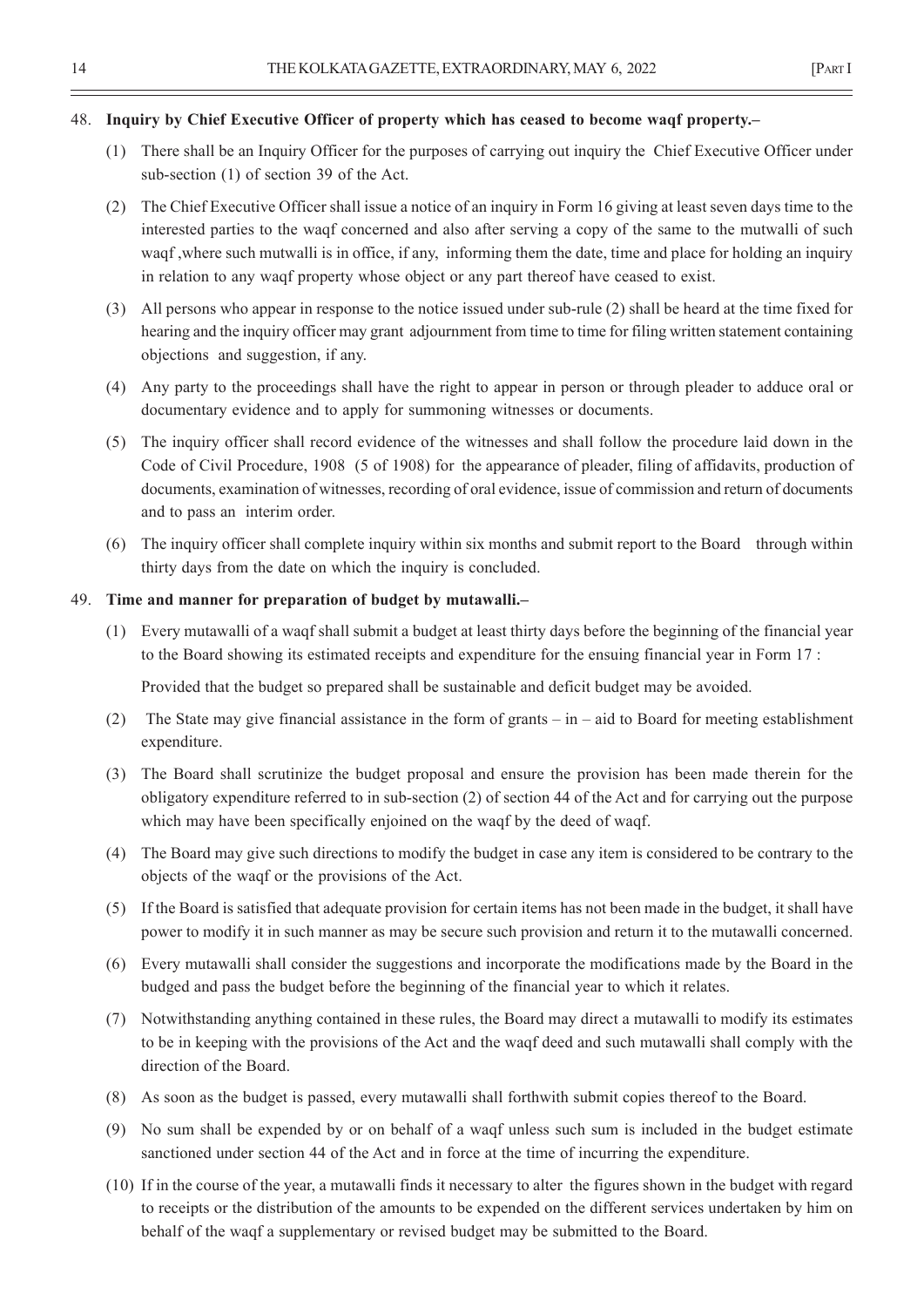#### 50. **Budget of auqafs under the direct management of Board.–**

- (1) The Chief Executive Officer shall prepare the budget for all the auqafs under the direct management of the Board for the next ensuing financial year by January of the current financial year in Form 17 containing all details of estimates of receipts and expenditure for the next financial year.
- (2) (a) The Chief Executive Officer shall prepare the list of all the auqafs under the direct management of the Board for which budget for the next ensuing financial year is to be prepared under sub-rule (1) by the month of December of the current financial year in Form 19.
	- (b) The Chief Executive Officer shall direct each of the offices of the auqafs under the direct management by the Board to furnish the budget in respect of the next ensuing financial year in Form 21.
- (3) The budget so prepared under sub-rule (1) shall have a statement furnishing details of the increase, if any, in the income of the auqafs during the current financial year and also the steps taken for its better management and results obtained in Form 20.
- (4) If the Board is satisfied that adequate provision has not been made in the budget, it shall have power to modify it in such manner as may be necessary to secure such provision and pass the budget before the beginning of the financial year to which it relates.
- (5) If in the course of the year, the Chief Executive Officer finds it necessary to alter the figures shown in the budget with regard to the receipts or the distribution of the amounts to be expended on the different services undertaken by the Board on behalf of the waqf. A supplemental or revised budged may be framed and submitted to the Board.

#### 51. **Interval at which accounts of auqaf may be audited.–**

- (1) The accounts of the auqafs having net annual income exceeding fifty thousand rupees shall be submitted to the Board by the mutawalli or the managing committee for audit within three months of the close of the financial year.
- (2) The accounts submitted under sub-rule (1) shall be audited by an auditor referred to in clause (b) of subsection (1) of section 47 of the Act, within a period of one year of the close of the financial year.

Provided that such account may be audited within a period of two years, with the approval of the Chairperson for reasons to be recorded in writing.

#### 52. **Recovery of property transferred in contravention of Act.–**

- (1) Upon receiving report from any person residing in the locality where the waqf property is situated or upon receiving information otherwise that a waqf property has been transferred in contravention of the provisions of section 51 or section 56 of the Act, the Board, on being satisfied from the register of auqaf, maintained under section 37 of the Act that the property alleged to have been transferred is waqf property, shall obtain a certified copy of the deed of transfer from the registration office concerned.
- (2) The Chief Executive Officer shall draw up a report specifying therein fully the waqf property, the details of the transfer deed executed in respect of the property, the name and full particulars of the person executing the deed or other document and the name with particulars of person or persons to whom the property has been transferred.
- (3) The report shall be put up for orders of the Board which, after considering the report of the Chief Executive Officer and inspecting such of the documents as may appear necessary and/or making inquiry from such persons as is considered reasonable pass orders for sending a requisition to the Collector of the respective district to obtain and deliver possession of the property to the Board. For the purpose of sub-section (1) of section 52 of the Act, the Board may cause an inquiry to be made either by one or more members or by one or more officers, or jointly by members and officers, of the Board duly authorized by it. Such inquiry shall be an open inquiry and shall be taken up after notice in writing for ten days to be served upon the parties associated with the alleged illegal transfer of waqf properties. The place and date of such inquiry shall be decided by the inquiry authority.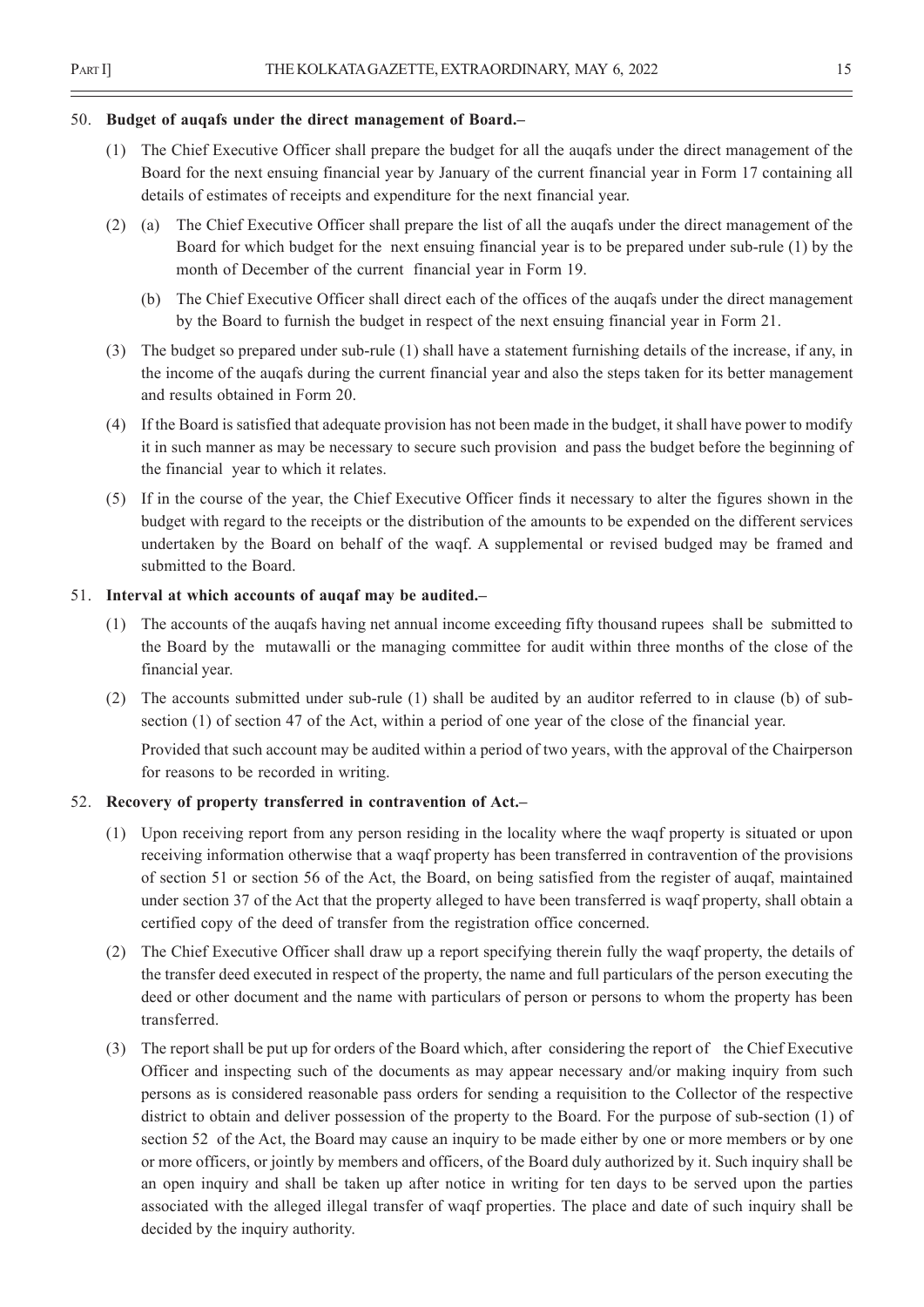- (4) The requisition to the Collector shall be drawn by the Chief Executive Officer in Form 22 and be sent to the Collector of the respective district through special messenger or by registered post with acknowledgment due.
- (5) The order passed by the Collector under sub-section (2) of Section 52 of the Act, shall be in Form 23.
- (6) If the person against whom an order under sub-section (2) of section 52 of the Act is issued, prefers an appeal to the Tribunal under sub-section (4) of the said section, he shall send a copy of the memorandum of appeal to the Collector immediately on the day of filing the appeal and the Collector shall arrange for its defence and shall also give intimation of such appeal to the Board.
- (7) While obtaining possession of the property under sub-section (5) of section 52 of the Act :–
	- (a) No person executing the Collector's orders, shall enter any dwelling house without giving forty-eight hours' notice to the occupants of the dwelling house :
	- (b) No outer door of any dwelling house shall be broken open unless the occupants of such dwelling house refuse or in any way prevent access thereto :
	- (c) No person executing the Collector's order shall enter any dwelling house after sunset and before sun rise.
- (8) After obtaining possession of the property, the Collector or any person duly authorized by him in this behalf shall hand over the said property to the Board or to any person duly authorized by the Board on proper acknowledgement.

#### **53. Notice for removal of encroachment.–**

- (1) A notice for removal of encroachment under sub-section (1) of section 54 of the Act shall be served in Form 24 through serving officer/special messenger so appointed by the Chief Executive Officer to the person for whom it is intended or to any adult member of his family, or by sending by registered post in a letter addressed to that person at his usual or last known place of residence or business.
- (2) Where the notice under sub-rule (1) is delivered or tendered, the signature of the person to whom the copy is delivered or tendered, shall be obtained in token of acknowledgement of the service.
- (3) Where the person or the adult member of the family of such person refuses to sign the acknowledgement, or where such person cannot be found after using all due and reasonable diligence and there is no adult member of the family of such person, a copy of the notice shall be affixed on the outer door or some other conspicuous part of the ordinary residence or usual place of business of such person and where no constructions is made or the premises are agricultural or non-agriculture land, the notice shall be affixed on some part of the property and the other notice shall be returned to the Chief Executive Officer who issued the notice, with a report endorsed thereon or annexed thereto, stating that a copy has been so affixed the circumstance under which it was so done and the name and address of the person, if any, who identified the ordinary residence or usual place of business and in whose presence the copy was affixed :

Provided that where the encroacher on whom the notice is to be served is a minor, service upon his guardian or upon any adult member of his family or any other adult person living with the family shall be deemed to be the service upon the minor.

(4) If the notice issued cannot be served in the manner specified above, the Chief Executive Officer may, if he thinks fit, direct that such notice shall also be published in at least one newspaper having circulation in the locality and he may also proclaim the contents of any notice in the locality by beat of drum or any other manner which he may think appropriate, in the facts and circumstances of each case.

#### 54. **Conducting of inquiry on encroachment of waqf property.–**

(1) In cases relating to encroachment of waqf property, the Chief Executive Officer may call upon the parties to appear in person on specified date and time to put up their respective claims in regard to encroachment over the property in dispute.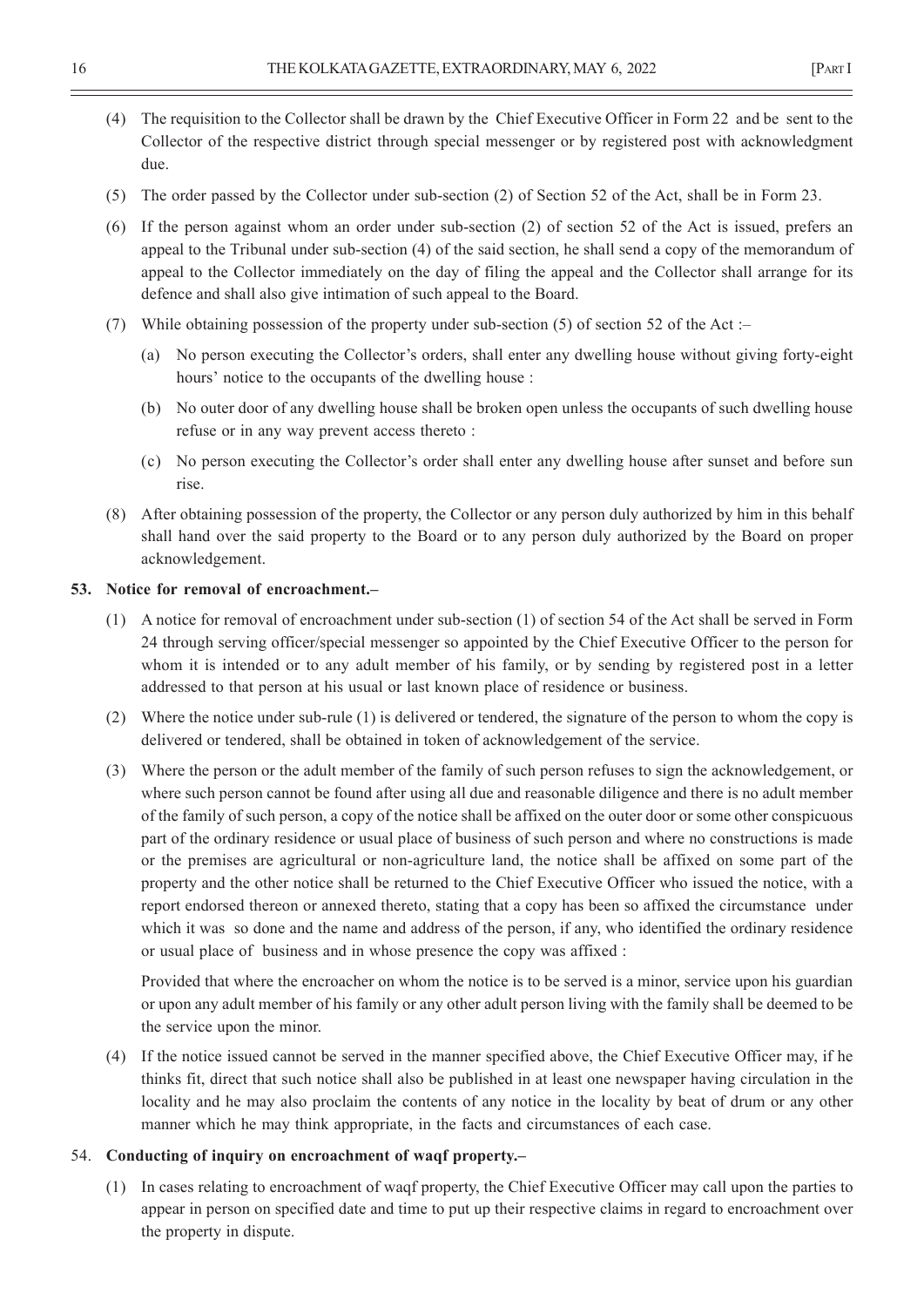- (2) Where any person who has received notice under rule 53, desires to be heard in person or through his representative, the Chief Executive Officer shall authorize such hearing in writing and the party may be authorized to produce evidence which he intend to produce in support of the cause shown and the Chief Executive Officer shall fix a date for personal hearing and scrutiny of evidence as he considers appropriate in each case.
- (3) The Chief Executive Officer may hear the parties, receive all such evidence as may be produced by them, take such further evidence, if any, as he thinks necessary in the facts and circumstances of each case, record summary of the evidence tendered before him and the summary of such evidence and any relevant documents filed before him shall form part of the records of the proceeding.
- (4) The records of enquiry in every case shall include.–
	- (a) a minute of the proceedings ;
	- (b) notice calling for objections and objections received at the inquiry ;
	- (c) evidence received at the enquiry, and
	- (d) a brief record of reasons and the decision.
- (5) Nothing shall preclude the Chief Executive Officer to listen to any party or required to attend any other person interest to make statement regarding the subject matter in dispute.
- (6) After hearing the parties, perusing the objections and going through the evidence, if Chief Executive Officer is satisfied that the property in question is waqf property and there has been an encroachment on any such waqf property, he may by an order in Form 25 require the encroacher to remove such encroachment and deliver possession of the land, building, space or other property encroached upon to the Board or a mutwalli of the Board.
- (7) When any party to any such proceeding dies, the Chief Executive Officer may cause the legal representatives of the deceased party to be made a party to the proceedings and shall thereupon continue the inquiry and if any question arises as to who shall be the legal representatives of a deceased party for the purpose of such proceedings, then all the person claiming to be representatives of the deceased party shall be made parties.
- (8) If the waqf property is not vacated within fifteen days of the receipt of the order under sub-rule (6), the Chief Executive Officer may make an application before the Tribunal for grant of order of eviction under subsection (3) of section 54 of the Act for removing such encroachment and deliver possession of the waqf property to the Board or the mutwalli.
- (9) The Tribunal, after giving an opportunity of being heard, to the person against whom application has been made, pass on order of eviction or such other order as it seems fit and proper and cause a copy of the order to be pasted on the waqf property.
- (10) If any person fails to comply with the order of eviction passed by the Tribunal within forty-five days of the service of the order, the Chief Executive Officer shall refer the matter, in Form 26, to the Executive Magistrate of the area.

### **55. Assessment of damages.– In assessing damages for unauthorized use and encroachment of any waqf premises, the Chief Executive Officer shall take into consideration the following matters, namely :**

- (a) the purpose and the period for which the waqf premises remained in unauthorized use ;
- (b) the nature, size and standard of the accommodation available in such premises ;
- (c) the rent that would have been released if the premises had been let out, on rent for the period of encroachment to any other person ;
- (d) any damage done to the premises during the period of encroachment;
- (e) any other matter relevant for the purpose of assessing the damages.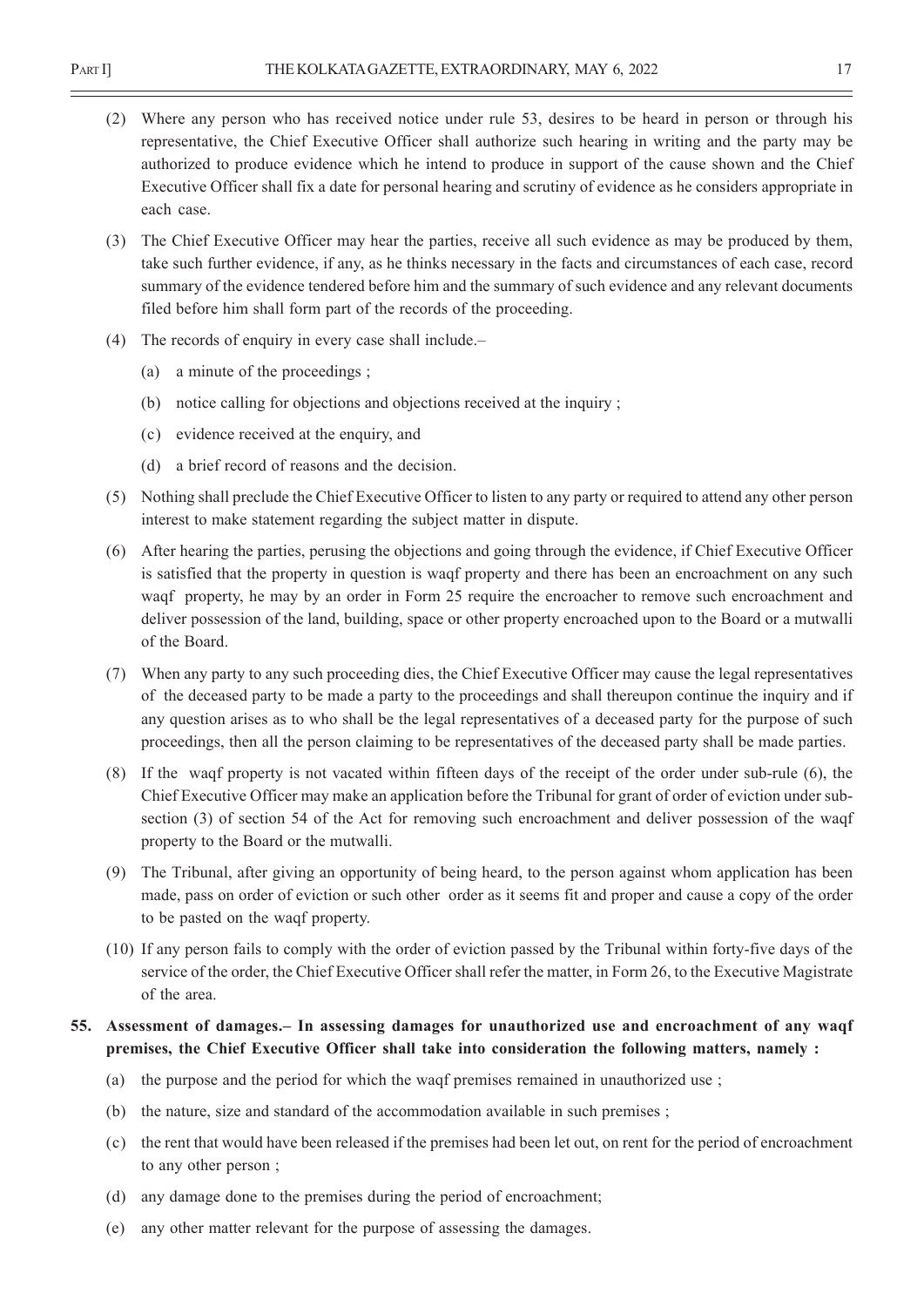#### **56. Procedure regarding suspension and removal of mutwalli.–**

- (1) The Chief Executive Officer shall issue a notice in Form 27 of the mutwalli against whom action for removal is contemplated under section 64 of the Act for the purpose of holding an inquiry against him.
- (2) The Board shall conduct summary inquiry in the manner specified under rule 48.
- (3) Upon the conduct of inquiry under sub-rule (2), and upon the order of suspension of the mutwalli by the Board under section 64 of the Act, the Chief Executive Officer shall issue a notice of suspension in Form 28 to the concerned mutwalli calling upon him to explain as to why such order of suspension shall not be issued to him.

#### **57. Annual report relating to waqf under direct management of the Board.–**

- (1) The other details to be furnished in the report to be sent by the Board to the State Government under subsection (3) of section 65 of the Act shall be in Form 29.
- (2) The detailed report which the Board is required to send to the State Government under sub-section (3) of section 65 shall, in addition to the matters specified in that sub-section, contain a report on the steps to be taken for appointment of a mutawalli in respect of a waqf under the direct control of the Board, as also a future plan for improvement of the management and income of the waqf prior to the proposed appointment of the mutawalli.
- (3) Audits of Accounts of Board under direct management of Board shall be done as per section 80 of the Act.

#### **58. Order of supersession of waqf management committees.–**

- (1) Any committee entrusted with the supervision or management of a waqf shall have a maximum term of three years unless the committee is superseded by the Board or it is in contravention of waqf deed or approved scheme of management of the waqf.
- (2) The Board shall, before issuing any order of supersession, issue a show cause notice in Form 30 to a committee against whom action for supersession is contemplated under sub-section (2) of section 67 of the Act calling upon the committee within such time, not being less than one month as may be specified in notice, as to why such action shall not be taken.
- (3) The order of supersession passed by the Board under the proviso to sub-section (2) of section 67 of the Act shall be published on the notice board of the concerned waqf and office of the Board of Waqfs and shall also be served on the concerned mutwalli.
- (4) A copy of the order passed by the Board under sub-section (2) of section 67 shall be supplied free of cost to the person adversely affected thereby and one copy of the same shall be published in Urdu, Bengali, Hindi and English/local language newspaper having circulation in the area and on such publication, the order shall be binding on all persons having any interest in the waqf.
- (5) The Board shall, before issuing an order for removal of a member of the committee from the membership of the managing committee under sub-section (6) of section 67 of the Act, shall issue a show cause notice in Form 31 to such member calling upon him to show cause as to why he shall not be removed from the membership of the committee.

#### **59. Consultation relating to scheme for administration of waqf.–**

- (1) Where the Board takes a decision to frame a scheme for the administration of a waqf under sub-section (1) of section 69 of the Act, it shall issue a notice in Form 32 to the mutwalli concerned, managing committee or the applicant.
- (2) The proposed scheme shall contain the following details, namely :–
	- (a) name of the waqf ;
	- (b) address ;
	- (c) whether under the management of the mutwalli/managing committee or under the direct management of the Board;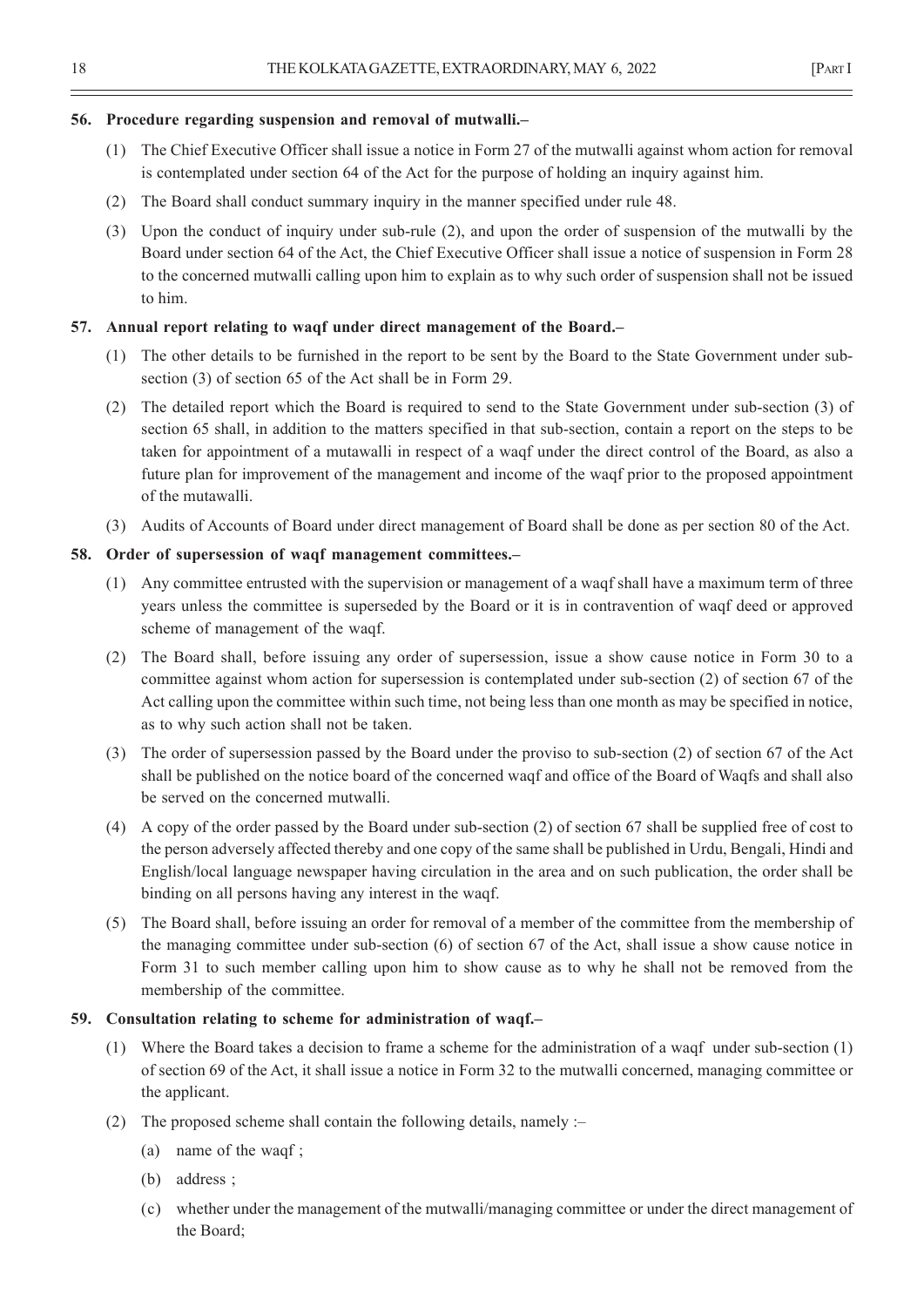- (d) details of the scheme/proposal ;
- (e) expenditure involved ;
- (f) income to be generated .
- (3) The proposal of the mutwalli or the managing committee or the applicant shall be considered by the Board who shall accord approval to the scheme with such modification as it may deem fit and shall communicate the same within fifteen days to the mutwalli/managing committee or the applicant.
- (4) Every scheme framed by the Board under sub-rule (1) shall be published in Urdu/local language newspaper having circulation in the area and every order made under sub-section (1), read with sub-section (2), of section 69 shall be published at the office of the Board, and the office of the District Magistrate concerned, and also at a conspicuous place of the waqf estate. A copy thereof shall also be sent to the mutawalli of the waqf concerned.

#### **60. Manner of holding inquiry under section 71 of the Act.–**

- (1) For the purpose of section 70, read with clause (a) of sub-section (1) of section 71, of the Act, the Board shall cause an inquiry to be made by a member or an officer of the Board duly authorized by it. The member or the officer, as the case may be, shall give notice in writing for at least seven days upon the parties concerned. The place and date of such inquiry shall be decided by the inquiry authority.
- (2) The Board shall send a copy of the allegations made against the waqf to the management of the waqf and obtain its explanation on each of the allegations.
- (3) The inquiry relating to administration of the waqf shall be held in the manner specified under rule 48.

#### 61. **Annual contribution payable by a mutwalli of waqf to the Board under section 72 of the Act**.–

- (1) The mutwalli of every waqf, the net annual income of which is not less than five thousand rupees, shall pay annually to the Board, seven per cent of such annual income as annual contribution.
- (2) The mutwalli of a waqf shall, before the  $15<sup>th</sup>$  day of June every year, submit a return of the net annual income of the waqf and the contribution payable by it, in Form 33 to the Chief Executive Officer.
- (3) On receipt of a return under sub-rule (2), the Chief Executive Officer shall verify the return submitted by the mutwalli and if he is satisfied as to the correctness of the return, may fix the annual contribution in accordance with such return and if no return is filed within the specified time, the Chief Executive Officer shall suo moto fix the annual contribution to be paid by the mutwalli.
- (4) In case the Chief Executive Officer is of the opinion that the return submitted under sub-rule (2) is incorrect or false in any material particular, or the contents of such return do not comply with the provisions of the Act or the rules made or any order issued by the Board, he may, call upon the mutwalli to show cause within the time specified in the notice as to why such assessment of the return shall not be revised.
- (5) The Chief Executive Officer, after considering the reply if any, received from the mutwalli concerned, may assess the net annual income of the waqf to the best of his judgment or revise the net annual income as shown in the return submitted by the mutwalli and the net annual income as assessed or revised shall be deemed to be the net annual income of the waqf.
- (6) No contribution payable by a mutwalli under the rule shall be remitted or reduced except with the previous sanction of the Board.
- (7) The reduction or remission sanctioned by the Board shall be operative only for the year for which it is sanctioned provided that where its continuance in subsequent year is found necessary, the Board shall give fresh sanction.
- (8) The Board may, on an application from a mutwalli, by order, sanction remission or reduction of the contribution to be paid by mutwalli in the following cases, namely :–
	- (a) loss of money, stores of articles of the waqf not due to the negligence of the mutwalli or other employees of the waqf ;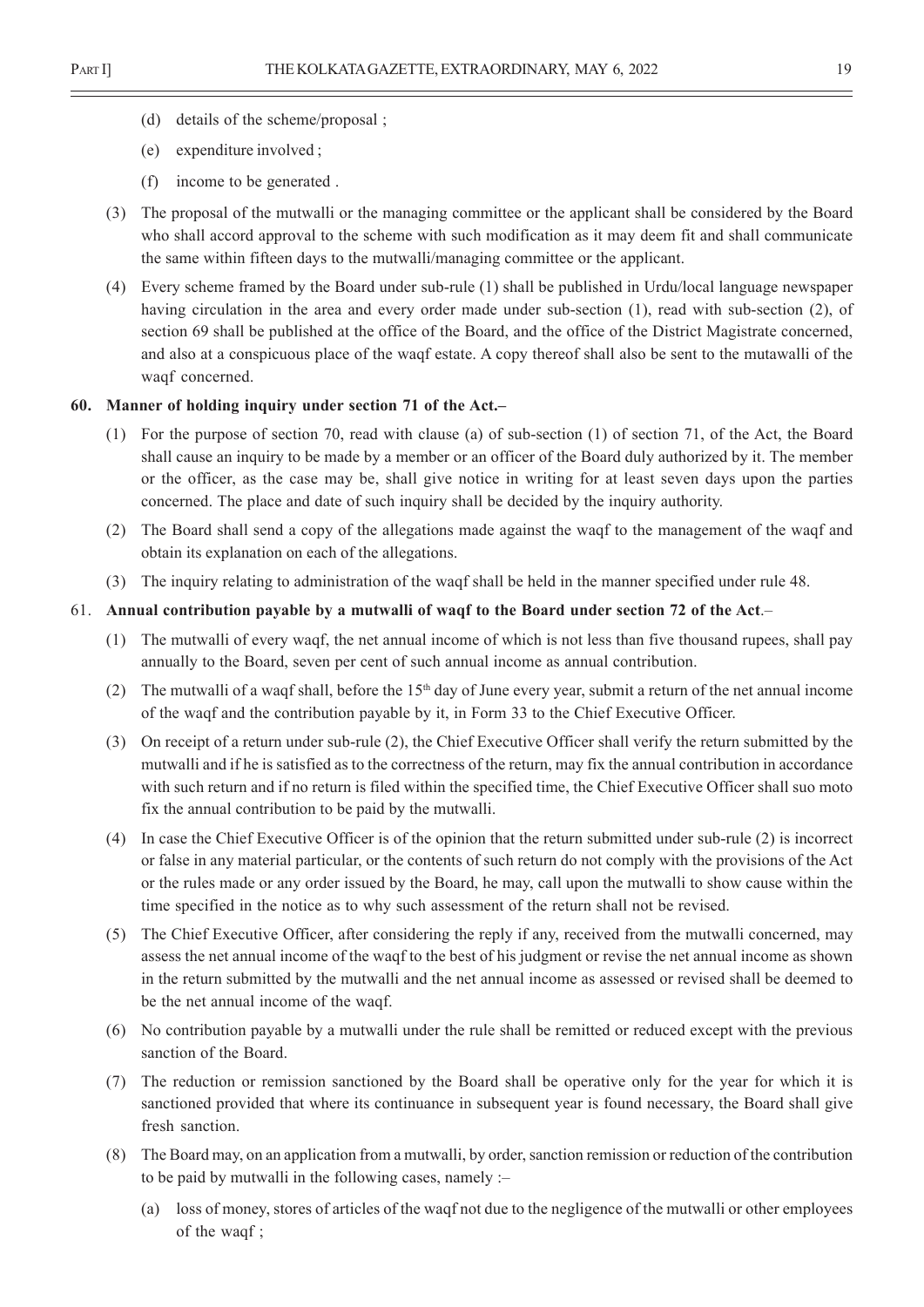- 
- (b) loss of income due to failure of crop on account of drought or other unforeseen causes like flood ;
- (c) paucity of funds due to the mismanagement of the previous mutwalli;
- (d) paucity of funds due to non-recovery of loans, advances and debt :
- (e) where the waqf supports an orphanage whose resources are insufficient for its due management ; and
- (f) other causes, approved by the Board with three-fourth majority.
- (9) Before a reduction or remission of contribution is sanctioned, the Board shall make a thorough investigation into the circumstances of each case and satisfy itself that such reduction or remission is necessary.

#### **62. Payment of monies into Waqf Fund and investment of such money under section 77 of the Act.–**

- (1) The Board shall authorize one of its officers (hereinafter referred to as "the authorized officer") to receive all payments to the Waqf Fund, to issue receipts and to make payments on behalf of the Board.
- (2) (a) The authorized officer shall be required to furnish to the Board, securities or sureties for such amount as the Board may specify in that behalf.
	- (b) Solvency of sureties shall be verified by the Sub-Divisional Magistrate of the area where the official is residing at the beginning of each year.
- (3) The authorized officer shall grant receipts for all moneys received by him to the credit of the Waqf Fund and counterfoil receipt bearing printed receipt numbers shall be maintained for the purpose.
- (4) All such monies shall immediately be deposited in
	- (a) a Scheduled Bank as defined in the Reserve Bank of India, Act, 1934 (2 of 1934). or
	- (b) a Post Office Savings Bank Account.
- (5) (a) All deposits shall be made in the name of the Board.
	- (b) The Chairperson and any other member or officer of the Board authorized in this behalf by the Board shall have the powers to withdraw such deposit or any part thereof and operate on the bank account, subject to such conditions as the Board may think proper.
- (6) No money shall be withdrawn from the bank unless it is required for immediate payment for the purpose of the Board.
- (7) The appropriation of receipts to expenditure shall be avoided.
- (8) (a) Payments from the Waqf Fund shall be made by cash or cheque.
	- (b) Cheque shall not be issued for sums less than five hundred rupees.
- (9) Monies indisputably payable shall not be left unpaid and money paid shall not be kept out of the account a day longer than absolutely necessary.
- (10) (a) Any person having a claim against the Board shall present a voucher duly verified and stamped.
	- (b) All vouchers shall be filled and signed in ink.
	- (c) The amount shall be written in figures as well as in words.
	- (d) All corrections and alterations in the vouchers shall be attested by the dated initials of the person signing the voucher.
- (11) Receipts for all sums exceeding five thousand rupees either by cash or cheque shall bear the revenue stamp of the requisite value.
- (12) An officer authorized to handle the monies of the Waqf Fund shall be responsible for their custody and also for reimbursing to the Board, in case of any loss by theft, fraud fire or any other cause.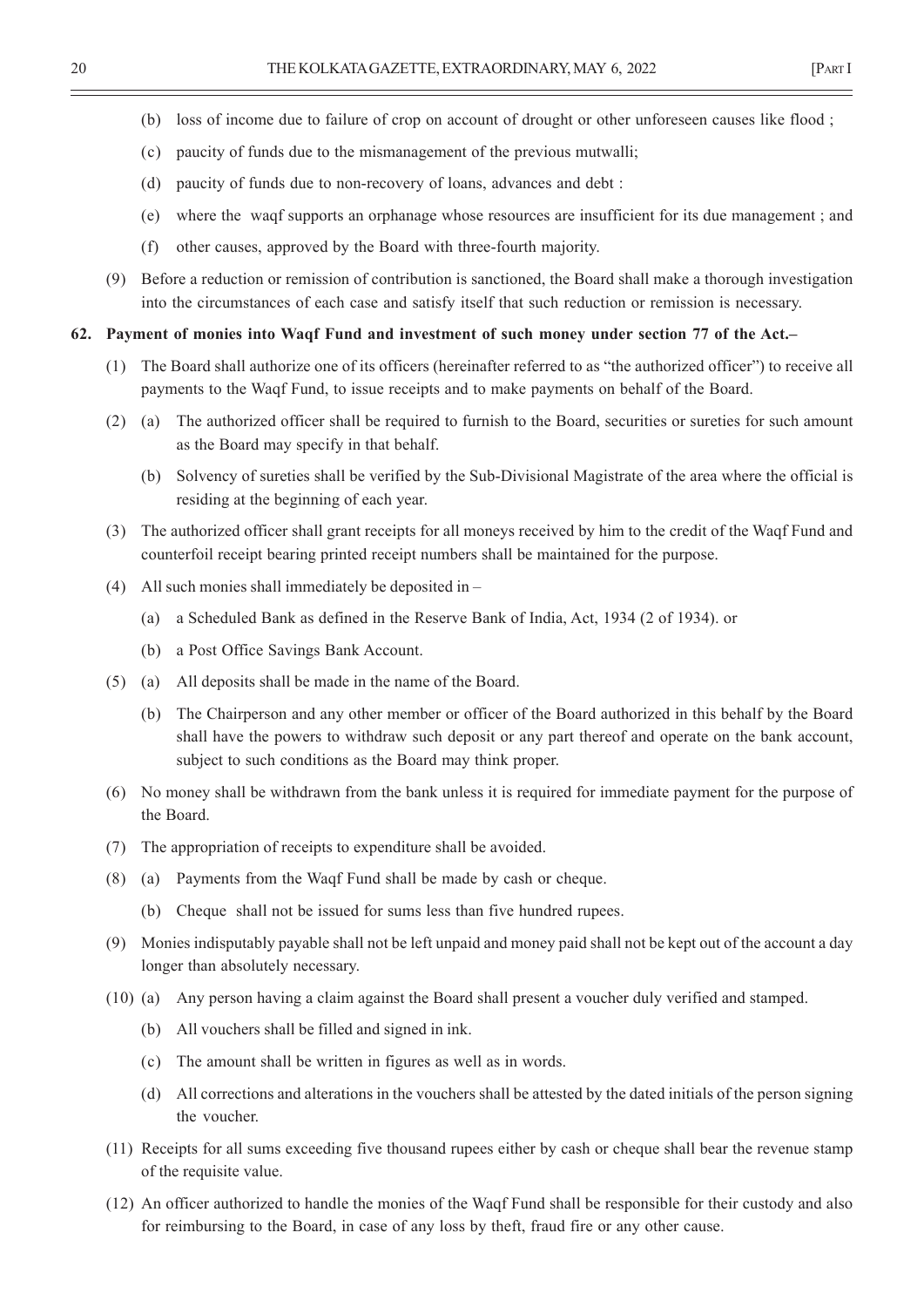Provided that if in any case, after such inquiry as the Board may make, the Board is satisfied that the loss was unavoidable and was not due to any negligence on the part of the officer responsible for the proper custody of the amount, the Board may not insist on reimbursement of the amount of the loss by the officer concerned, but may write it off.

- (13) Amount not required for expenditure during the year shall be invested by the Board
	- (a) in one or other of the following securities :–
		- (i) Promissory notes, debentures, stocks or other securities of the Central Government ;
		- (ii) stock or debentures of or shares in companies, the interest wherein shall have been guaranteed by the State Government or the Central Government ;
		- (iii) debentures or other securities for money issued by or on behalf of any Municipal body under the authority of any Act ; or
	- (b) in fixed deposits for a period not exceeding three years in
		- (i) a Scheduled Bank as defined in the Reserved Bank of India Act, 1934 (2 of 1934); or
		- (ii) for the purchase or for the first mortgage of immovable property with the previous sanction of the Government.
- (14) The investment under sub-rule (13) shall not be pledged, encashed or withdrawn without the prior sanction of the Board.
- (15) (a) The Board shall cause to be maintained such books of account and other books in relation to its accounts in such form and in such manner as may be specified by it.
	- (b) The pages in the account book s, register receipt etc. shall be serially numbered and each page shall be affixed with the seal of the Board.
	- (c) The number of pages that each book or register contains shall be noted on the first page after actual verification by the Chief Executive Officer.
- (16) It shall be the responsibility of the Chief Executive Officer to ensure that the contributions, fees, rents and other amounts due to the Board are promptly demanded released and credited to the Waqf Fund.
- (17) The Chief Executive Officer shall be in charge of the work relating to the finance, budget and accounts of the Board.
- (18) The Chief Executive Officer shall, in relation to the budget, account, and audit of the Board.–
	- (a) be responsible for ensuring that the budget estimates of the Board are properly framed keeping in view the instruction issued by the Board and the Government in this behalf and submitted to the Board within the time schedule.
	- (b) scrutinise the budget proposals submitted by the mutwallis thoroughly and assist the Board in scrutinizing the budget proposals.
	- (c) examine and advise on all scheme of new expenditure for which it is proposed to make a provision in the budget ;
	- (d) ensure that monthly and annual accounts of the Board are complied properly and promptly ;
	- (e) obtained necessary periodical returns of progress of expenditure, watch and review the progress against sanctioned amounts and issue such instruction as may be found necessary to the officers and employees of the Board;
	- (f) scrutinise the proposals for supplementary grants and advise the Board suitably ;
	- (g) keep himself in regular touch with the audit objection and inspection report of the audit and for their early settlement ;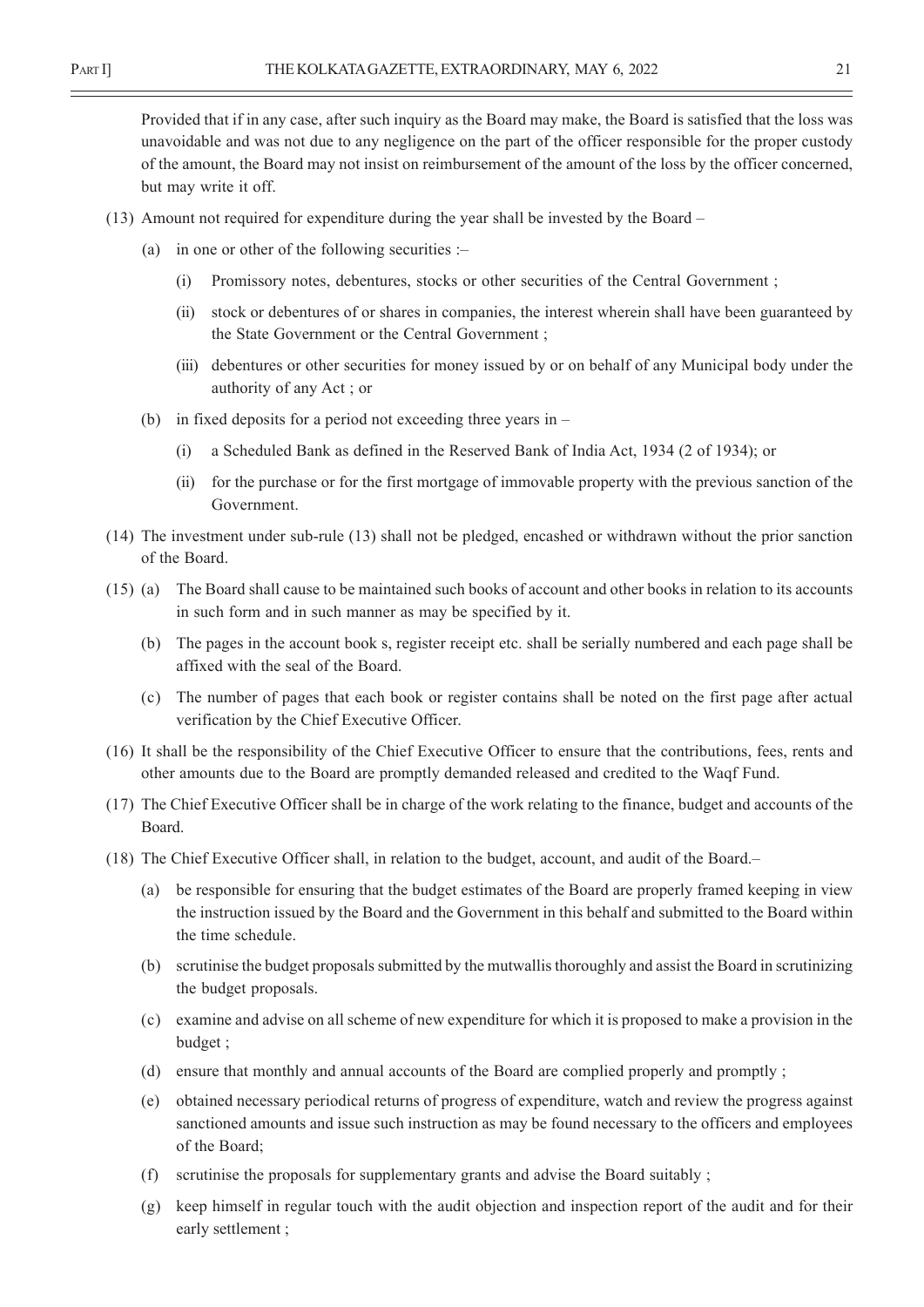- (h) keep a close what on the recoveries of dues to the Board and repayment of loan and interest ;
- (i) be responsible for the maintenance of accounts of the Board ;
- (j) obtain periodical returns of stores and stocks and their value from the officers and review them and offer his remarks on such accounts and place it before the Board ;
- (k) furnish any information and statistics that may be called for by the Board on matters relating to budget, accounts and audit ;
- (l) arrange for internal audit of accounts of the Board periodically and take urgent steps to rectify any defects noticed during such audit ;
- (m) report to the Board all instances of payments made contrary to the rules and regulations including cases where payments are made in the absence of any provision in the budget estimates.
- (19) The Board may prepare revised estimates during the financial year keeping in view the actual and probable expenditure during the year.

#### **63. Budget of Board.–**

- (1) The Chief Executive Officer shall in every year prepare in Form 34, a budget in respect of the ensuing financial year, showing the estimated receipts and expenditure during that financial year and place before the Board by 31<sup>st</sup> December.
- (2) The Board shall scrutinize the budget proposal and make suitable modification, if necessary and forward a copy of the same to the Government before 31<sup>st</sup> January.
- (3) On receipt of the budget forwarded to it, the Government shall examine the same and suggest such alterations, corrections or modifications, to be made therein as it may think fit and forward such suggestions to the Board for its consideration.
- (4) On receipt of the suggestions from the Government, if the Board does not agree with any modifications, corrections or alterations made by the Government in the Budget, the Board may forthwith make written representation to the Government with regard to the alteration, corrections or modifications suggested by the Government.
- (5) The Government shall consider the representation of the Board and pass final orders in the matter and communicate its decision within a period of three weeks from the date of receipt of such representation.
- (6) On receipt of the suggestions from the Government and if no representation has been made by the Board to such suggestions or the Government has communicated its decision regarding any representation, if any, made by the Board, the Board shall incorporate in the budget all the alterations, corrections or modifications finally suggested by the Government and the budget so altered corrected or modified, shall be passed by the Board.
- (7) A copy of the budget so passed shall be forwarded to the Government and in case no objection is received from the Government within fifteen days, the budget shall be declared to be final.
- (8) If, in the course of the year, the Board finds it necessary to alter the figures shown in the budget with regard to the receipts or the distribution of the amounts to be expended on the different services undertaken by the Board, a supplemental or revised budget may be framed and got sanctioned in the manner provided in these rules and copies thereof shall be forwarded to the Government.
- (9) No sum shall be expended by the Board unless such sum is included in the budget estimates sanctioned under section 78 of the Act and in force at the time of incurring the expenditure.

#### **64. Terms and conditions of appointment of Chairman and members of Tribunal.–**

(1) The appointment of Chairman under clause (a) and a member under clause (b) of sub-section (4) of section 83 of the Act shall be on deputation basis, subject to usual terms of deputation as applicable.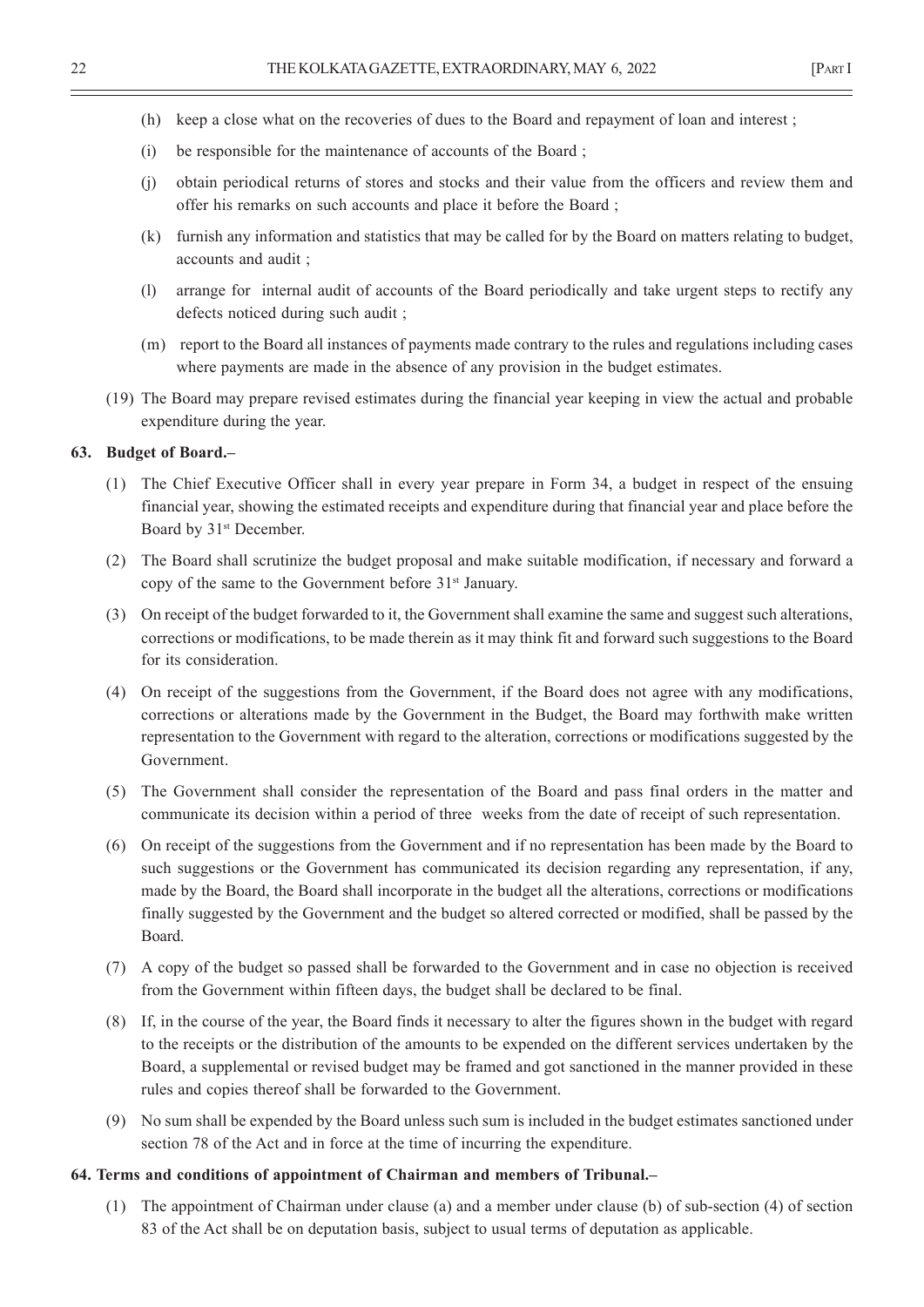(2) A person shall not be qualified for appointment as member under clause (c ) of sub-section (4) of section 83 unless he possess knowledge of Muslim Law and Jurisprudence :

Provided that the candidate must have adequate knowledge of English :

Provided further that an officer of the State Government who has completed 16 years of service having the qualification as such be deputed as Member of the Tribunal on deputation basis subject to usual terms and conditions of deputation as applicable to a Government Servant provided that the deputation shall be for a period of 3 years which may be extended for a further period of 2 years at the discretion of the Government.

- (3) Selection of a member referred to in clause (c) of sub-section (4) of section 83 of the Act shall be made by a Committee headed by the Secretary (Law Department) in the State Government as Chairperson; an Islamic Scholar of repute; and Chairman of Bar Council as members.
- (4) Tenure of the member so selected under sub-rule (3) shall be for a period of three years, extendable for a further period of two years at a time.
- (5) Age of the member so selected under sub-rule (3) shall be below 55 years.
- (6) Scale of pay of the member referred to in sub-rule (3) except to the deputation shall be at the Pay Level 19 of the WBS(ROPA) Rules, 2019 plus usual allowances as admissible to group A officers.
- (7) Leave of various kinds to members under this rule shall be as admissible to Government employees.
- (8) (a) The deputation of Chairman and member of the Tribunal referred to sub-rule (1) shall be for a period of three years, which may be extended for a further period of two years at the discretion of the Government provided further that an officer of the Government who has completed 16 years of service having the qualification as such be deputed as Member of the Tribunal on deputation bars subject to which terms and conditions of deputation as applicable to a subject provided that the deputation shall be for a period of 3 years which may be extended for a period of 2 years.
	- (b) The age of superannuation of the Chairman and the member referred to in sub-rule (1) shall be the last day of the month in which the officer attains the age of sixty two years.

#### **65. Annual report.–**

- (1) The Government shall, as soon as after 1st day of April in every year, cause the annual report of the Board to be prepared in Form 35.
- (2) The Board shall submit its annual report detailing activities of the proceeding financial year, to the Government by the end of July every year.
- (3) The Government shall finalise the annual report of the Board by the end of September and such report shall be laid before the West Bengal Legislative Assembly in its next session.

#### **66. Suits by or against the Board.–**

- (1) The Chairperson or the Chief Executive Officer shall be competent to sanction
	- (a) filing of suit, writ, appeal or cases connected with a waqf matter/property before the Tribunal/Court or any other authority;
	- (b) defending of suit, writ, appeal or cases connected with a waqf matter/property before the Tribunal/ Court or any other authority;
- (2) The Chairperson or the Chief Executive Officer shall be competent to appoint a legal representative to file or defend a suit, writ, appeal or any other proceedings connected with a waqf matter/property before the Tribunal/Court or any other authority.
- (3) The Board or any other person, authorized by the Board shall be competent to sign suit, writ, appeal, and affidavit or counter reply in the cases or proceedings connected with a waqf matter/property before the Tribunal/Court or any other authority.
- (4) The Chairperson or Chief Executive Officer shall be competent to authorize any employee of the Board to tender evidence or produce record on behalf of the Board before the Tribunal/Court or any other authority.

#### **67. Leave Travel concession to the Chairperson, Board of Auqaf, W.B. –**

The Chairperson, Board of Waqf, W.B. may be entitled to have Leave Travel concession facilities as the State Government may deem fit and proper.

Provided that if the Chairperson happens to be a Retired High Court Judge he may be entitled to have Leave Travel concession facilities as per the Rules applicable to the sitting Judges of Calcutta High Court.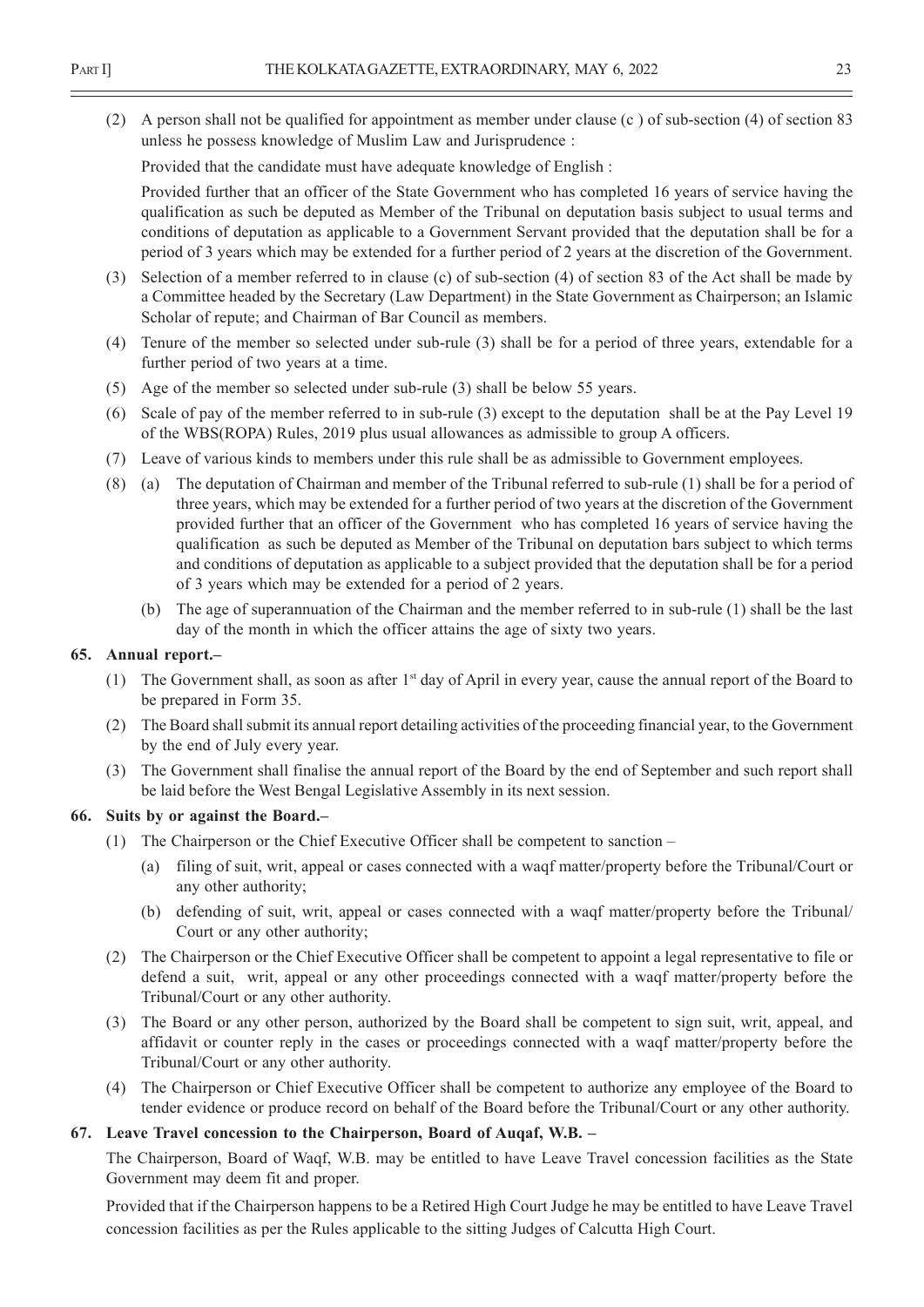#### [See rule 4]

#### REPORT OF SURVEY COMMISSIONER TO THE GOVERNMENT

The number of auqaf in the State, showing Shia auqaf and Sunni auqaf separately.

- 1. The nature and object of each waqf.
- 2. The gross income of the property from each waqf.
- 3. The amount of land revenue, cess, rates and taxes payable in respect of each waqf.
- 4. The expenses incurred in the realization of income and the pay or other remuneration of the mutawalli, if any, of each waqf.
- 5. Particulars relating to each waqf to be given as under.
	- (a) Name of the waqf; (whether Shia or Sunni and whether public or waqf -alal-aulad) :
	- (b) Name & address of the waqif, if any :
	- (c) date or the year of the creation of the waqf ; date of registration waqf with the Board :
	- (d) details of the Waqf Deed :
	- (e) gross annual income of the waqf and purposes of expenditure mentioned in the waqf deed, if any;
	- (f) name & address of the present mutwalli and his pay or remuneration, if any :
	- (g) rules or order of succession to the office of the mutawalli :
	- (h) beneficiary of Waqf with rate of allowances :
	- (i) location and nature of immovable property showing the village or town, district, sub-division, police station, block/ municipality/ corporation, Mouza, Jl No, Khatian No., plot/dag No., nature, present use, and area; where situated along with the survey number, description of the tenure and the estimated value thereof;
	- (j) description of movable property and value thereof, including investments and their particulars :
	- (k) site plan of the waqf property :
	- (l) encumbrances, if any, on the properties mentioned in clauses (f) to (h) above :
	- (m) manner of administration of waqf, whether under the scheme settled by a court of law or by a registered document or established custom or usage :
	- (n) whether the waqf is already under the general supervision of the Board :
	- (o) nature and value of grant received :
	- (p) total cost of survey :
	- (q) properties encroached upon or in un-authorized occupation;
	- (r) properties vested / acquired by Govt. and;
	- (s) Compensation/ Annuity Awarded against Vesting/ Acquiring; and
	- (t) Any other informations relating to waqf (Shia or Sunni).

SIGNATURE OF SURVEY COMISSIONER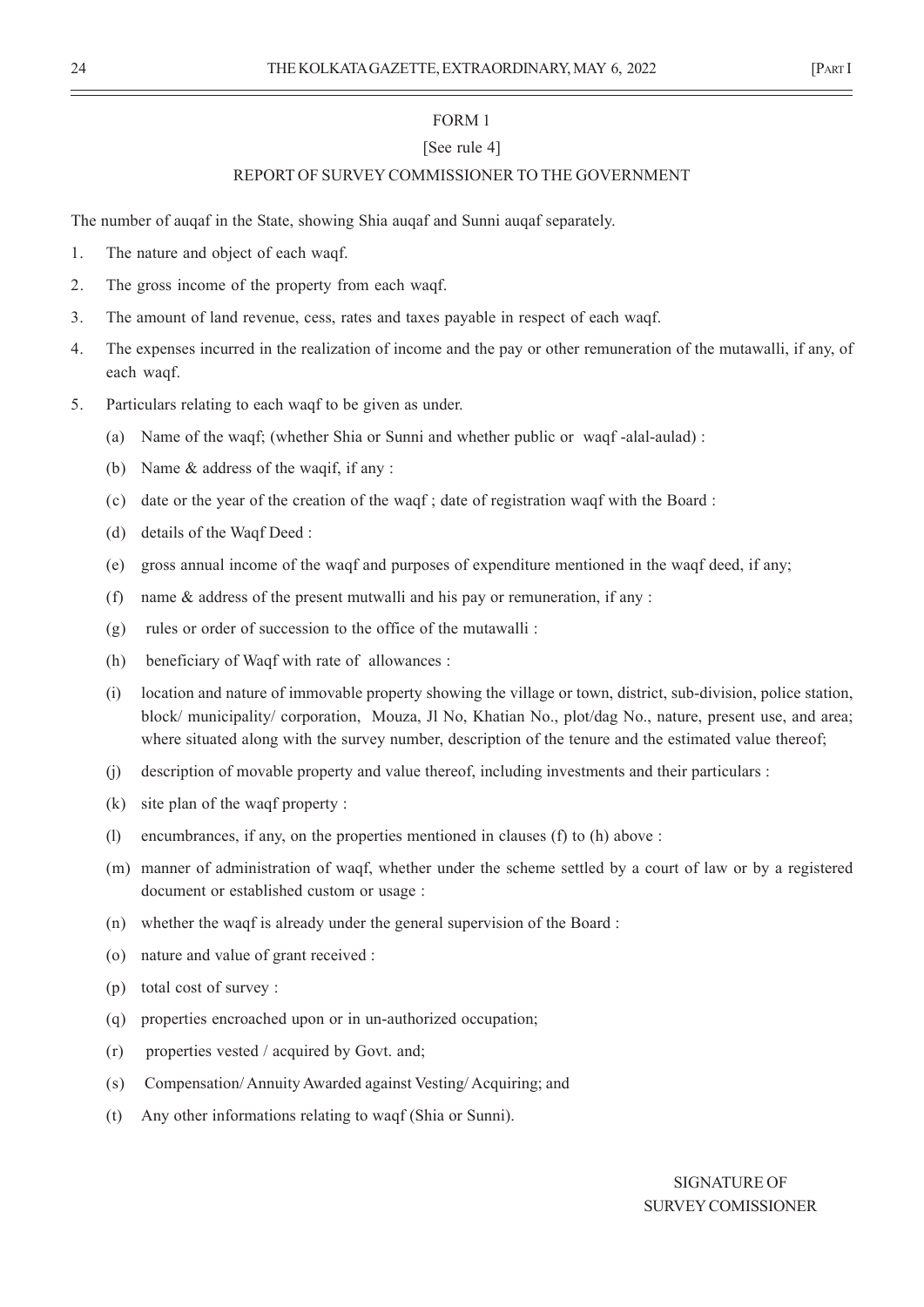#### FROM 2

#### [ see rule 6]

#### PARTICULARS OF LIST OF AUQAF

- 1. Name of waqf property with description property (e.g. land building, graveyard etc.) :
- 2. Location of waqf property, stating khasra no. village in rural areas and mohalla, ward, road and municipal number in case of urban property :
- 3. Nature and object of waqf:
- 4. Details of waqf properties, if immovable :
	- (a) area, showing built up area separately :
	- (b) boundaries : and
	- (c) value :
- 5. Nature and value of movable property :
- 6. Date or year of creation of waqf :
- 7. Details of Waqf Deed :
- 8. Gross receipts :
- 9. Grants received :
- 10. Gross income of property comprised in each waqf :
- 11. Amount of land revenue, cess, rates and taxes payable in respect of such property :
- 12. Expenses incurred in realization of income :
- 13. Details of Administration :–
	- (i) By Custom/Usage;
	- (ii) By scheme settled by court;
	- (iii) By Schemes of Management approved by the Board :
- 14. Name and address of mutawalli :
- 15. Pay or remuneration of mutawalli of each waqf, if any :

Note – Separate list shall be prepared for Sunni and Shia auqaf.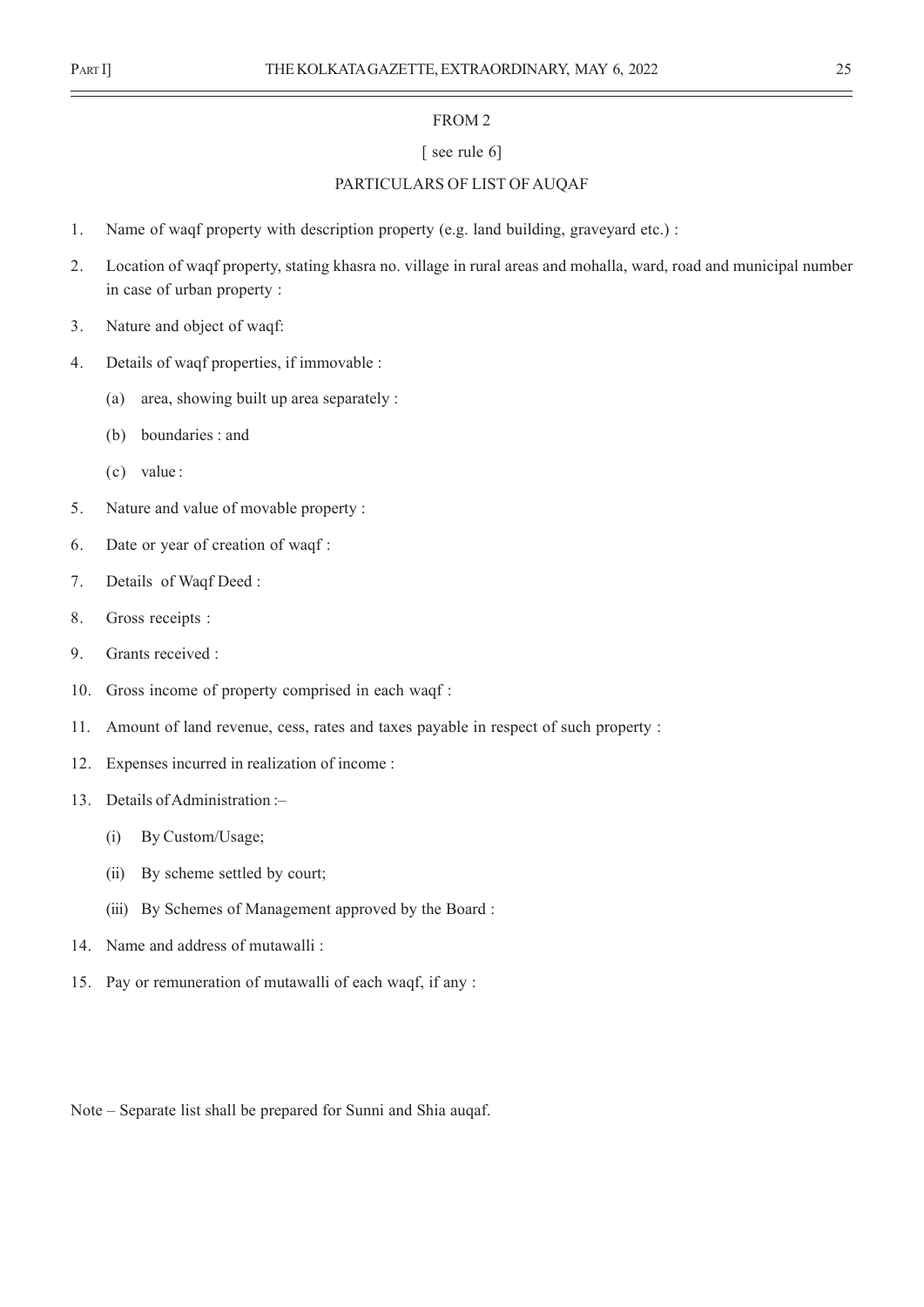# [See rule  $14(1)$ ]

# NOTICE FOR ELECTION OF MEMBERS OF THE WAQF BOARD

- 1. Name of the category for which election is to be held
- 2. Nomination papers shall be presented :–
	- (a) time between :
	- (b) place :
	- (c) to whom with office address :
- 3. Scrutiny of nomination papers :
	- (a) place :
	- (b) date:
	- (c) time :
- 4. Withdrawal of nomination :
	- (a) Place :
	- (b) Date:
	- (c) Time :
- 5. Polling shall be held :
	- (a) Place :
	- (b) Date:
	- (c) Time :
- 6. Counting of votes by the Election Officer :
	- (a) place :
	- (b) date :
	- (c) time :
- 7. Declaration of results :
	- (a) Place :
	- (b) Date:
	- (c) time :

(Election Authority)

Place :

Date: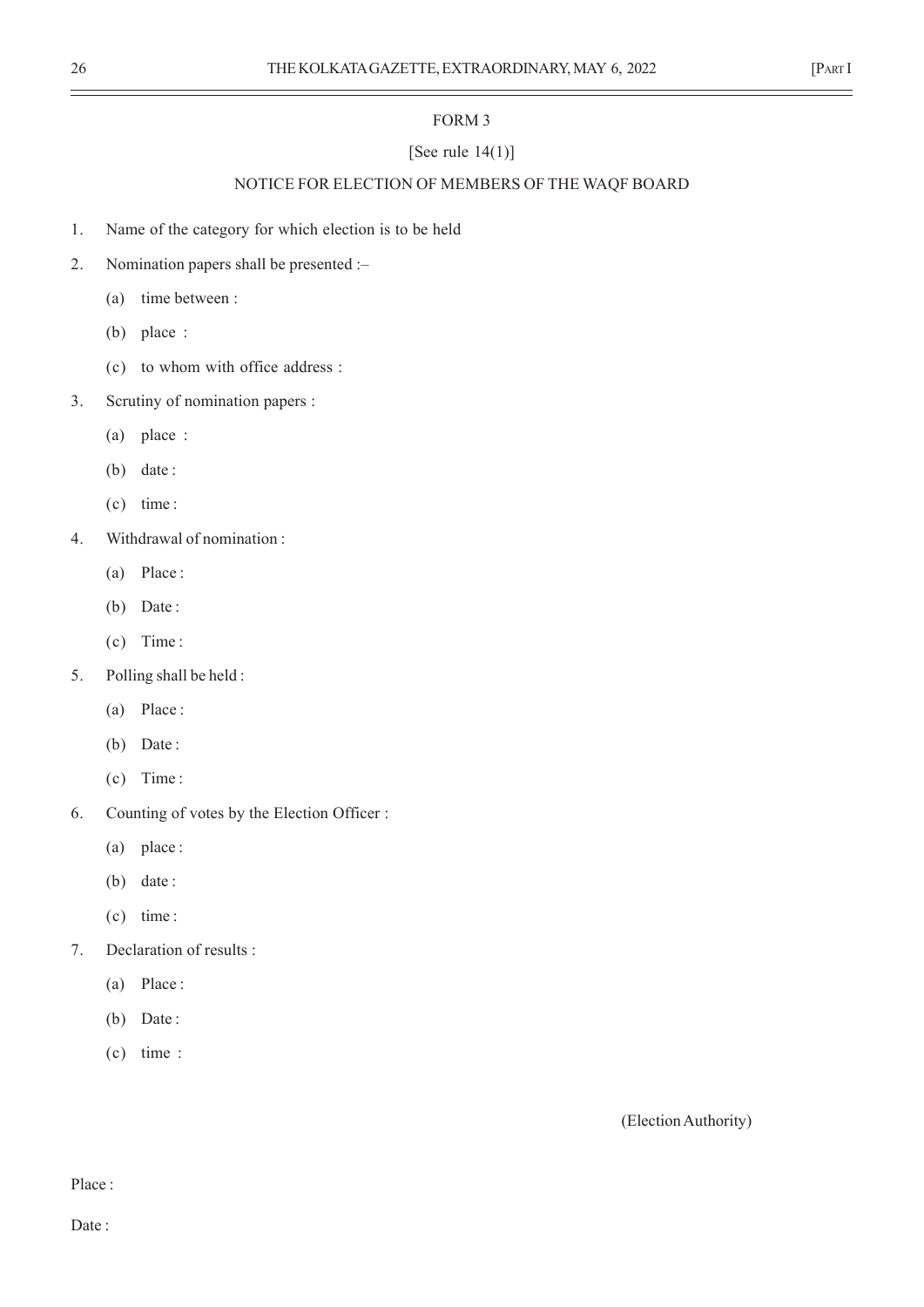#### [See rule 14(3)]

#### NOTICE OF ELECTION FOR THE OFFICE OF

#### MEMBERS OF WEST BENGAL WAQF BOARD

Notice is hereby given that :

- 1. An election is to be held for the election of members of the West Bengal Waqf Board.
- 2. Forms of nomination papers may be obtained from the place and at the time aforesaid
- 3. Nomination paper may be delivered by a candidate or his proposer to the undersigned or to……… between 10.30 A.M. to 500 P.M. from ………… to…..
- 4. The nomination papers will be taken up for scrutiny at …… on …….at……
- 5. Notice of withdrawal of candidature may be delivered by a candidate or his proposer to the undersigned or to…......at his office before 3.00 P.M. on…....
- 6. In the event of election being contested the poll will be held on….....…….. between ……....…… the hours……….at……..

(Specify the place where voting is to be conducted).

RETURNING OFFICER

Place :

Date :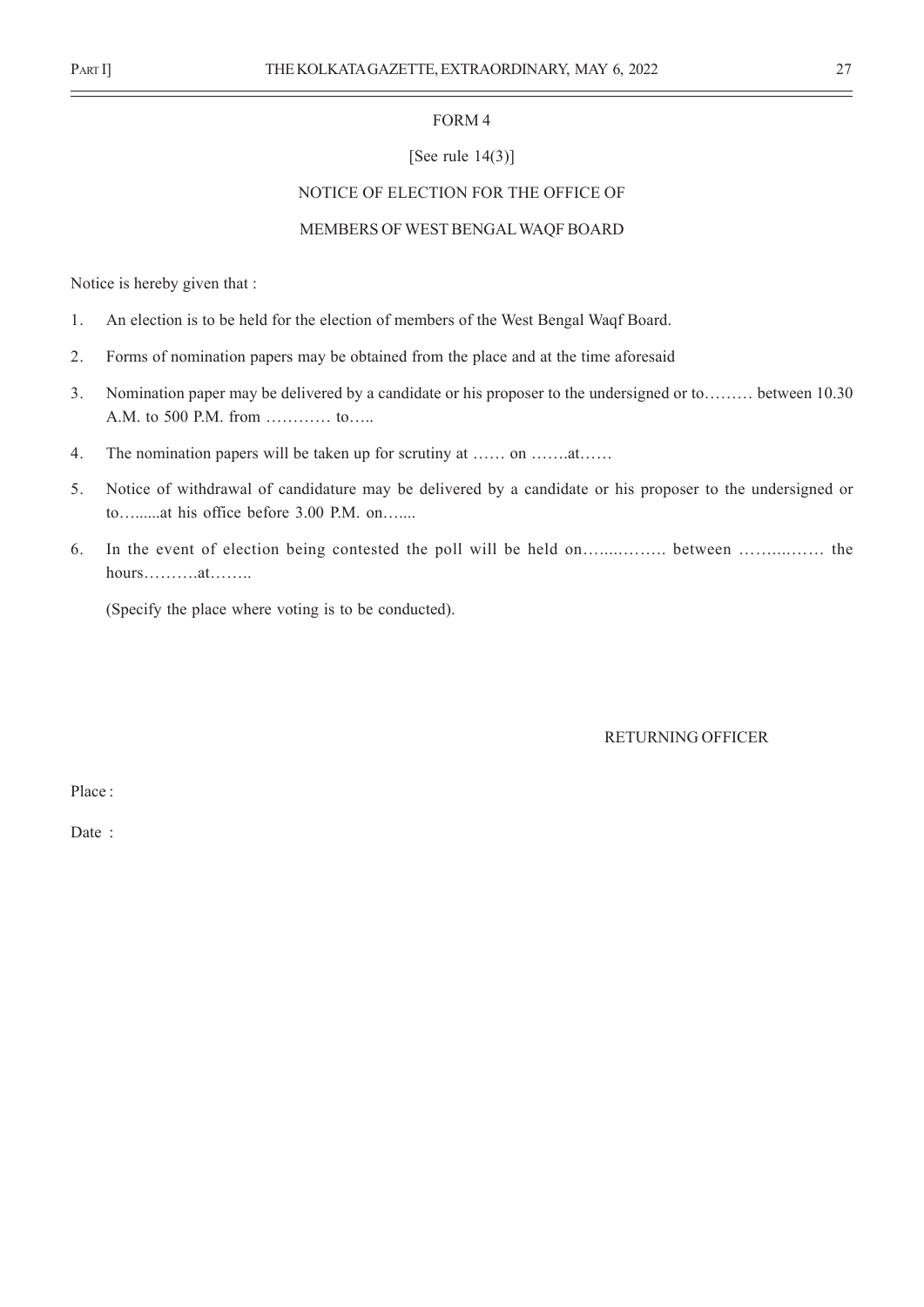#### [See rule  $16(1)$ ]

# ELECTION FOR THE OFFICE OF MEMBER OF …….. WAQF BOARD IN CATEGORY OF CLAUSE (b) OF SUB-SECTION (1) OF SECTION 14

#### NOMINATION PAPER

I nominate…….................... as a candidate for election to the Waqf Board, under category… of clause (b) of sub-section (1) of Section 14 :

1. Full name of candidate

2. Father's or husband's name

3. Serial number or candidate in electoral roll

4. Age

5. Sex

6. Occupation

7. Address

My name is……………….. and it is entered at…….. (name of place) of electoral roll for the above category.

Date : (Name and signature of the proposer)

#### CANDATE'S DECLARATION

I………….. declare that I am willing to stand for election and my age as shown above is correct, I also declare that :

1. I am a Muslim.

2. I am not an undischarged insolvent.

- 3. I have not been convicted of an offence involving moral turpitude or such conviction has been reserved or I have been given full pardon in respect of such offence.
- 4. I have not been in any previous occasion :
	- (a) removed from office as a member or as a mutwalli; or
	- (b) removed by an order of competent court or Tribunal from any position of trust either for mismanagement or corruption.

#### SIGNATURE OF CANDIDATE

Endorsement by Returning Officer or other authorized person :

This nomination paper was presented to me.. (person) on… (date) at….date and hour)

### SIGNATURE OF THE RETURNING OFFICER/OR OTHER AUTHORISED PERSON.

Decision of Returning Officer accepting or rejecting the nomination paper :

I have examined this nomination paper in accordance with rule 16(1) and decide as follows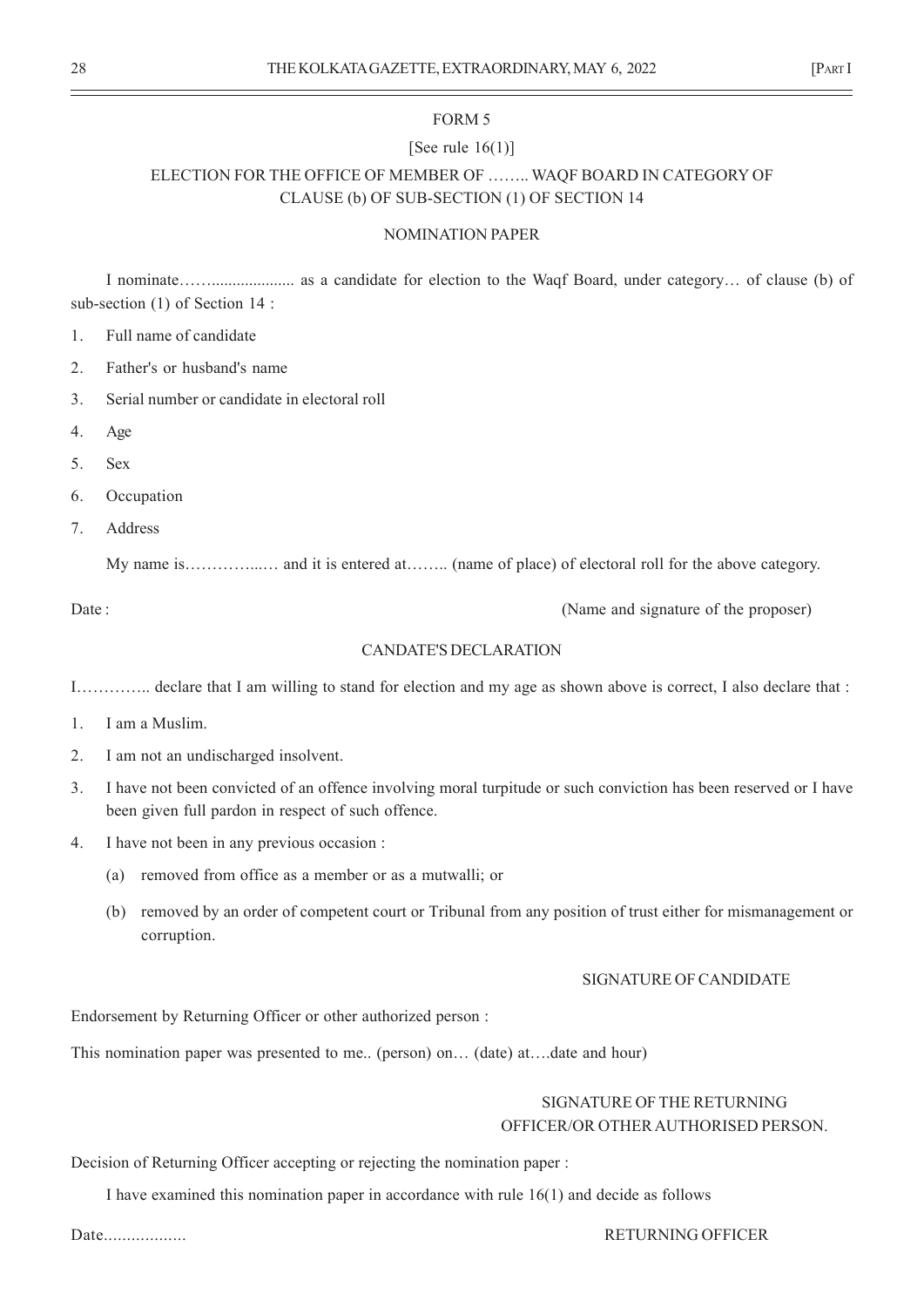# [See rule 17(1)]

#### RECEIPT FOR NOMINATION PAPER AND NOTICE FOR SCRUTINY

(To be handed over to the person presenting the nomination paper)

Serial no. of nomination paper...............

The nomination paper of…….................…a candidate for the election of member for category…................ of the …………………Waqf Board was delivered to me at…………………… (hour) on …………………… by the …………… candidate or a person duly authorized by him in this behalf.

All nomination papers will be taken up for scrutiny at …….....................….. (hour) on …................... (date) at …………….. (Place).

#### Date : RETURNING OFFICER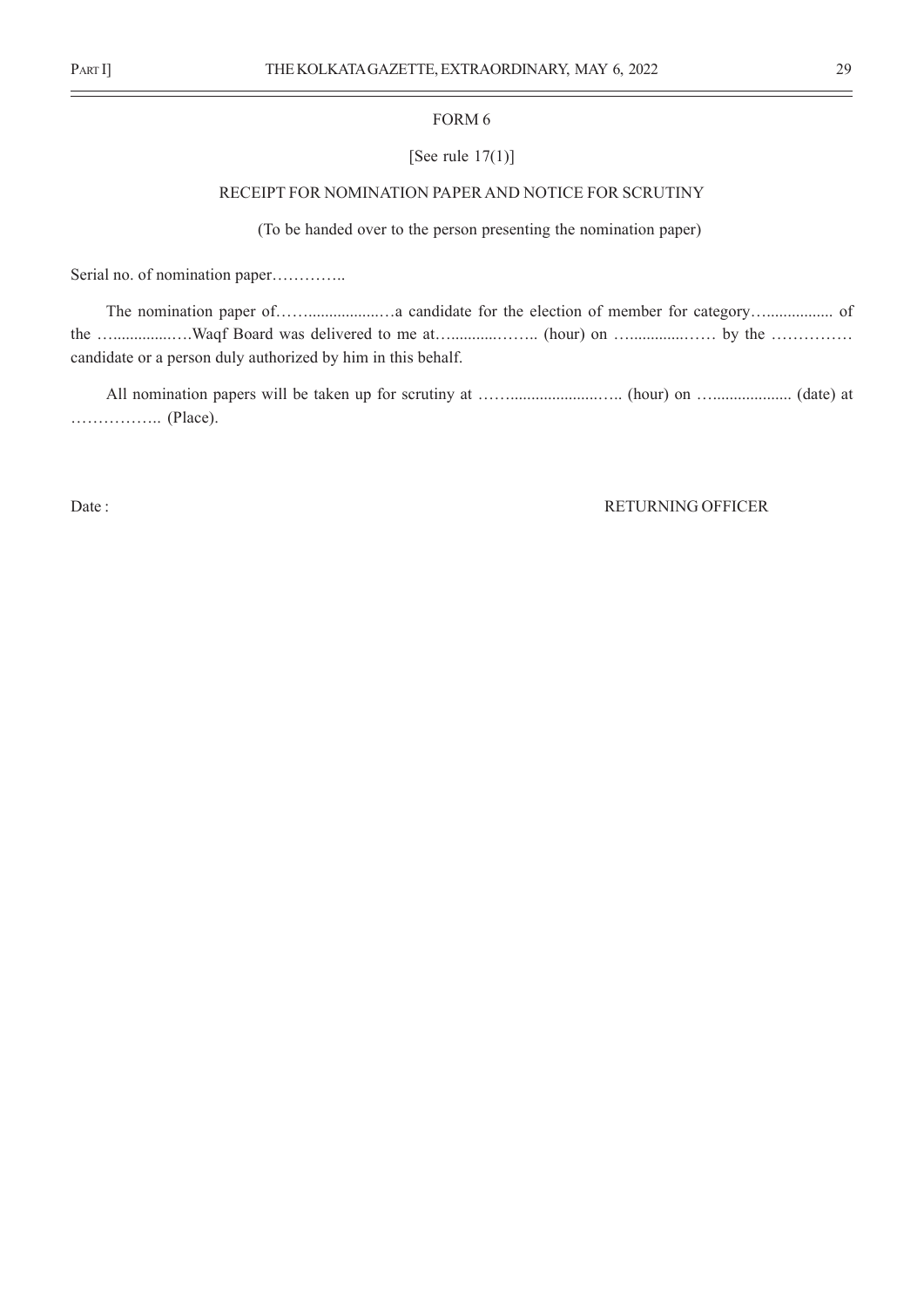### [See rule 18]

LIST OF NOMINATIONS RECEIVED AS ON ……................… (DATE)…….........…. FOR THE OFFICE OF MEMBER OF THE ……….....................……….WAQF BOARD IN CATEGORY OF….. SECTION 14(1) (B) OF THE ACT.

| Serial no of<br>nomination | Name of the<br>candidate | Father or<br>husband's<br>name | Age | Occupation<br>and address | Electoral<br>roll no of<br>candidate | <b>Sex</b> |
|----------------------------|--------------------------|--------------------------------|-----|---------------------------|--------------------------------------|------------|
|                            |                          |                                |     |                           |                                      |            |

The nomination paper will be taken up for scrutiny at………………………… A.M/P.M. on ………………… the date of ……........….. at (place)

#### Place : SIGNATURE OF RETURNING OFFICER

## Date : or Other Authorised Person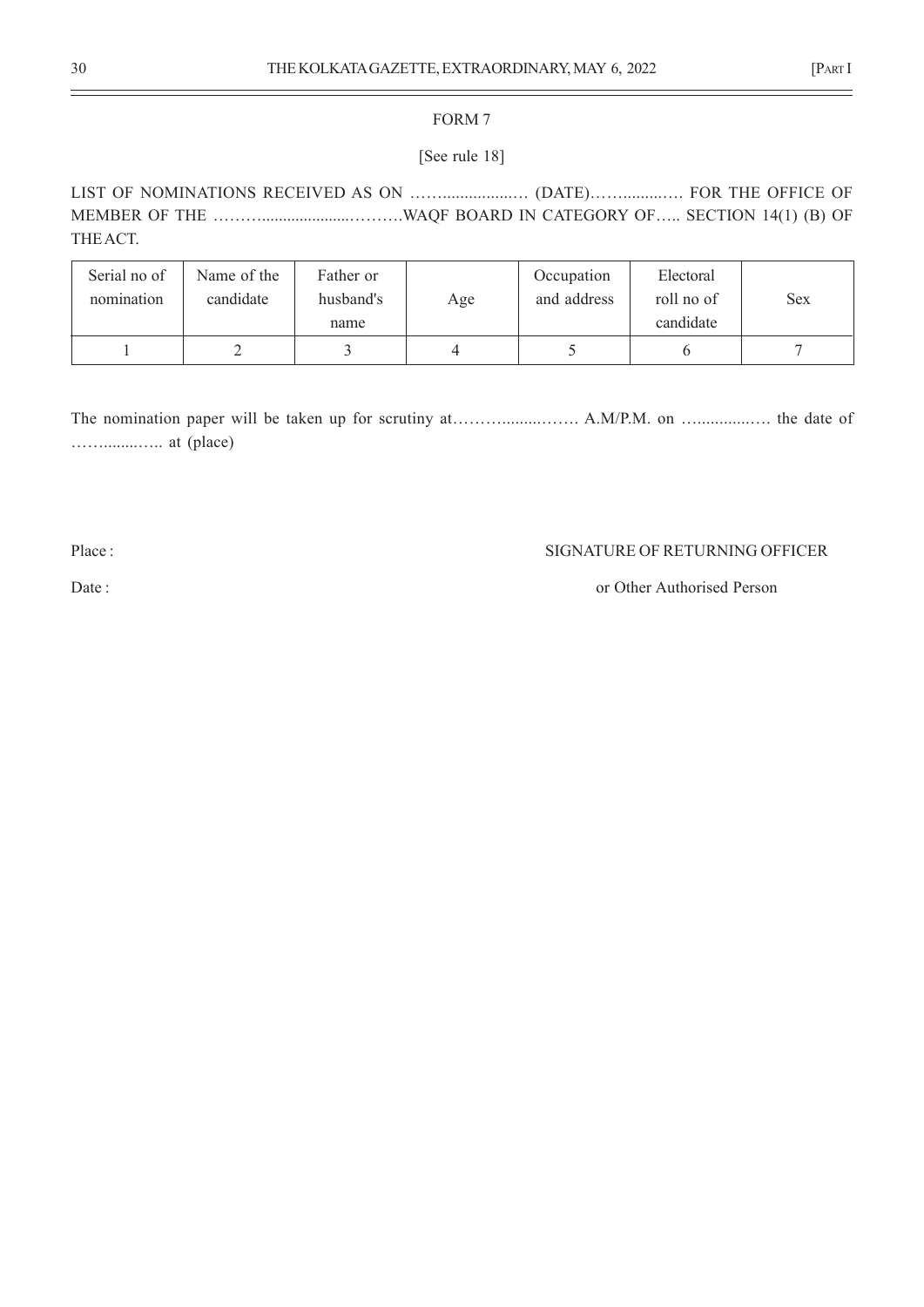#### [See rule 19]

# FORM OF OATH OR AFFIRMATION TO BE MADE BY A CANDIDATE FOR ELECTION TO ……........................……. STATE BOARD OF WAQFS.

I, ………..........……. having been nominated as candidate to fill a seat in the …..............…. State Board of Waqfs do swear in the name of Allah that I will bear true faith and allegiance to the Constitution of India as by law established and I will uphold the Sovereignty and Integrity of India.

Date : (Signature of the Candidate)

#### Acknowledgement of Oath

…………....................………. Candidate has taken oath on …....................…. (date) at ………................ (time).

Returning Officer

……………………..

Certificate of Oath

(Signature)

Returning/Asstt. Returning Officer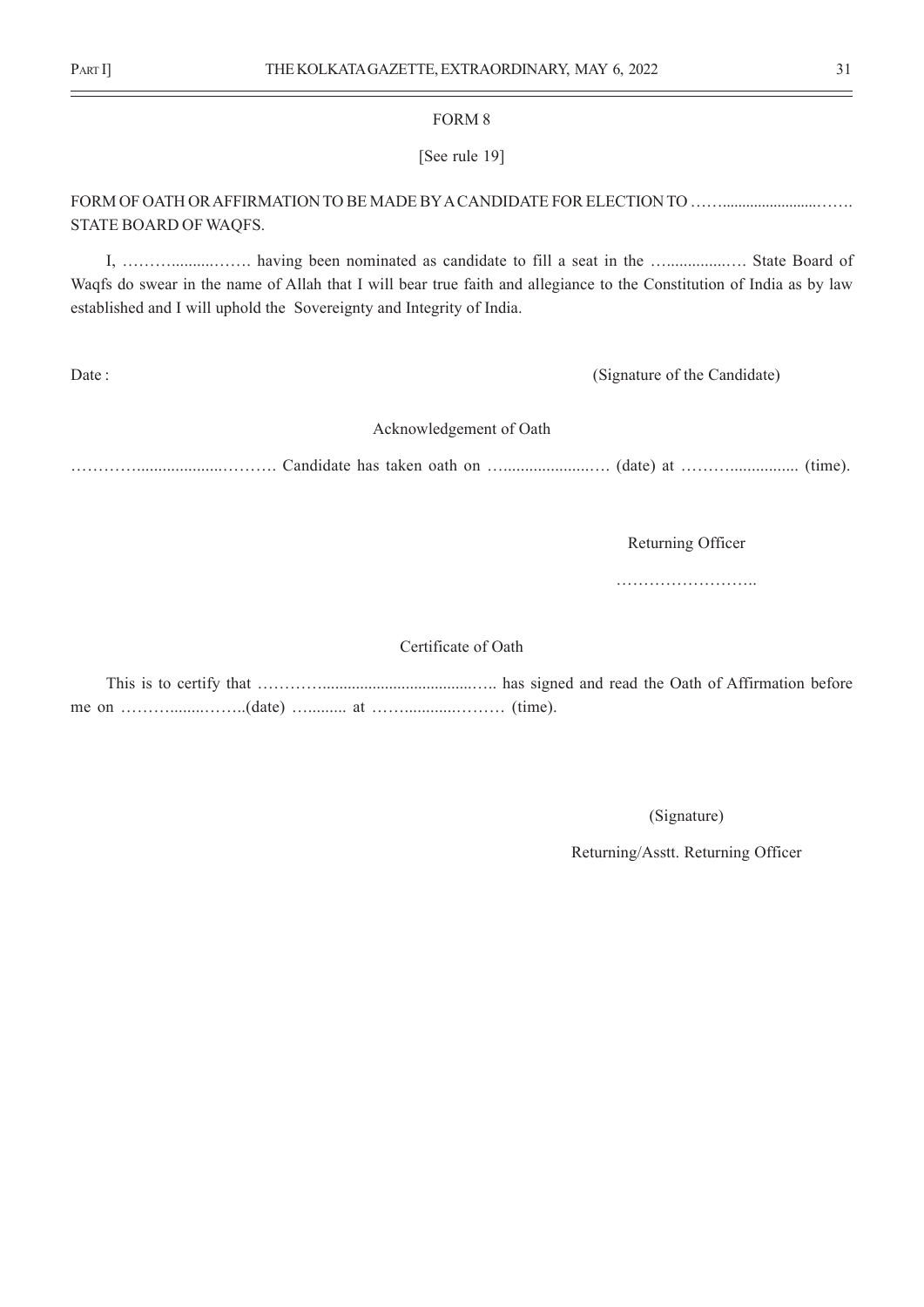# [See rule 20(7)]

#### LIST OF VALIDLY NOMINATED CANDIDATES

Election to members of the ……………………………………… Waqf Board in category…………………… of clause (b) of subsection (1) of section 14.

| Sl. No.<br>(1) | Name of the candidate<br>(2) | Address of the candidate<br>(3) |
|----------------|------------------------------|---------------------------------|
| ı.             |                              |                                 |
| 2.             |                              |                                 |
| 3.             |                              |                                 |
| 4.             |                              |                                 |
| soon           |                              |                                 |

#### RETURNING OFFICER

Place :

Date :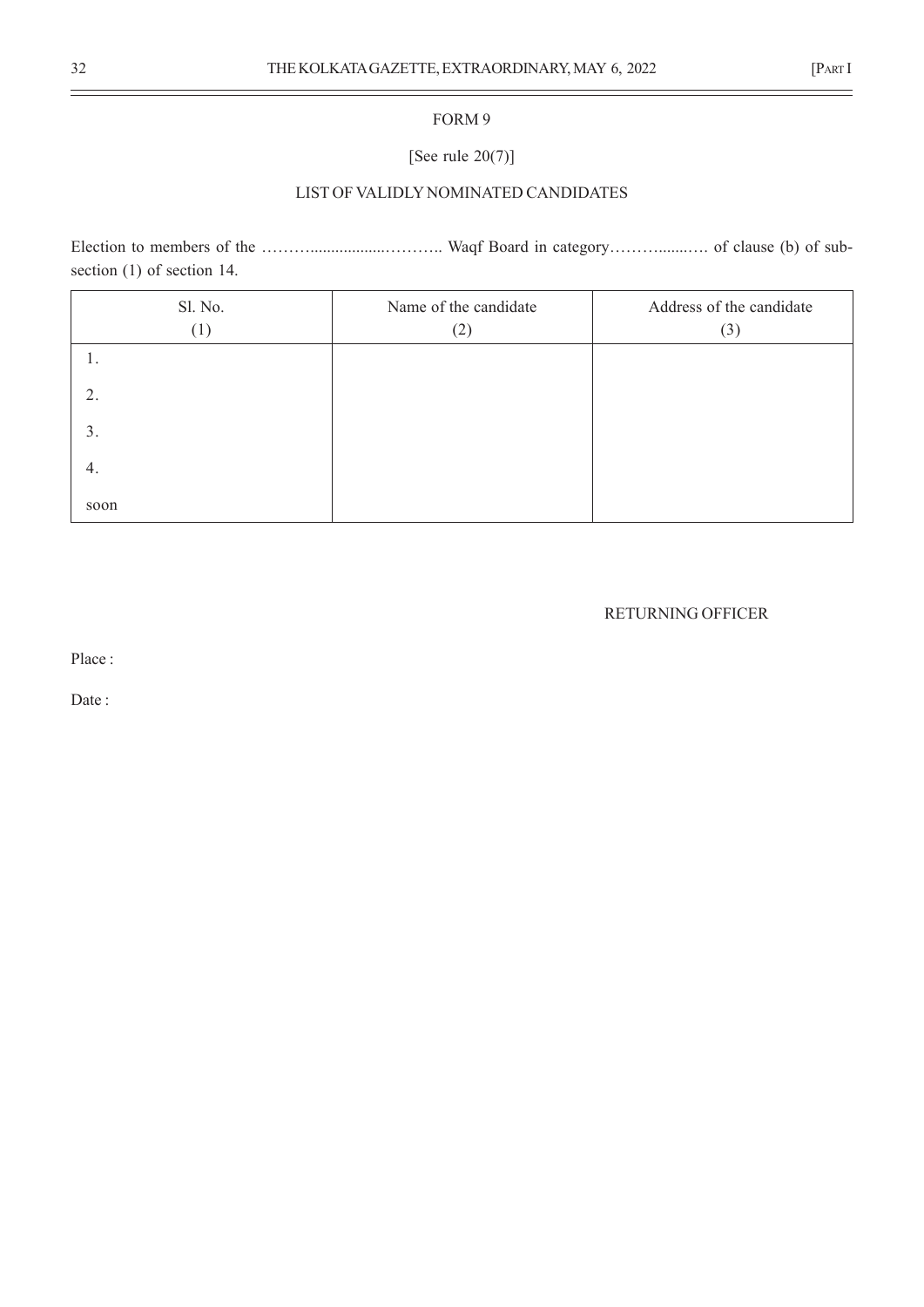#### [See rule 21]

#### NOTICE TO THE RETURNING OFFICE BY A CANDIDATE FOR WITHDRAWAL OF NOMINATION

Section 14 (1) (b) of the Act

To,

The Returning Officer,

I,…………………..........................…….. a candidate validly nominated at the above election do hereby given notice that I withdraw my candidature.

Place :

#### Date : SIGNATURE OF CANDIDATE

This notice was delivered to me at my office at ........................................ (hour) ...………. on (date)…......… By ………………. (name)

Place :

#### Date : RETURNING OFFICER

#### RECEIPT FOR NOTICE OF WITHDRAWAL

(To be handed over to the person delivering the notice)

The notice of withdrawal of candidate by ........................................................ a candidate at the election to the office of the ………............................………Waqf Board in the category of section 14(1) (b) of the Act as delivered to me at the office at ……........…….. (hour) on ......................... (date)

Place :

#### Date : RETURNING OFFICER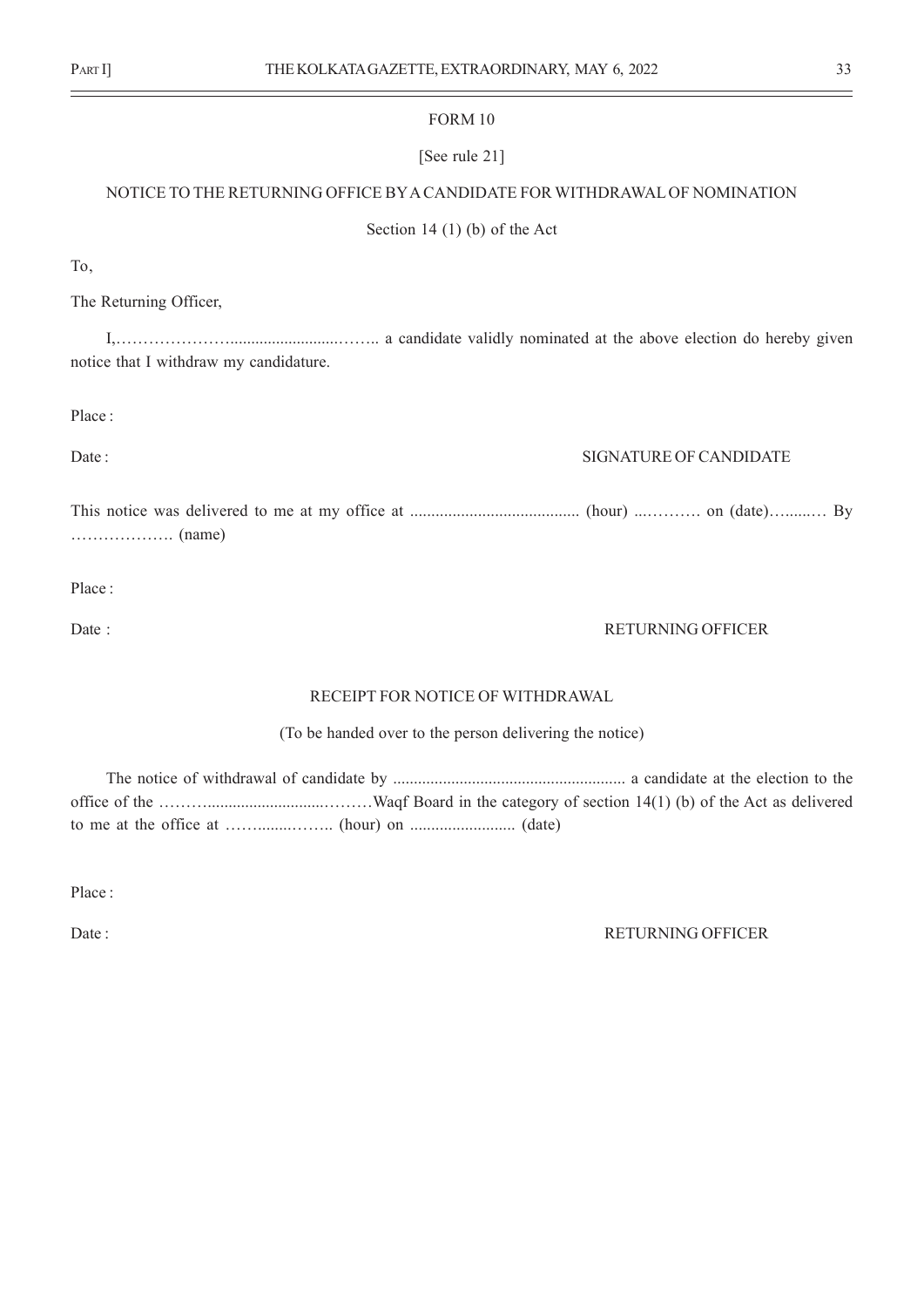# [See rule 22(1)]

#### LIST OF CONTESTING CANDIDATES

Election to the office of the member of the ……………………………………… Waqf Board in the category………… of section 14 (1)(b) of the Act.

| Sl. No. | Name of the candidate | Address of the candidate | Electoral Roll No. |
|---------|-----------------------|--------------------------|--------------------|
| (1)     | (2)                   | (3)                      | (4)                |
| 1.      |                       |                          |                    |
| 2.      |                       |                          |                    |
| 3.      |                       |                          |                    |
| 4.      |                       |                          |                    |
| 5.      |                       |                          |                    |
| Etc.    |                       |                          |                    |

## RETURNING OFFICER

Place :

Date :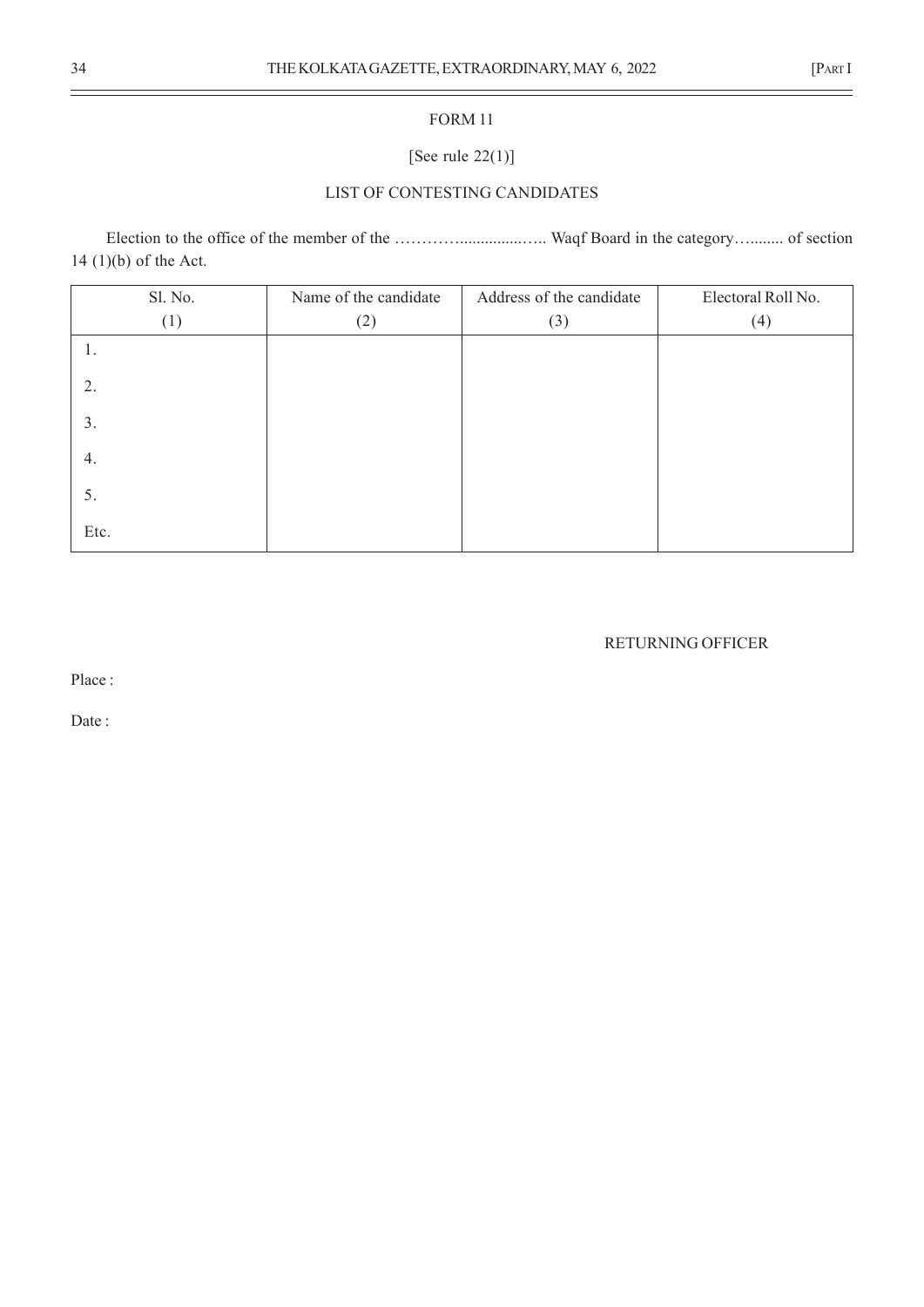### [See rules 23(1) and 37(1)]

#### DECLARATION OF RESULT OF ELECTION

In accordance with rule…………of the ………. Waqf Rules, 2016, I declare that the following candidate has been duly elected for the office of the member of the ……… Waqf Board in the category of sub-clause…….. of clause (b) of sub-section(1) of section 14 of the Waqf Act, 1995.

| Name     | Address |
|----------|---------|
| . .      |         |
| <u>.</u> |         |

Place

#### Date : SIGNATURE OF RETURNING OFFICER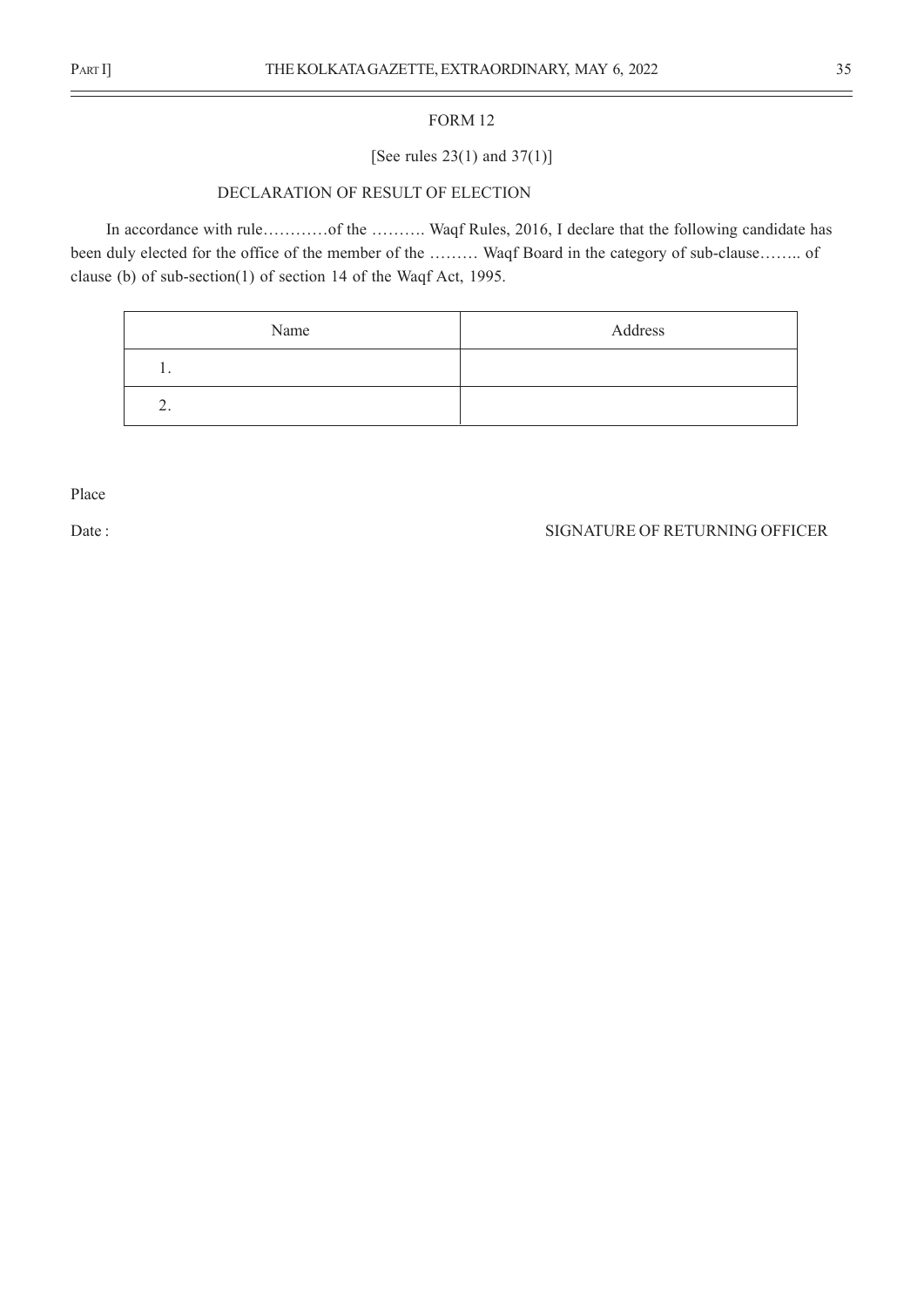#### [See rule 38]

#### CERTIFICATE OF ELECTION

I, …………....................…… Returning Officer for the member/members of the ……..................... Waqf Board hereby certify and declare Shri/Smt…………...............……… s/o, w/o ……….....…… to have been duly elected to the office of the member of the ….........................................…………. Waqf Board in the category of sub-clause……........................… of clause (b) of sub-section (1) of section 14 of the Waqf Act, 1995 and that in token thereof I have granted him/her this certificate of election.

#### RETURNING OFFICER

Place :

Date : Secretary (…………………..) to the Government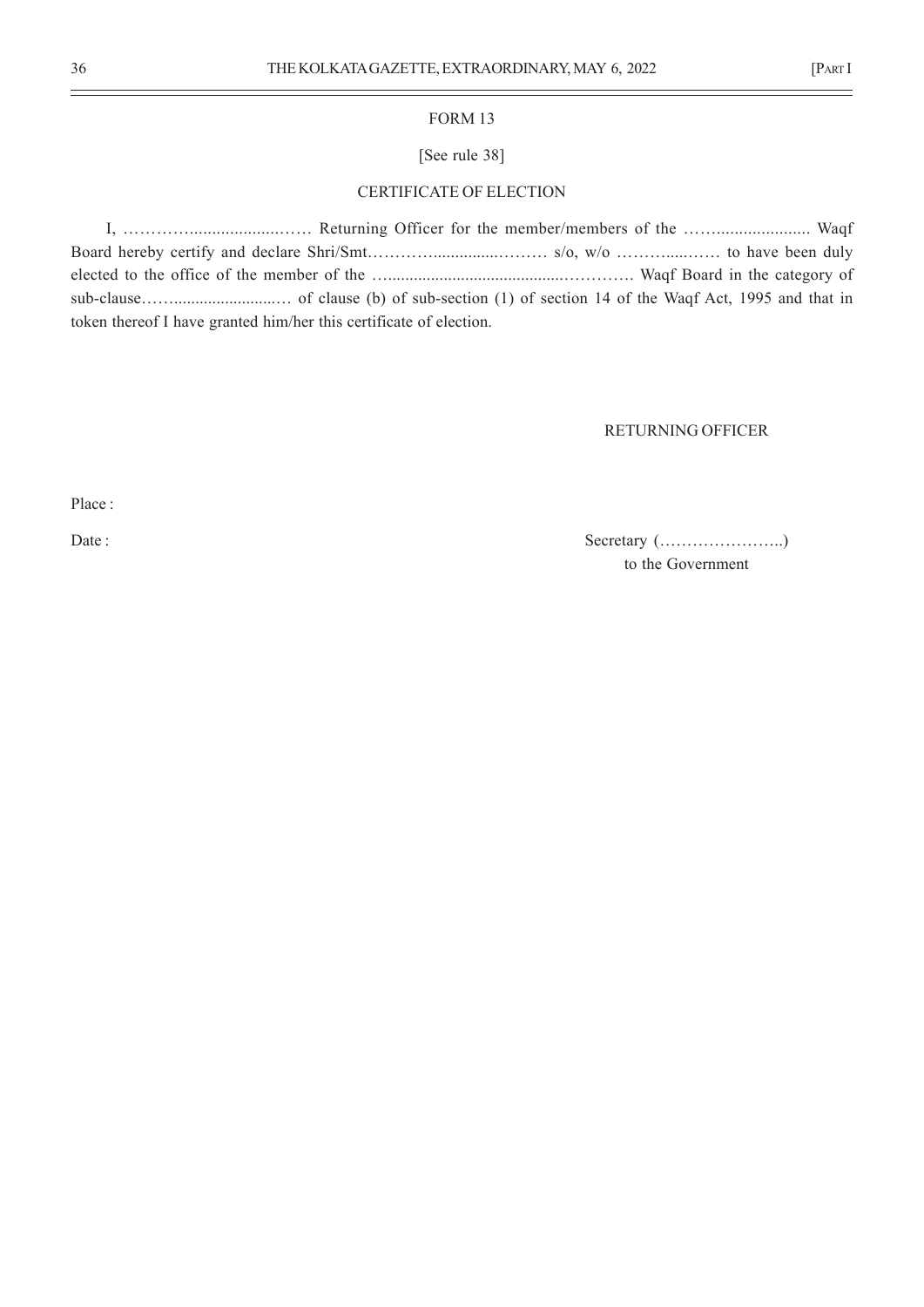#### [See rule 46 (1)]

#### APPLICATION FOR INSPECTION OF BOARD'S RECORD

Paste duplicate receipt here of application fee

To,

The Chief Executive Officer, ………………. Waqf Board, ……………………………. Name of the applicant ………...........................……………..s/o, w/o Shri ………………................…. Resident of ……………………............................. Description of the file the record of which is to be inspected………………. Name of the tenant (if any)……………………… Name of the parties (if any) ……………………. Purpose of inspection ………………………….. Date: SIGNATURE OF APPLICANT Order passed on the application by Chief Executive Officer ………..............................………... Time of inspection …….........…….from ….....………..to ….…………..viz………...……..house. Inspection fee paid

Signature of official with designation in whose presence inspection was made….......................

Date:

SIGNATURE OF APPLICANT AFTER INSPECTION MADE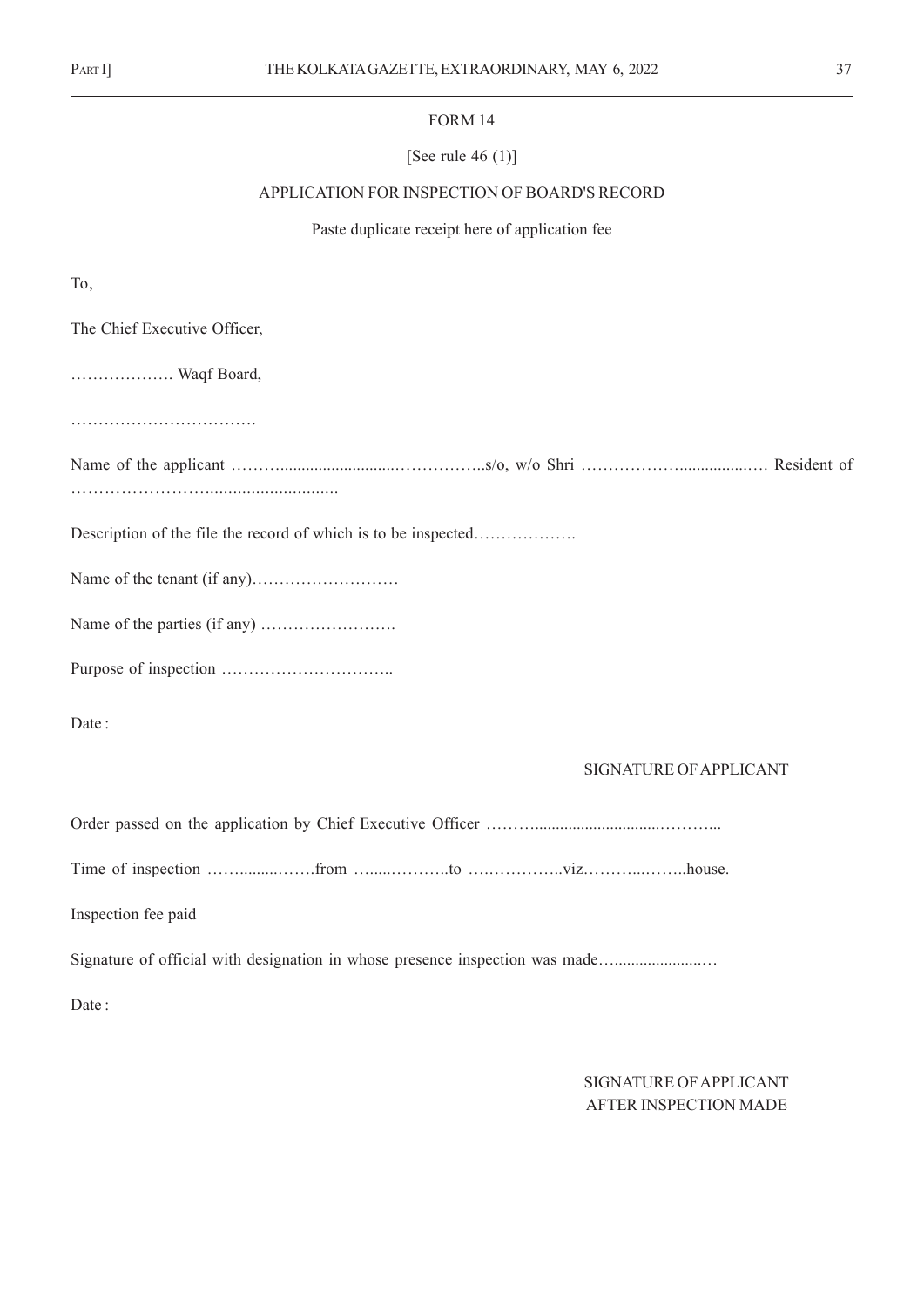#### [See rule  $46(3)$ ]

#### APPLIICATION FOR PROVIDING CERTIFIED COPY

| Paste duplicate copies of :                                             |
|-------------------------------------------------------------------------|
| Application fee receipt.                                                |
| Copying charges fee receipt Rs. 10/- per entry of Gazette notification. |
| Rs. 20/- per 100 words or part thereof.                                 |
| Rs. 20/- per hour of inspection or fraction thereof.                    |
|                                                                         |
| To                                                                      |
| The Chief Executive Officer,                                            |
| Waqf Board,                                                             |
|                                                                         |

……………………………………………………………………………………………….

Description of the file etc. from which the copy is required………………………………………………………

Name of parties (if any)…………………………………………..........................….

Nature of the case………………………………………............................…………

Name and description of the Gazette or record of which copy is required…………..

Purpose for which copy is required i.e. whether it is required for private use or for filing in some court etc……………………………………………………….

Dated : SIGNATURE OF APPLICANT

No. of applicant in the copying registers………………………………….. Copying fee received with application…………………………..........….. Order passed…………………………..

#### SIGNATURE OF CHIEF EXECUTIVE OFFICER

Date:

Signature of copyist

Signature of recipient of the copy………………………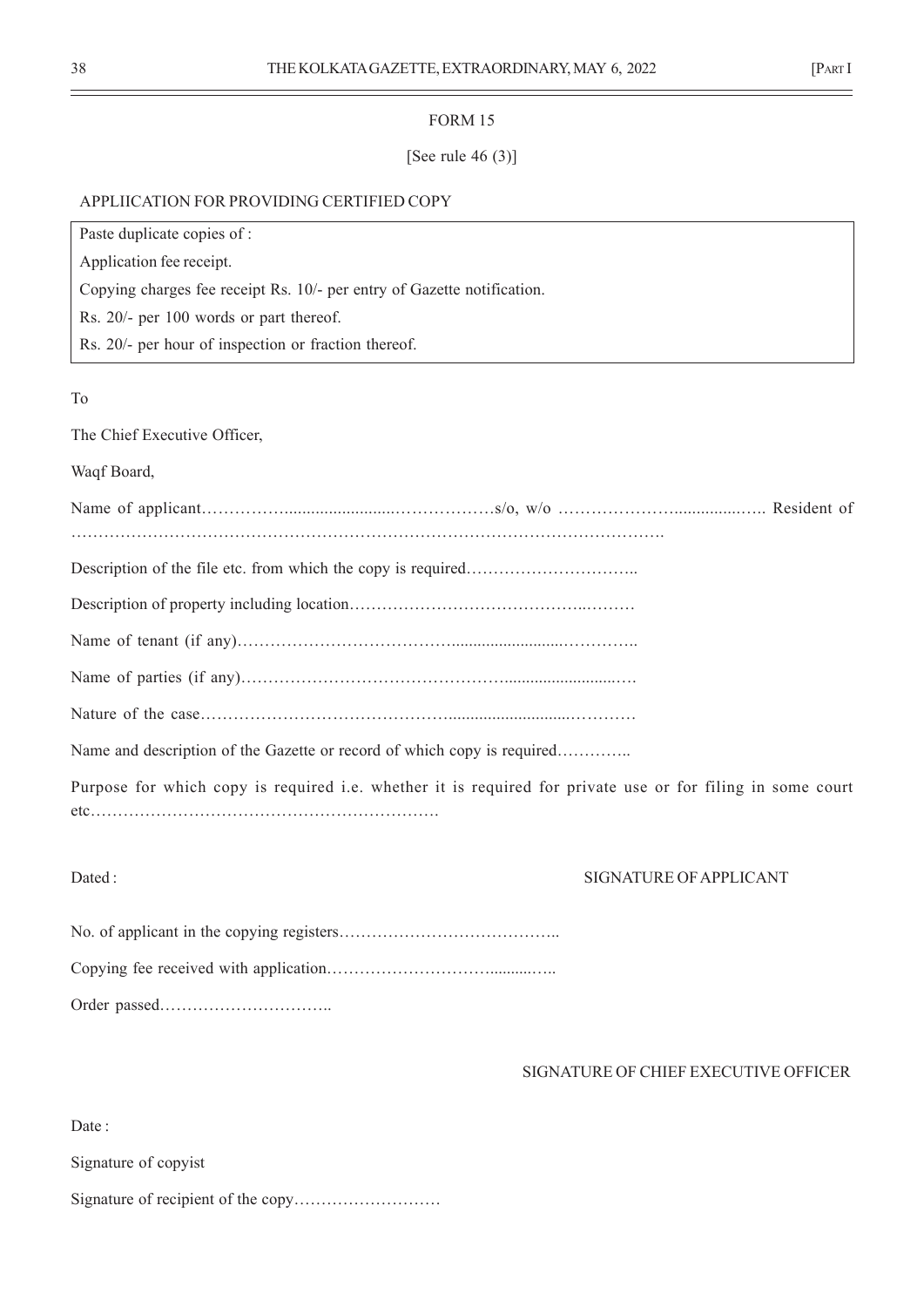# [See rule 48 (2)]

#### N O T I C E

Whereas it is learnt/informed/reported that the Waqf …………………. has ceased to exist or that the objects or parts thereof shown in the schedule below have ceased to exist.

Schedule

| Sl. | Name of the                                           | Details of           |            | Details of immovable property |                 |      |       |                                      |
|-----|-------------------------------------------------------|----------------------|------------|-------------------------------|-----------------|------|-------|--------------------------------------|
| No. | Wakf/Wakf<br>property<br>which has<br>ceased to exist | moveable<br>property | Sy.<br>No. | Area/Extent                   | Village<br>Town | City | Usage | Details of<br>funds if any<br>if any |
| (1) | (2)                                                   | (3)                  | (4)        | (5)                           | (6)             | (7)  | (8)   | (9)                                  |
|     |                                                       |                      |            |                               |                 |      |       |                                      |

It is therefore hereby notified that an inquiry will be taken up regarding the said cessation and to ascertain the property and the funds of that waqfs and to order for recovery of the said property or funds and its utilization under See. 39(2) of the Waqf Act.

Any objections in this behalf shall be furnished to the undersigned on………(date) at …………… (place and time) when the inquiry will be taken up.

Chief Executive Officer/

Authorised Officer

To

 $\mathcal{L}_\text{max}$ 

 $\mathcal{L}_\text{max}$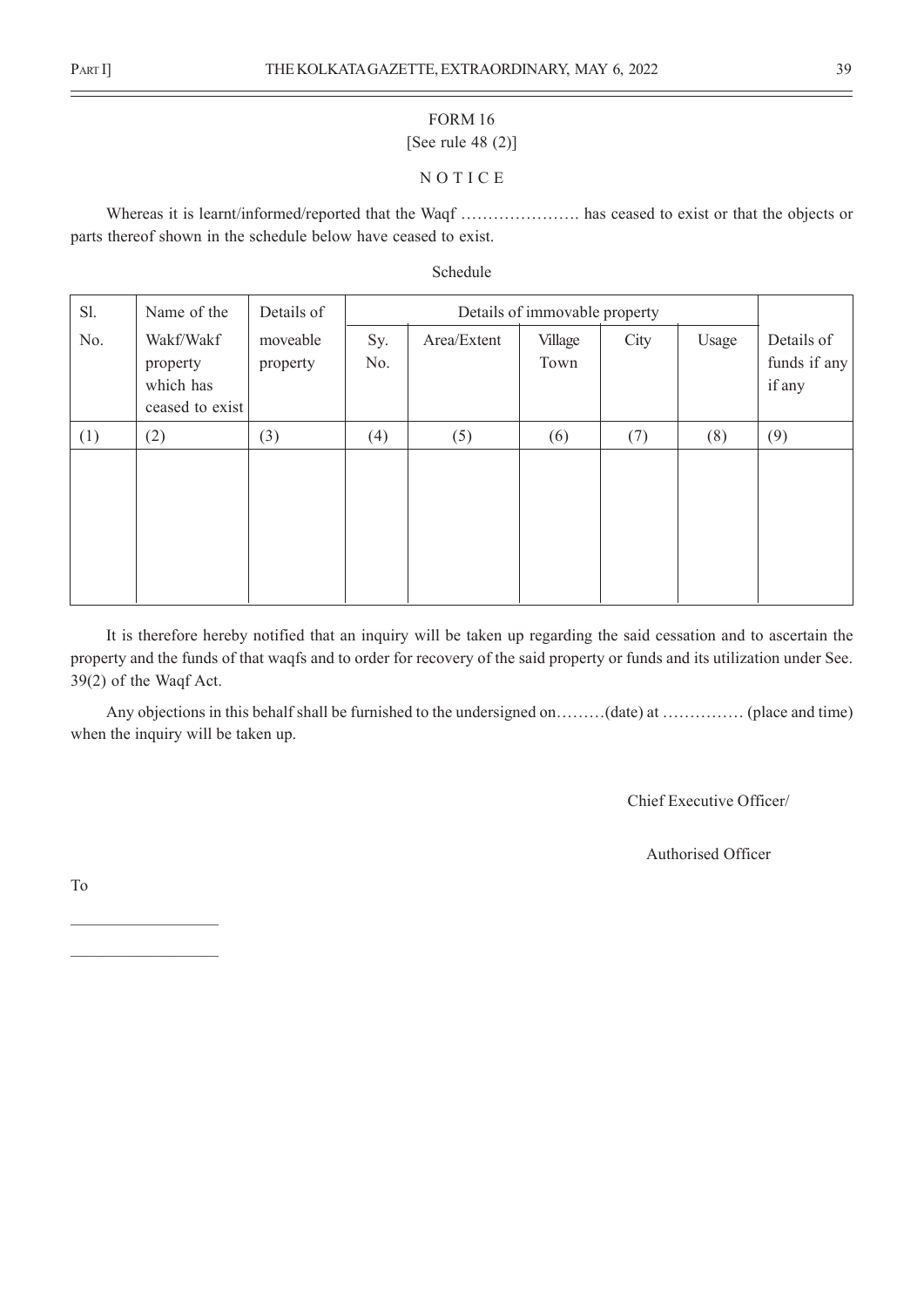#### [See rule 49 (1)]

# SEPARATE BUDGED BY MUTAWALLIES AND AUQAF UNDER THE DIRECT MANAGEMENT OF THE BOARD FOR THE YEAR 20………. 20………

Receipts of rent from the properties Salary of the employees of

Estimated Receipts **Estimated Expenditure** Donation/contribution Miscellaneous receipt, if any Maintenance of property expenditure Miscellaneous expenditure with details

Excess of expenditure over receipt Excess of receipt over expenditure

2. Actual for the current year

3. Actual for the preceeding year proposed.

Date:

Place :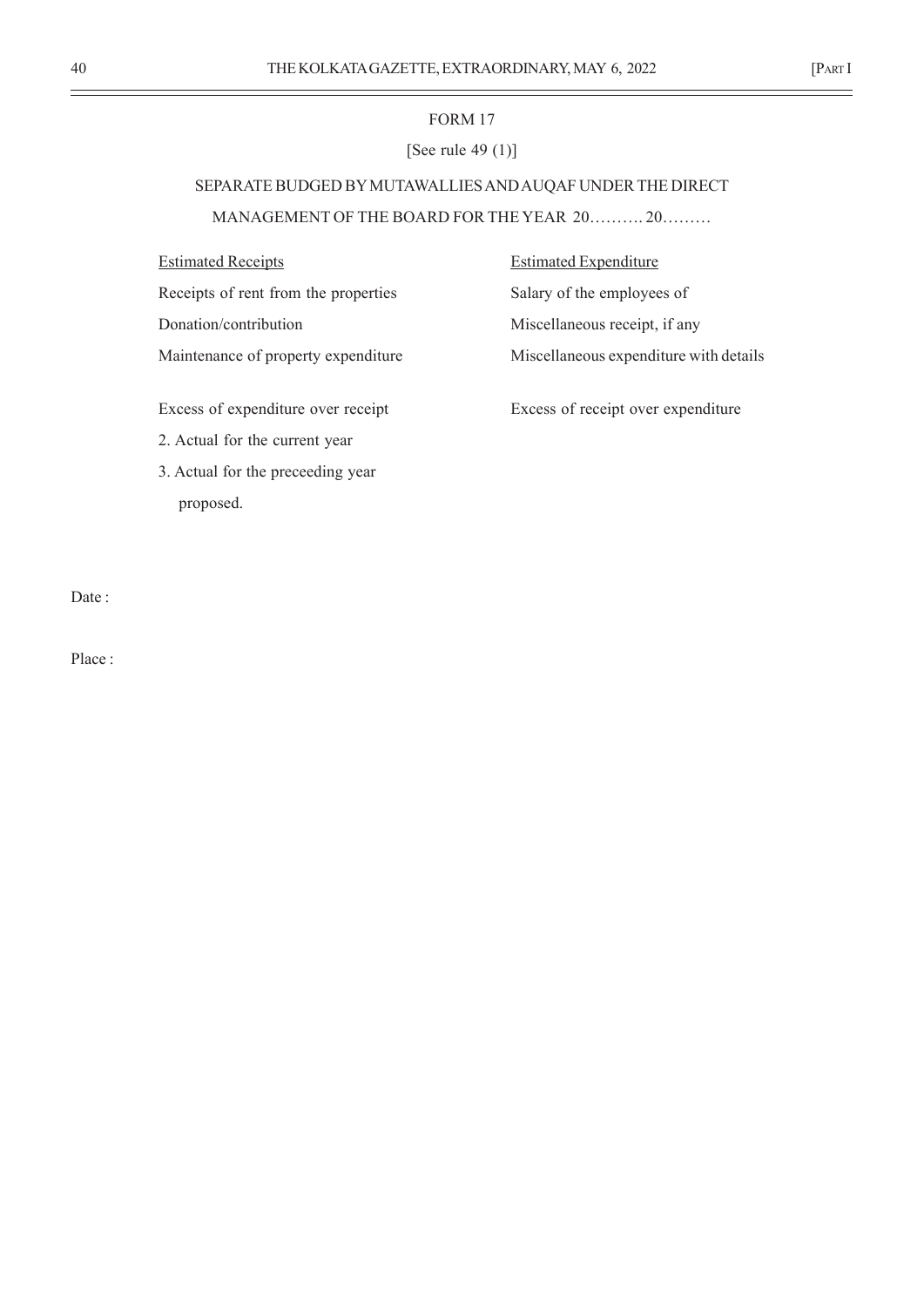# [See rule  $50(1)$ ]

# ANNUAL BUDGET ESTIMATE OF WAQF FOR 20………….. 20………….

# A B S T R A C T

| Actuals for | Sanctioned estimate | Received estimate for current year | <b>Total Budget Estimate</b>                          |         |
|-------------|---------------------|------------------------------------|-------------------------------------------------------|---------|
|             | for Current year    |                                    | Actuals for 8 months Probable or Expected<br>for year |         |
|             | $20$ $20$           |                                    | expenditure for 4                                     | $20$ 20 |
|             |                     |                                    | months                                                |         |
| (1)         | (2)                 | (3)                                | (4)                                                   | (5)     |
|             |                     |                                    |                                                       |         |
|             |                     |                                    |                                                       |         |
|             |                     |                                    |                                                       |         |
|             |                     |                                    |                                                       |         |
|             |                     |                                    |                                                       |         |
|             |                     |                                    |                                                       |         |
|             |                     |                                    |                                                       |         |
|             |                     |                                    |                                                       |         |

## Opening Balance

Total…………………..

Receipts (Statement I)

Total…………………..

Expenditure (Statement II)

Total……………………...

Closing Balance

Total……………………….

#### Statement I (Receipts)

| Sl. No. | Particulars | Actuals for<br>previous year | Actuals for<br>year of report | Revised<br>Budged for<br>ensuring year | Budged<br>Estimates | Remarks |
|---------|-------------|------------------------------|-------------------------------|----------------------------------------|---------------------|---------|
| (1)     | (2)         | (3)                          | (4)                           | (5)                                    | (6)                 | (7)     |
|         |             |                              |                               |                                        |                     |         |
|         |             |                              |                               |                                        |                     |         |
|         |             |                              |                               |                                        |                     |         |
|         |             |                              |                               |                                        |                     |         |

- 1. Opening Balance.
- 2. Cash at Bank.
- 3. On hand (Cash, Cheque & DD)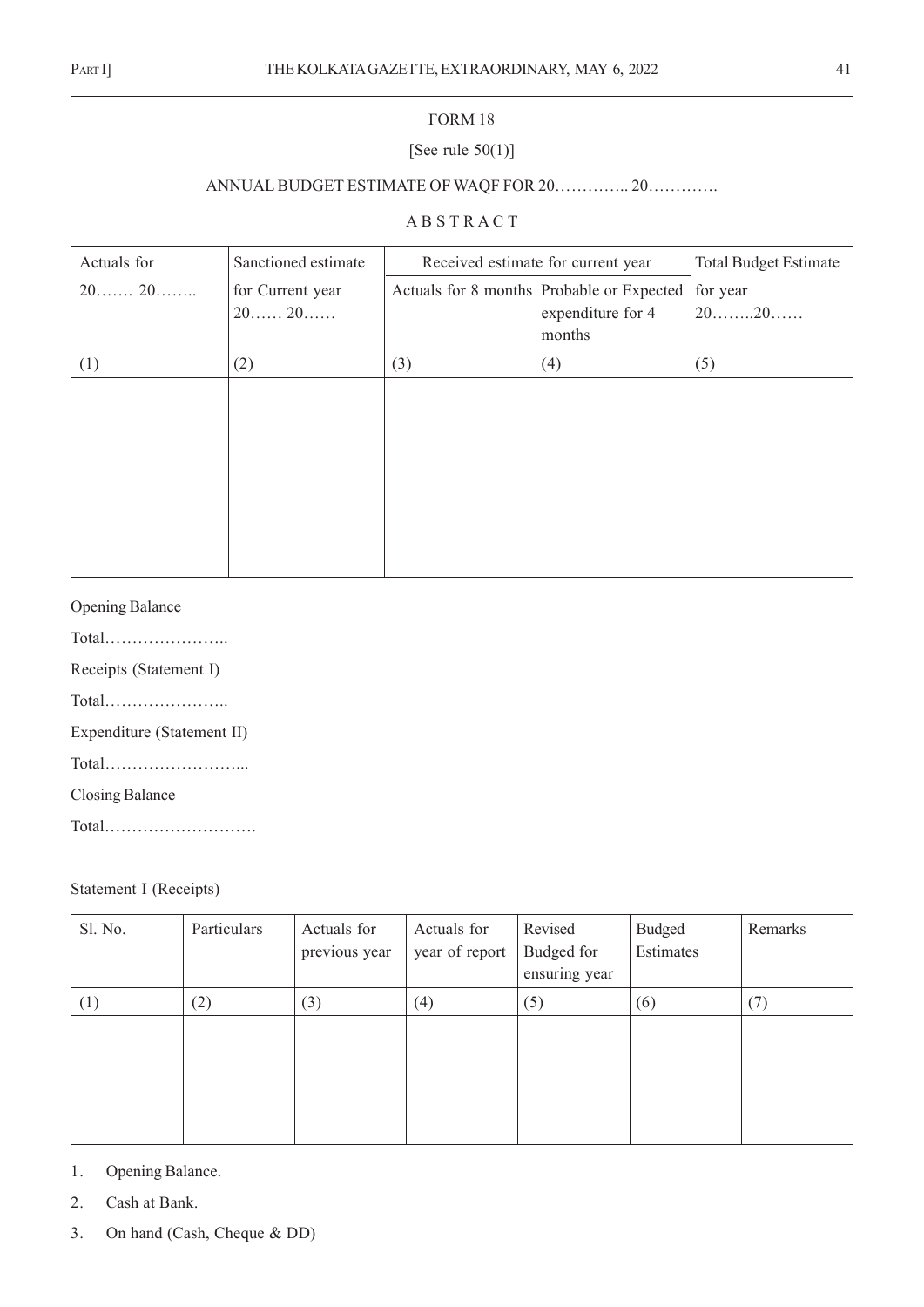- a) Residence
- b) Office Complex's
- c) Shops
- d) Schools
- e) Shadi Mahal
- f) Others

- 5. Security Deposits
- 6. Good will
- 7. Income from Hundi
- 8. Income from Agriculture Land :
- a) Sale of Agricultural Crops
- b) Sale of usufructs of trees (income from fasal)
- c) Sale of trees
- d) Annuity
- e) Tasdik Allowance
- f) Cash Grants
- Total :
- 9. A. Miscellaneous receipts :
- a) Nazar/Presents
- b) Subscription fee
- c) Meelad/Ramzan Donation
- d) Nikah fee
- e) Hide & Skin
- f) Golak collections

Total :

#### 9. B. Receipts from :

- a) Grant in aid
- b) Loan recovery
- c) Salary & Festival Advance recovery
- d) Interest from bank
- e) Loan from Central Waqf Council, New Delhi
- f) Fixed Deposit Receipts
- g) Royalty/E.M.D

Total :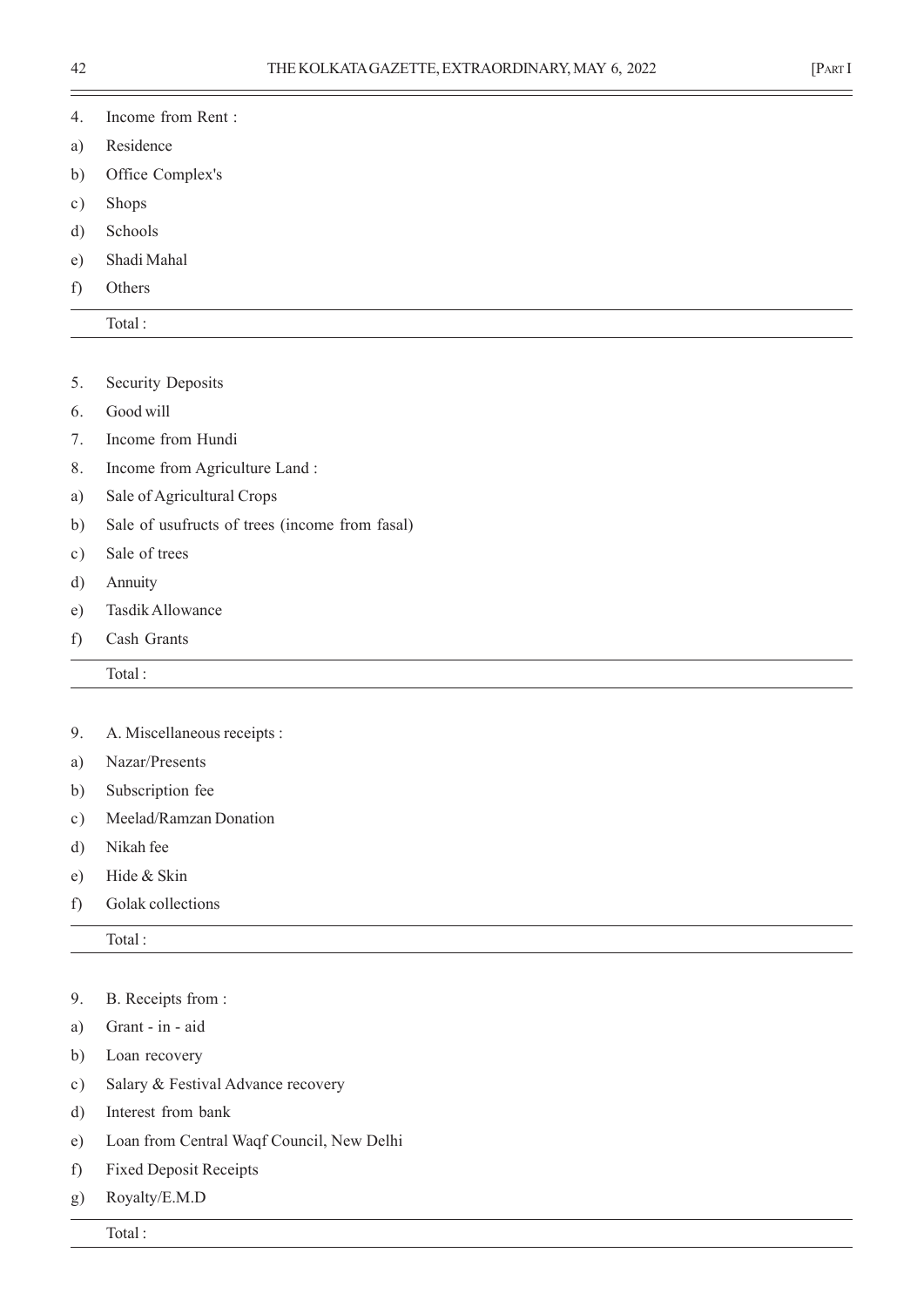#### 10. Any other receipts

# Grand Total :

#### Statement II (Expenditure)

| Sl. No. | Particulars | Actuals for<br>previous year | Actuals for<br>year of report | Revised<br>Budged for<br>ensuring year | <b>Budged</b><br>Estimates | Remarks |
|---------|-------------|------------------------------|-------------------------------|----------------------------------------|----------------------------|---------|
|         | (2)         | (3)                          | (4)                           | (5)                                    | (6)                        | (7)     |
|         |             |                              |                               |                                        |                            |         |

#### I. General Administration

- 1. Salaries
- 2. T.A.
- 3. Office Expenses :
- (i) Purchase of furniture
- (ii) Purchase of Stationary & forms :
	- a) Printing Receipts
	- b) Printing/Purchase of Books of Accounts.
- (iii) Postal Charges
- (iv) Telephone Charges
- (v) Water Charges
- (vi) Electric Charges
- (vii) Office imprest amount
- (viii) Purchase of Vessels
- (ix) Purchase of Machinery & Electrical items
- (x) Meeting Expenses

Total :

- 4. Legal Expenses
- 5. Audit Expenses
- 6. Corporation/Municipal/Land Tax
- 7. Waqf Contribution to Board

#### Total : Total : Total :

- 11. Capital Expenditure :
	- (i) Construction Expenses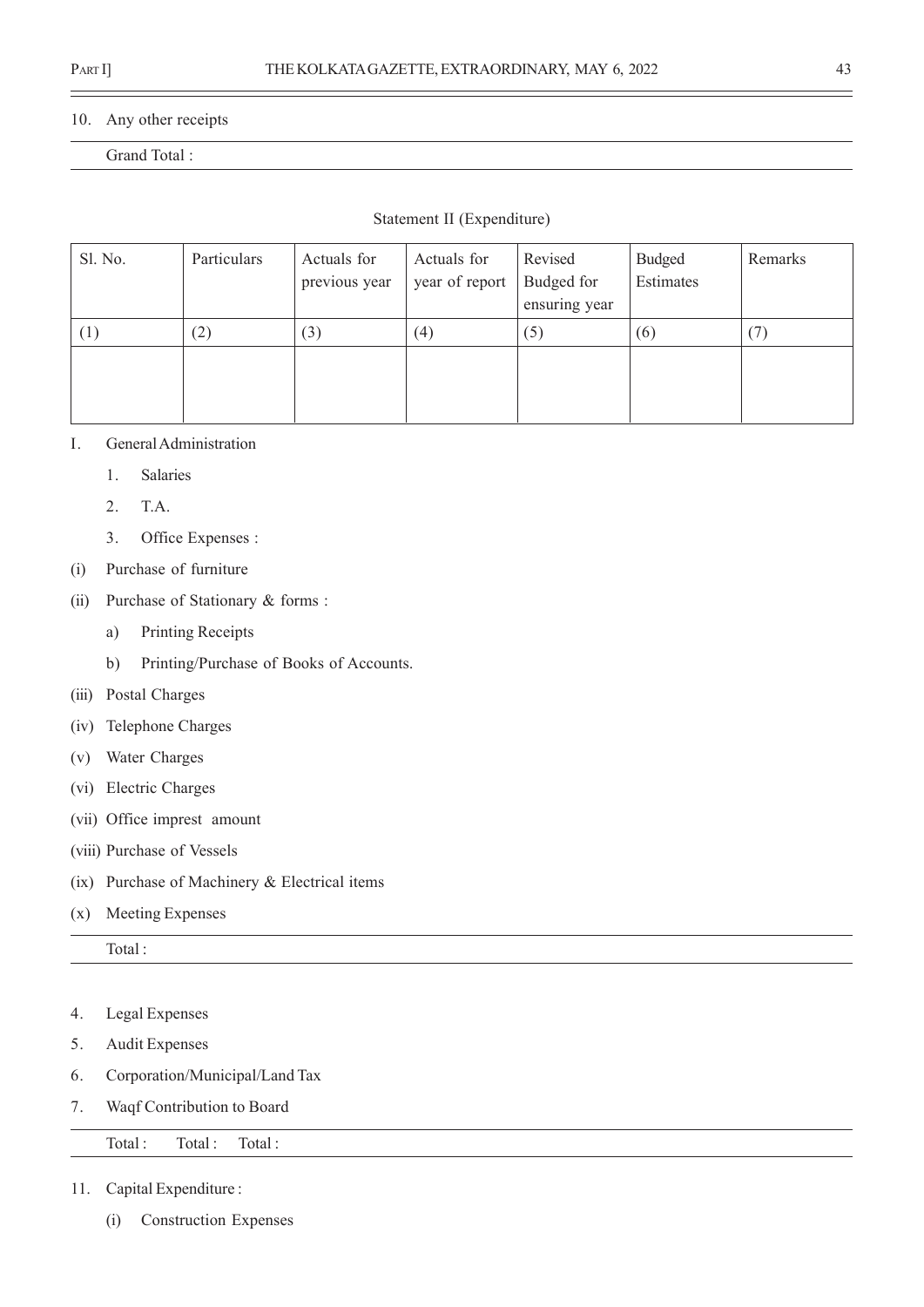۰

|  |  | ,我们也不会有什么?""我们的人,我们也不会有什么?""我们的人,我们也不会有什么?""我们的人,我们也不会有什么?""我们的人,我们也不会有什么?""我们的人 |
|--|--|----------------------------------------------------------------------------------|
|  |  |                                                                                  |
|  |  |                                                                                  |
|  |  |                                                                                  |
|  |  |                                                                                  |
|  |  |                                                                                  |
|  |  |                                                                                  |
|  |  |                                                                                  |
|  |  |                                                                                  |

- (iii) Security deposit
- (iv) Building Licence/Plan Fee

(ii) Repayment of Loan/Advance

- (v) Royalty
- (vi) E.M.D.
- (vii)

|--|

|  | III. Charitable Expenses : |
|--|----------------------------|
|--|----------------------------|

- (i) Scholarship/Freeship
- (ii) Medical Expenses
- (iii) Marriage Expense
- (iv)

Total :

#### IV. Festival Expenses

- (i) Meelad
- (ii) Shab -e-Meraj
- (iii) Shab -e-Qadar
- (iv) Shab e Barat
- (v) Idgah/Mosque/Dargah expenses
- (vi) Urs
- (vii)

| Total:                                                                                                  |
|---------------------------------------------------------------------------------------------------------|
|                                                                                                         |
| $\mathbf{V}$ $\mathbf{V}$ $\mathbf{V}$ $\mathbf{V}$ $\mathbf{V}$ $\mathbf{V}$ $\mathbf{V}$ $\mathbf{V}$ |

V. Miscellaneous Expenses

(i)

(ii)

Total :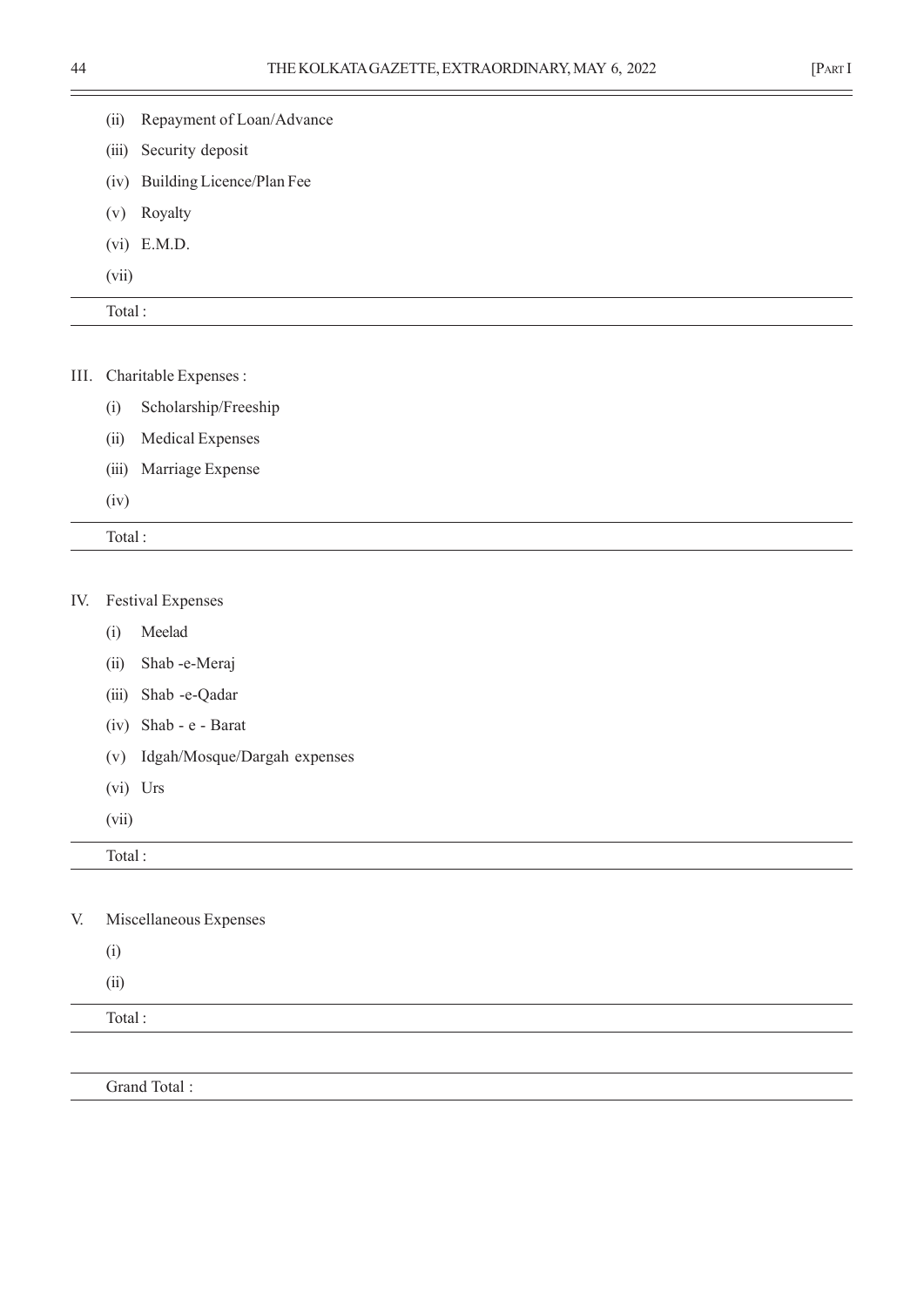# ÷

#### FORM 19

# [See rule  $50(2)(a)$ ]

# LIST OF WAQFS

List of Wakfs under direct management as on …………………...... for preparation of Budget under Section 45.

| Sl. No. | Name of the Waqf | Name of the Administrator | Order No. date period of<br>Direct Management |
|---------|------------------|---------------------------|-----------------------------------------------|
| (1)     | (2)              | (3)                       | (4)                                           |
|         |                  |                           |                                               |
|         |                  |                           |                                               |
|         |                  |                           |                                               |
|         |                  |                           |                                               |
|         |                  |                           |                                               |
|         |                  |                           |                                               |
|         |                  |                           |                                               |
|         |                  |                           |                                               |
|         |                  |                           |                                               |
|         |                  |                           |                                               |
|         |                  |                           |                                               |
|         |                  |                           |                                               |
|         |                  |                           |                                               |
|         |                  |                           |                                               |
|         |                  |                           |                                               |
|         |                  |                           |                                               |
|         |                  |                           |                                               |
|         |                  |                           |                                               |

Date :

Chief Executive Officer

…………………. State Board of Waqfs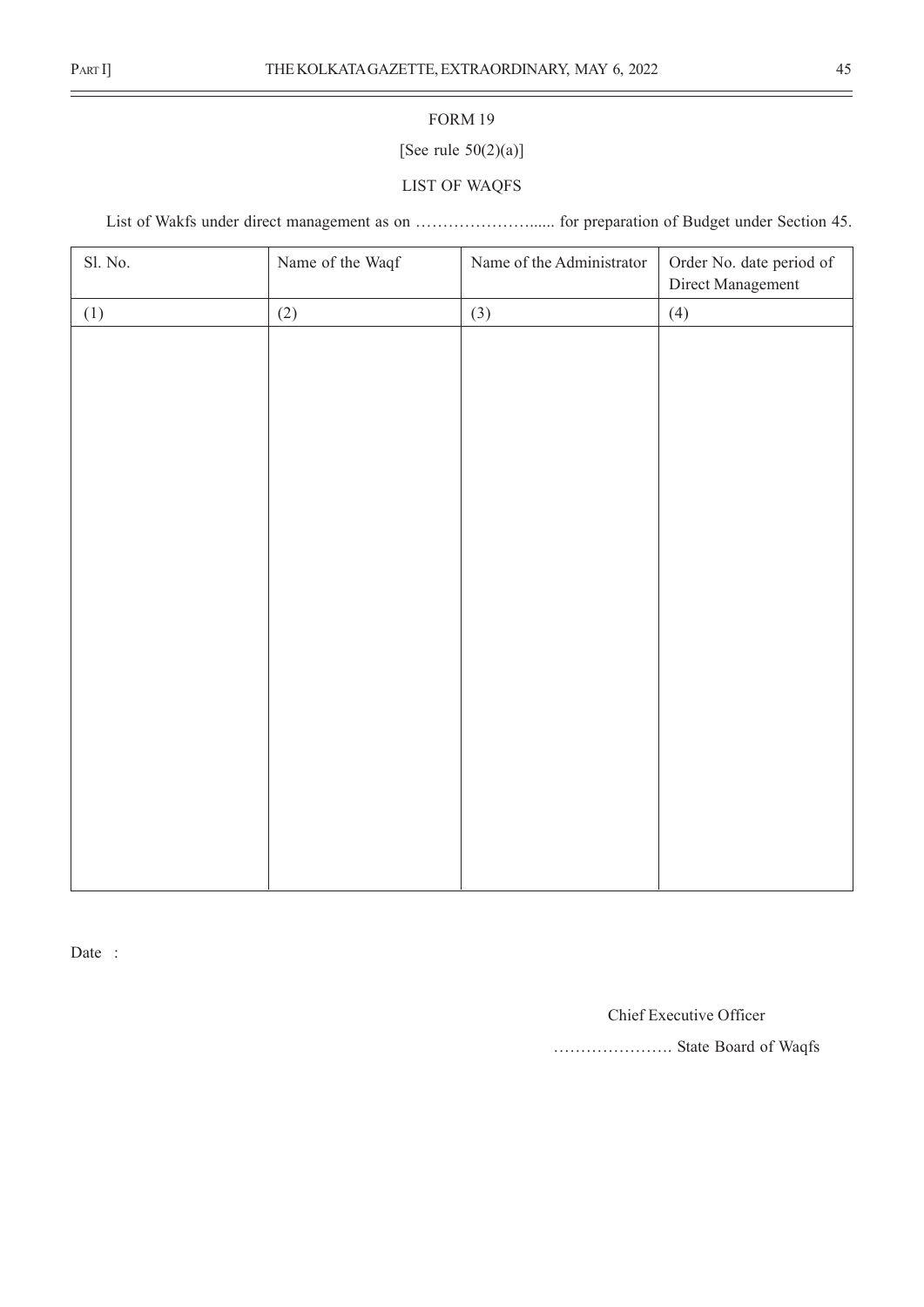[See rule  $50(2)(b)$ ]

#### PREPARATION OF BUDGET PROPOSAL BY WAQFS UNDER DIRECT MANAGEMENT

From :

The Chief Executive Officer,

…………….. State Board of Waqfs,

To

 $\mathcal{L}_\text{max}$  $\mathcal{L}_\text{max}$ 

 $\mathcal{L}_\text{max}$ 

Sir,

Sub : Preparation of Budget proposals by waqfs under direct management.

The ………………………….. waqf is under direct management of the …………. State Board of Waqf u/s 45 as per Order No………………. dated for a period of ………………… As per Sec. 45 of Waqf Act, 1995, the budget of the above institution needs to be placed before the Board. Therefore you are requested to prepare and furnish the budget covering the estimated receipts and expenditure in the prescribed proforma with a statement giving details of the increase if any with income of the waqf and also steps taken for its better management.

The budget prepared shall reach the under signed by 31st December……………. (Year).

Date :

Chief Executive Officer/ Authorised Officer ………………. State Board of Waqfs,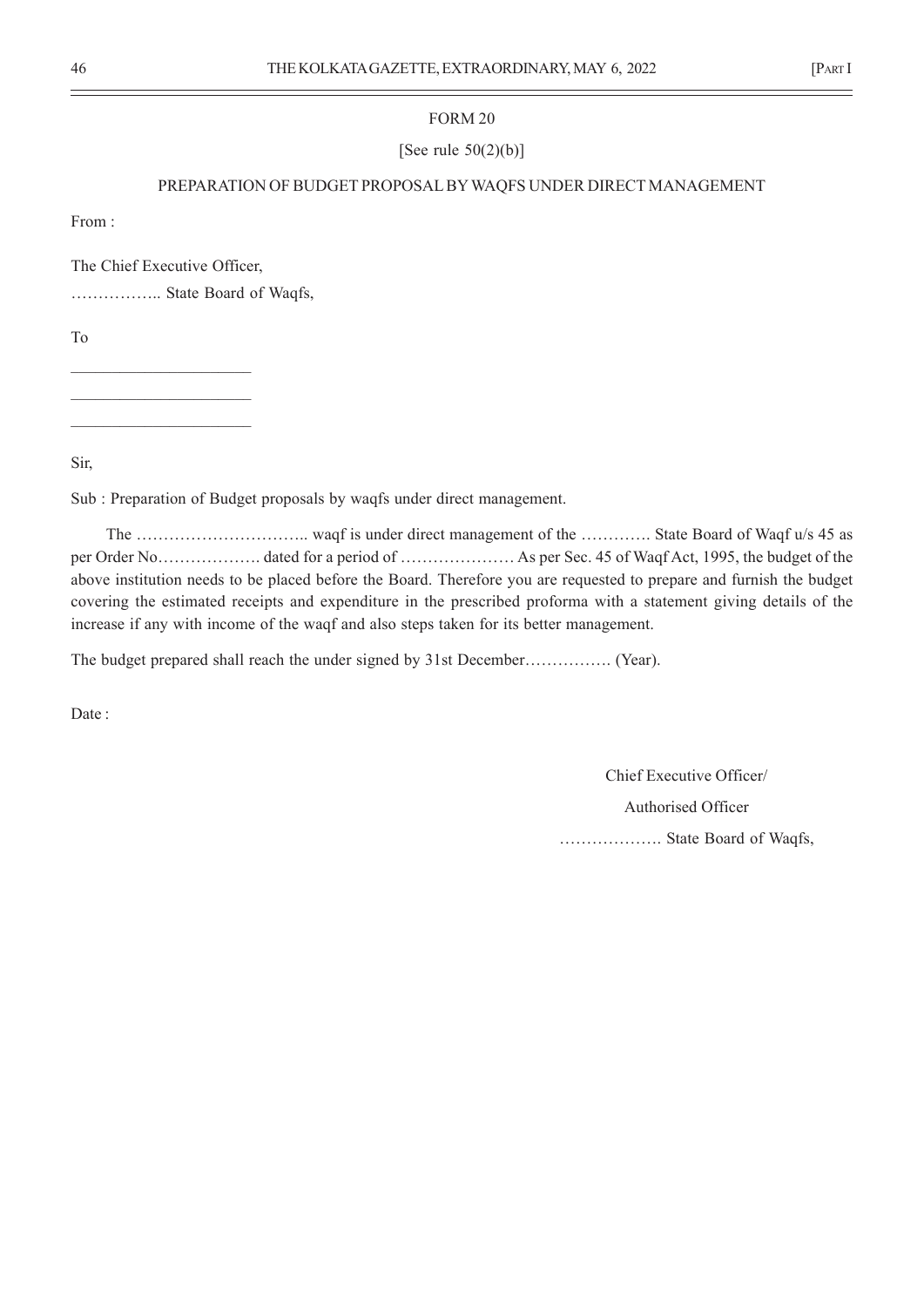# [See rule 50(3)]

# STATEMENT GIVING DETAILS OF INCREASE IN THE INCOME OF AUQAF UNDER DIRECT MANAGEMENT

Name of Waqf : District :

| Sl. No. | Details of income<br>sources | Brief details of<br>audit of the<br>previous year | Order No. date of<br>taking over under<br>direct management | Details of increase<br>in immovable<br>property after<br>taking over under<br>direct management | Increase in the<br>income if any |
|---------|------------------------------|---------------------------------------------------|-------------------------------------------------------------|-------------------------------------------------------------------------------------------------|----------------------------------|
| (1)     | (2)                          | (3)                                               | (4)                                                         | (5)                                                                                             | (6)                              |
| (1)     |                              |                                                   |                                                             |                                                                                                 |                                  |
| (2)     |                              |                                                   |                                                             |                                                                                                 |                                  |

(Details to be adopted from the Statement In receipts of Budget)

Steps taken for better management :

1. 2. 3 Results : 1. 2. 3.

Signature of Administrator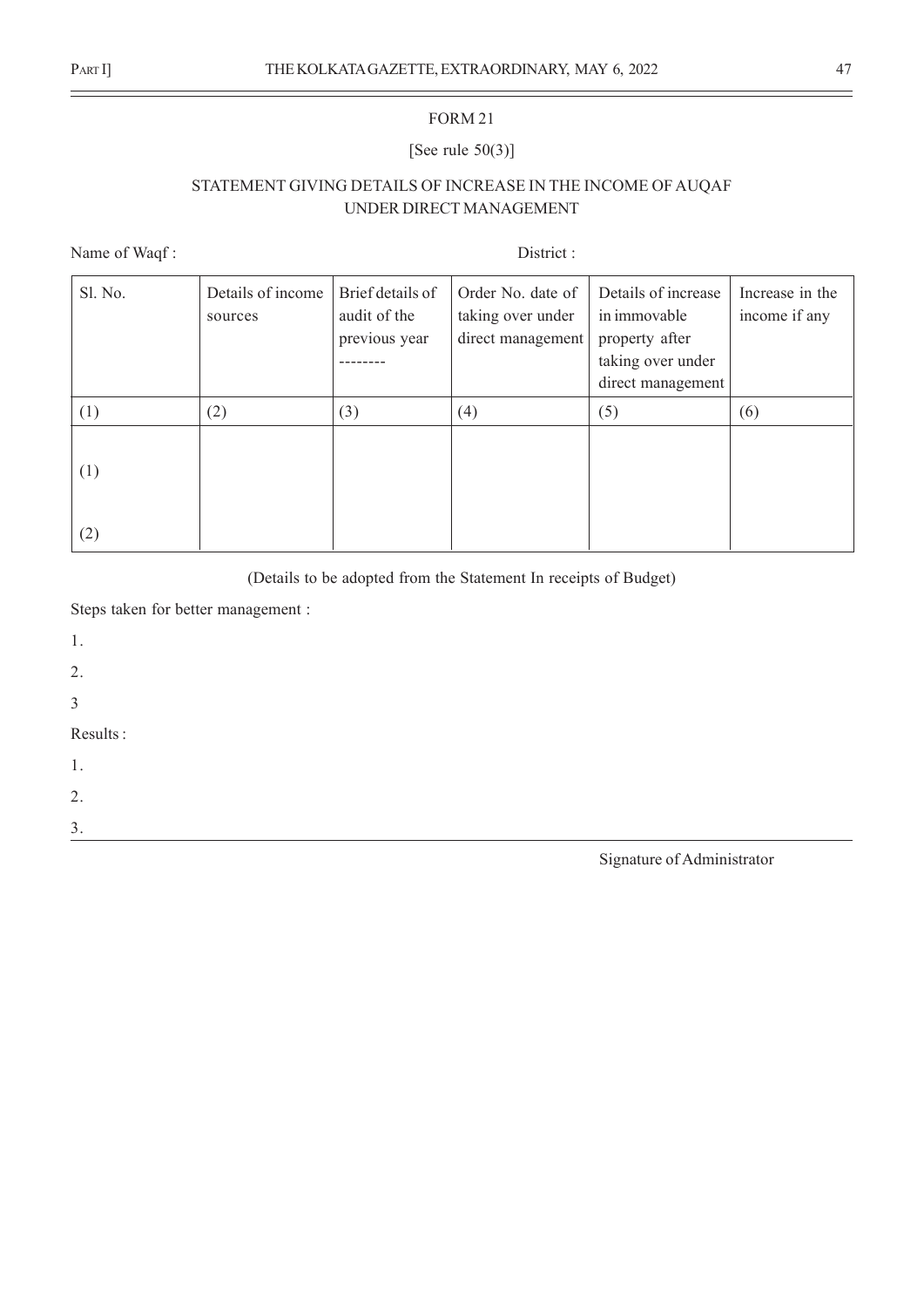# [See rule  $52(4)$ ]

# REQUISITION UNDER SUB-SECTION (1) OF SECTION 52 OF THE WAQF ACT 1995 TO THE COLLECTOR FOR RECOVERY OF WAQF IMMOVABE PROPERTY TRANSFERRED IN CONTRAVENTION OF SECTION 51 OR SECTION 56

- 1. Details of waqf property
- 2. Particulars of transfer deed, if any, executed in respect of the above property.
- 3. Name and full particulars of the person executing the deed, if any.
- 4. Name and full particulars of the person to whom the property has been transferred.
- 5. Result of comparison of the details of waqf property with the entries in the register of auqaf maintained under section 37 of the Wqf Act, 1995.
- 6. Result of inquiry from the record of the Board regarding absence of sanction for the said transfer as required under section 51 or transferred in violation of section 56 of the Waqf Act.
- 7. Request to pass reasonable order to obtained and deliver possession of property to the Board.

Place : CHIEF EXECUTIVE OFFICER …………….. WAQF BOARD

Date :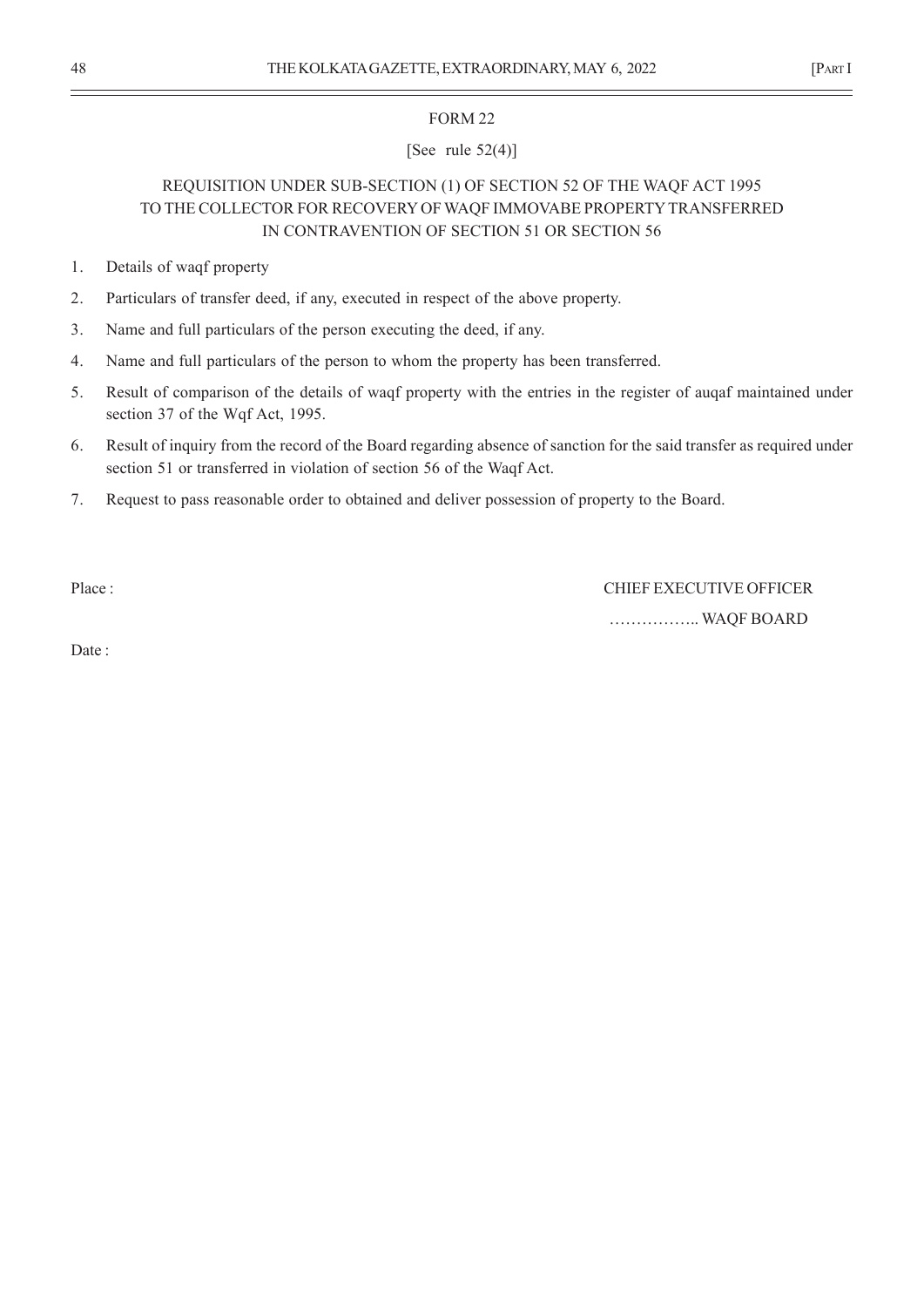[See rule  $52(5)$ ]

#### ORDER OF THE COLLECTOR FOR DELIVERING POSSESSION OF WAQF PROPERTY

To

Shri……………………………… ……………………..……………

Whereas a requisition has been received under sub-rule (2) of rule 61 of the …………. Waqf Rules, from the Chief Executive Officer, …………………….. Waqf Board, regarding transfer of Waqf property, detailed in the Schedule below in your favour by Shri…………………………………………………in contravention of section 51 of the Waqf Act, 1995.

Now, therefore in exercise of the powers conferred by sub-section (2) of section 52 of the said Act, I,………………………………….. Collector, District ………………………..hereby direct you to deliver possession of the said property to the ………………………… Waqf Board or to any person duly authorized by the said Board, within a period of thirty days from the date of service of this order failing which eviction proceedings shall be initiated against you. If you are aggrieved by the order, you may, within a period of thirty days from the date of service of this order, prefer an appeal to the Tribunal. In case you fail to comply with this order, and do not prefer an appeal within the time specified, the said property shall be taken possession of by me or by any person duly authorized using such force, as may be necessary for the purpose, and deliver it to the said Board.

Date : SIGNATURE OF THE COLLECTOR SEAL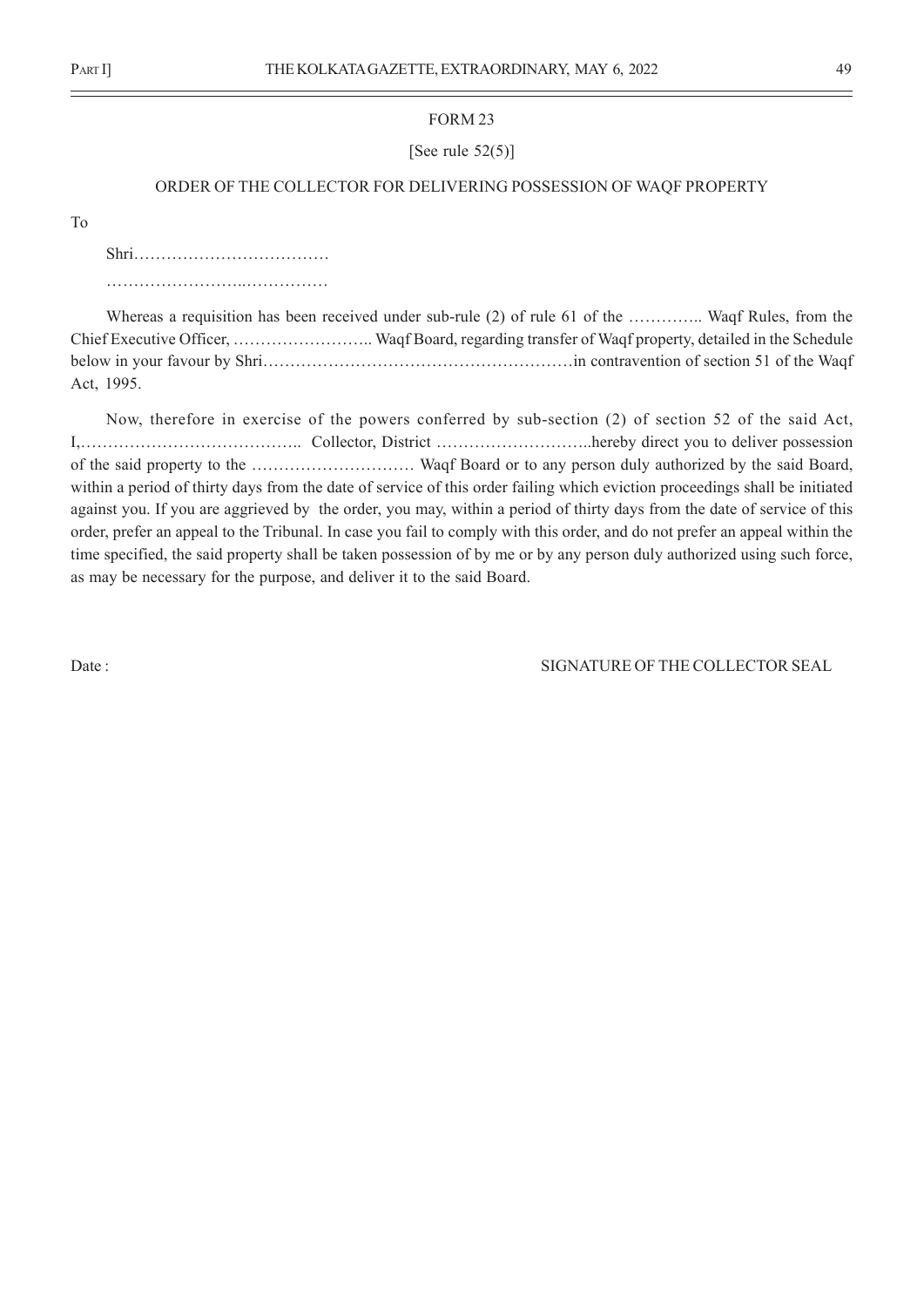[See rule 53 (1)]

#### FORM OF NOTICE UNDER SUB-SECTION (1) OF SECTION 54 OF THE WAQF ACT, 1995

To

Shri………………………………. ……………………………….......

Whereas I, ……………………………….. the undersigned, an of the opinion, on the grounds specified below that you are an encroacher of the waqf property mentioned in the schedule below and that you should vacate the said premises :

Grounds

Now, therefore, in pursuance of the provisions of sub-section (1) of section 54 of the Waqf Act, 1995, I hereby call upon you to show cause on ………………………… why such an order should not be made ; And in pursuance of subsection (3) of section 54 of the Act, I also call upon you to appear before the undersigned in person or through a duly authorized representative, capable to answer all questions connected with the matter along the evidence which you intend to produce in support of the cause shown, on ………………… at …………………… for personal hearing. In case, you, fail to appear on the said date and time, it will be presumed that you are an encroacher on the said waqf property and further action shall be taken for your eviction according to law.

**SCHEDULE** 

Details of Waqf Property : Signature and seal of the

Chief Executive Officer

Date:

Copy to : Mutawalli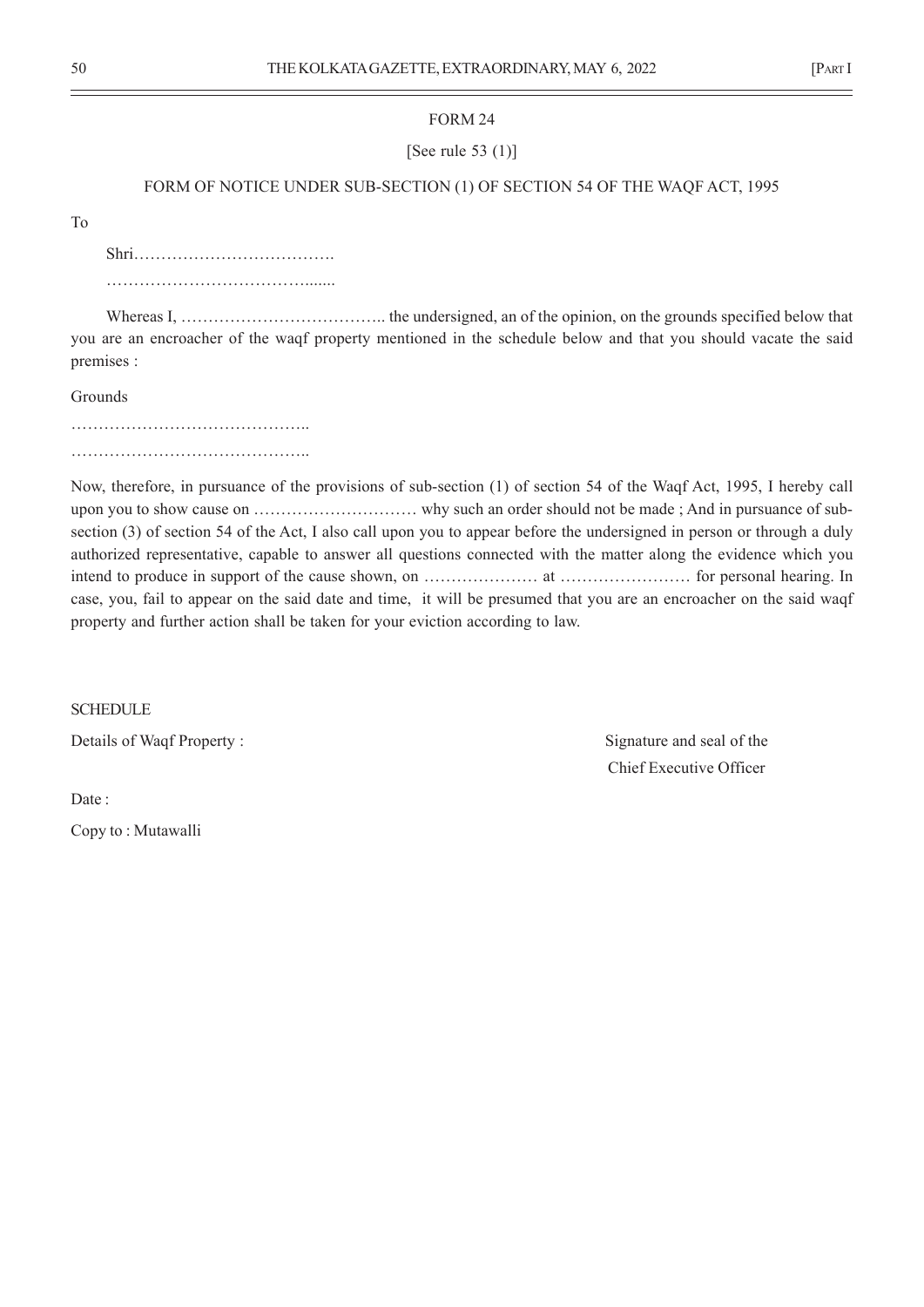#### [See rule  $54(6)$ ]

#### ORDER FOR VACATION OF THE UNAUTHORIZED OCCUPATION OF WAQF PROPERTY

Whereas, I the undersigned, an satisfied for the reasons recorded below that Shri/Smt./Km. …………………… is an encroacher and unauthorized occupant of the waqf premises specified in the Scheduled below :-

REASONS :

**SCHEDULE** 

Details of waqf property :

Now, therefore, the undersigned under section 54 of the Waqf Act, 1995, hereby order Shri/Smt./Km…………………. and all persons who are in unauthorized occupation of the waqf property or any part thereof to vacate the said premises within 15 days of the service of this notice. In the event of refusal or failure to comply with this order within the period specified above, the matter shall be referred to the Tribunal for passing appropriate order.

DATE : SIGNATURE AND SEAL OF THE CHIEF EXECUTIVE OFFICER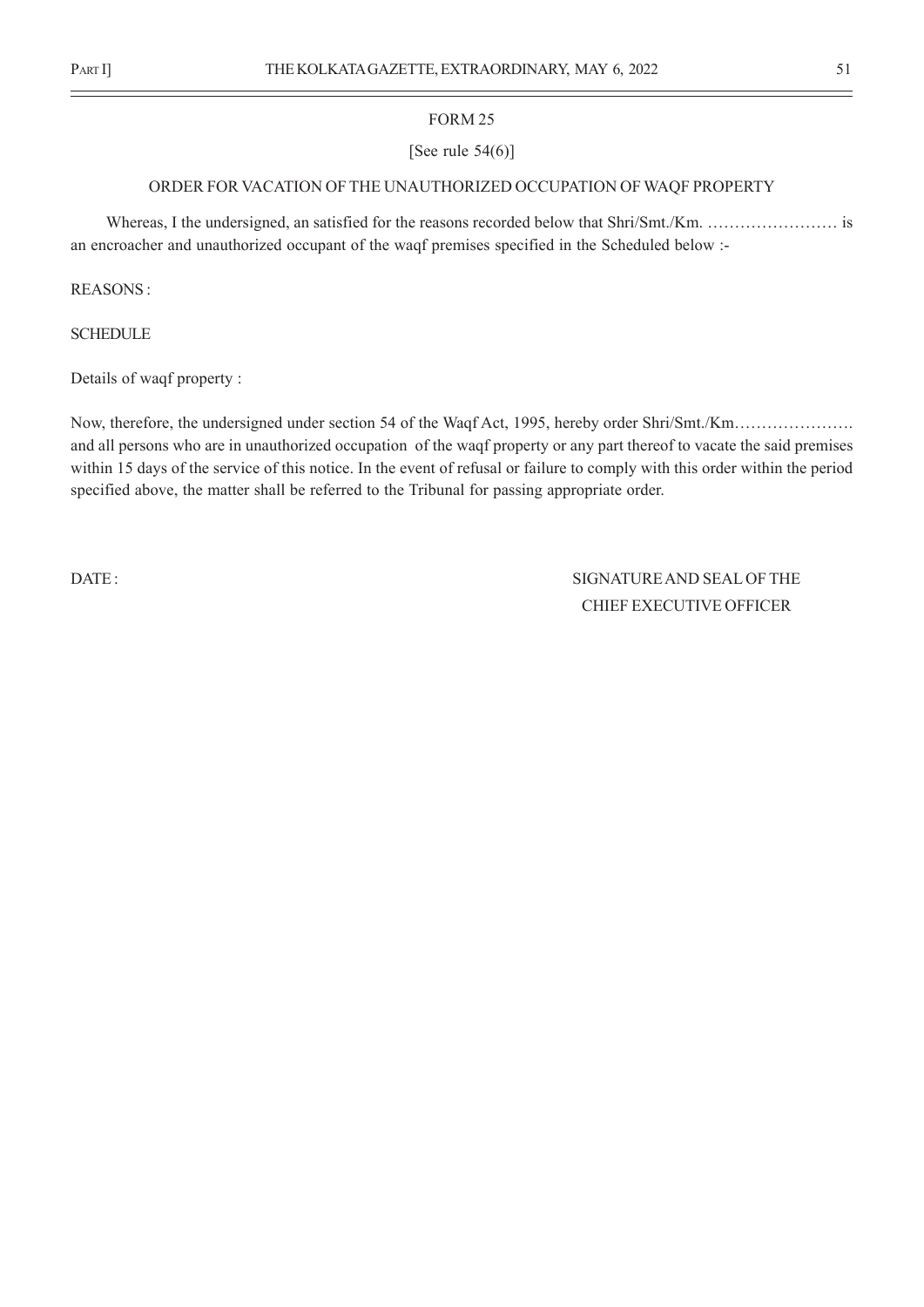# FORM 26 [See rule 54(10)] APPLICATION TO EXECUTIVE MAGISTRARE UNDER SECTION 55 OF THE WAQF ACT 1995

To

The Executive Magistrate,

……………………………………..

Whereas the Waqf Tribunal has passed an order under sub-section(4) of the Waqf Act 1995 on ……………………………… (copy annexed);

Whereas Shri/Smt./Km………………… has failed to vacate the land, building, space or other property to which the order relates, within the time specified in the order ;

Whereas under section 55 of the Waqf Act 1995, you are requested to make an order, directing the encroacher to remove the encroachment, as the case may be, vacate the land, building, space or other property and to deliver possession thereof to Shri……………………… mutawalli/Secretary of the Managing Committee of the property/Waqf Board. In default of compliance with the order, remove the encroachment or evict the encroacher within one month of the receipt of this application from the waqf premises with the assistance of police.

Whereas your attention is drawn to proviso to sub-section(6) of section 7 of the Waqf Act, 1995 (as amended).

Date:

SIGNATURE AND SEAL OF THE CHIEF EXECUTIVE OFFICER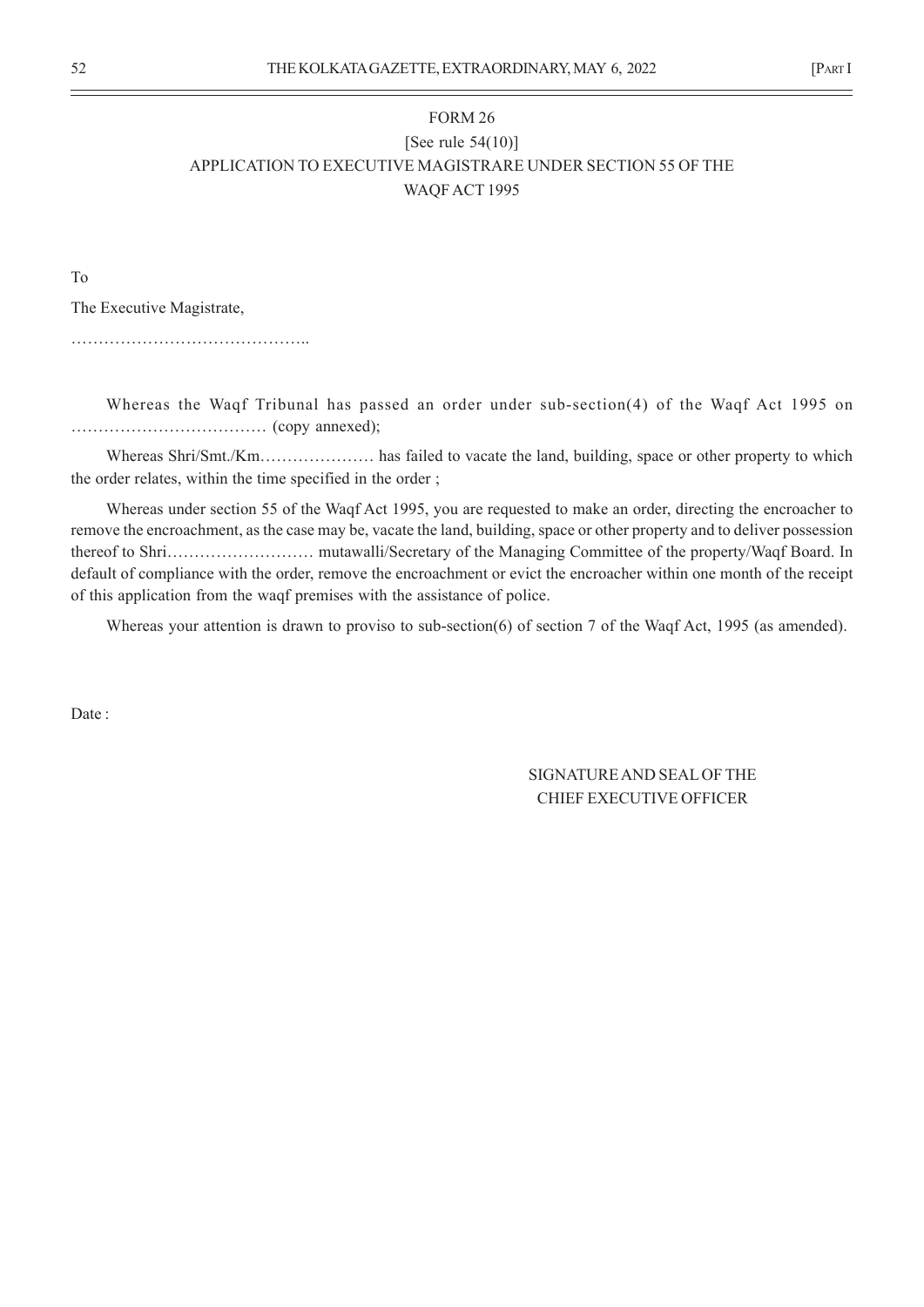# Form 27 [See rule  $56(1)$ ]

#### NOTICE FOR HOLDING OF ENOUIRY

Notice to Mutawalli/Secretary of…………………………………………………………………………………. (Waqf institution) under Sec. 64(3) of the Waqf Act, 1995 to conduct an enquiry. Whereas, you Sri ……………………………………… S/o………………………………………………. were appointed as Mutawalli/ Secretary of (Waqf Institution) vide Board's Order No………………….. dated for a period of …………. Years and whereas, it is now established that you have violated the provisions of the Waqf Act, 1995, and liable for action under Sec. 64 (1) for anyone/more than one reasons indicated below (tick whichever is appropriate)

- (a) has been convicted more than once of an offence punishable under Sec. 61 of the Waqf Act, 1995.
- (b) has been convicted of offence of criminal breach of trust or any other offence involving moral turpitude, and such conviction has not been reversed and he has not been granted full pardon with respect to such offence : or
- (c) is of unsound mind or is suffering from any other mental or physical defects or infirmity which would render him unfit to perform the functions and discharge the duties of a mutawalli : or
- (d) is an un discharged insolvent : or
- (e) is proved to be addicted to drinking liquor or other spirituous preparations, or is addicted to the taking of any narcotic drugs : or
- (f) is employed as a paid legal practitioner on behalf of or against the waqf or ;
- (g) has failed, without reasonable excuse, to maintain regular accounts for two consecutive years it has failed to submit, in two consecutive years, the yearly statement of accounts, as required by sub-section(2) of Section 46 ; or
- (h) is interested, directly or indirectly, in a subsisting lease in respect of any waqf property, or in any contract made with or any work being done for, the waqf or is in arrears in respect of any sum due by him to such waqf; or
- (i) continuously neglects his duties or commits any misfeasance, malfeasance misappropriation/misapplication of funds or breach of trust in relation to the waqf or in respect of any money or other waqf property ; or
- (j) willfully and persistently disobeyed the lawful orders made by the Central Government, State Government, Board under any provision of this Act or rule or order made thereunder ;
- (k) misappropriate or fraudulently dealt with the property of the waqf ;
- (l) as per the information/audit report/report before the Board ;
	- (1)
	- (2)
	- (3)

Therefore, by virtue of the powers conferred under Sec. 64(3) of the Waqf Act, 1995, notice is hereby given that an enquiry will be held under Sub Rule (1) of Rule 66 of ………………… Waqf Rules 1996 by the ……………. State Board of Waqfs.

You are therefore called upon to file your objections, if any, to the said enquiry, within seven days, from the date of service of the Notice. If you fail to file your objections, the Board shall proceed with the enquiry and take a decision under Sec. 64 of the Waqf Act, 1995 as required under law.

Chief Executive Officer

To

Shri Copy to the concerned.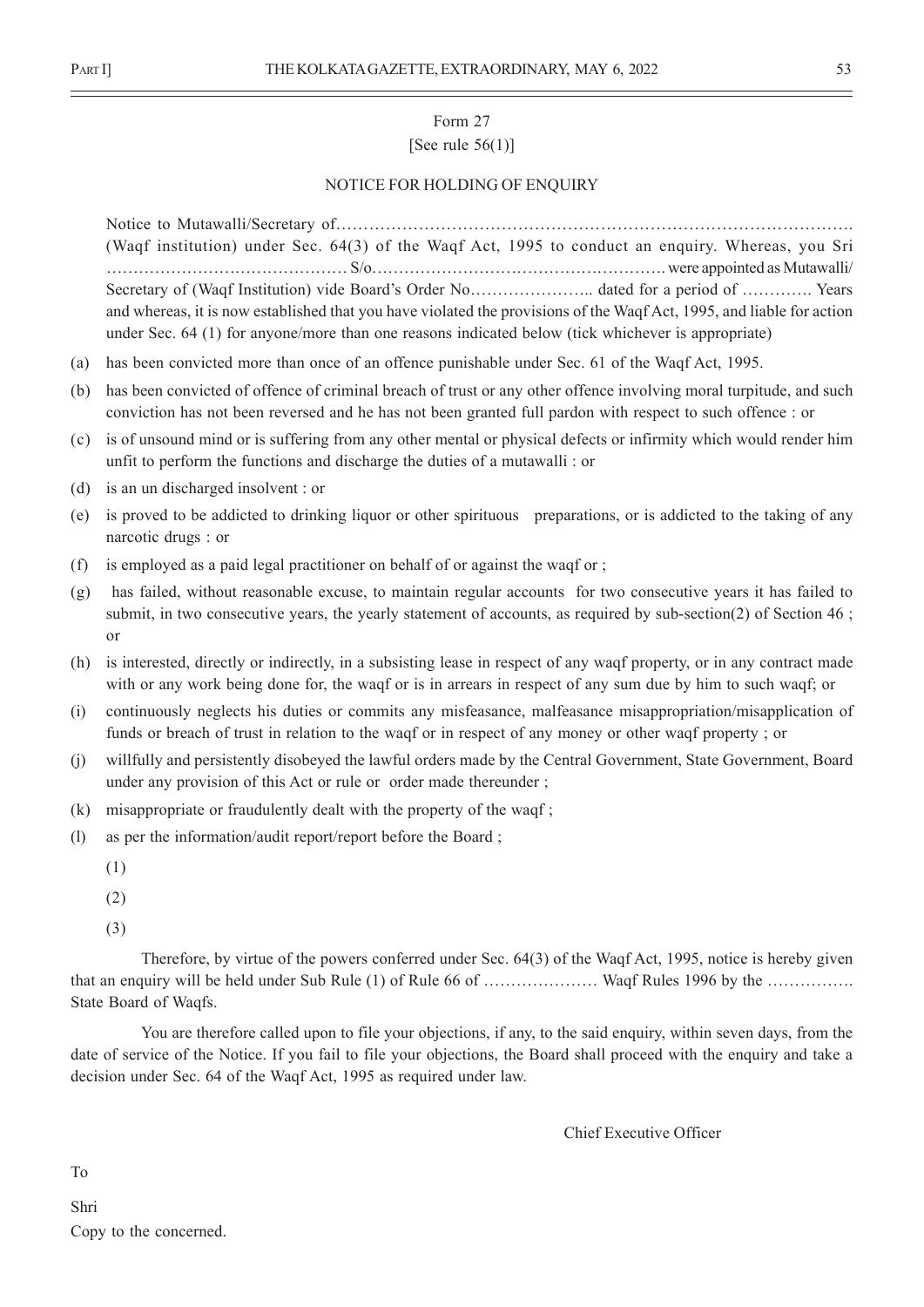# FORM 28 [ See rule  $56(3)$ ]

# (NOTICE FOR SUSPENSION OF MUTWALLI/MANAGING COMMITTEE OF  $(WAQF$  INSTITUTION) UNDER SEC. 64(5) OF THE WAQF ACT, 1995)

Whereas, action under Sec.  $64(1)$  is contemplated against you Sri  $S/\text{o}$ Mutawalli/Managing Committee of (Waqf Institution).

Whereas, the State Board of Waqfs has taken up an enquiry under Sec. 64(3) of the Waqf Act, 1995 in this connection, and therefore your continuance in this office may hamper the proceedings of the enquiry. Now therefore, in exercise of the powers conferred under Sec. 64(5), State Board of Waqfs has decided to keep you under suspension from the office of the Mutawalli/Secretary of Managing Committee of (Waqf institution).

You are therefore, called upon to explain as to why orders keeping you under suspension should not be issued. If you fail to furnish an explanation, the Board shall proceed in accordance with law and action will be taken to suspend you from the office of the Mutawalli/Secretary of the Managing Committee of the above said institution, until the conclusion of enquiry initiated under Sec. 64(3) of the Waqf Act, 1995.

Chief Executive Officer

Date:

Sri

Mutawalli/Secretary

Copy to the concerned

 $\mathcal{L}_\text{max}$ 

 $\overline{\phantom{a}}$  , where  $\overline{\phantom{a}}$  , where  $\overline{\phantom{a}}$  , where  $\overline{\phantom{a}}$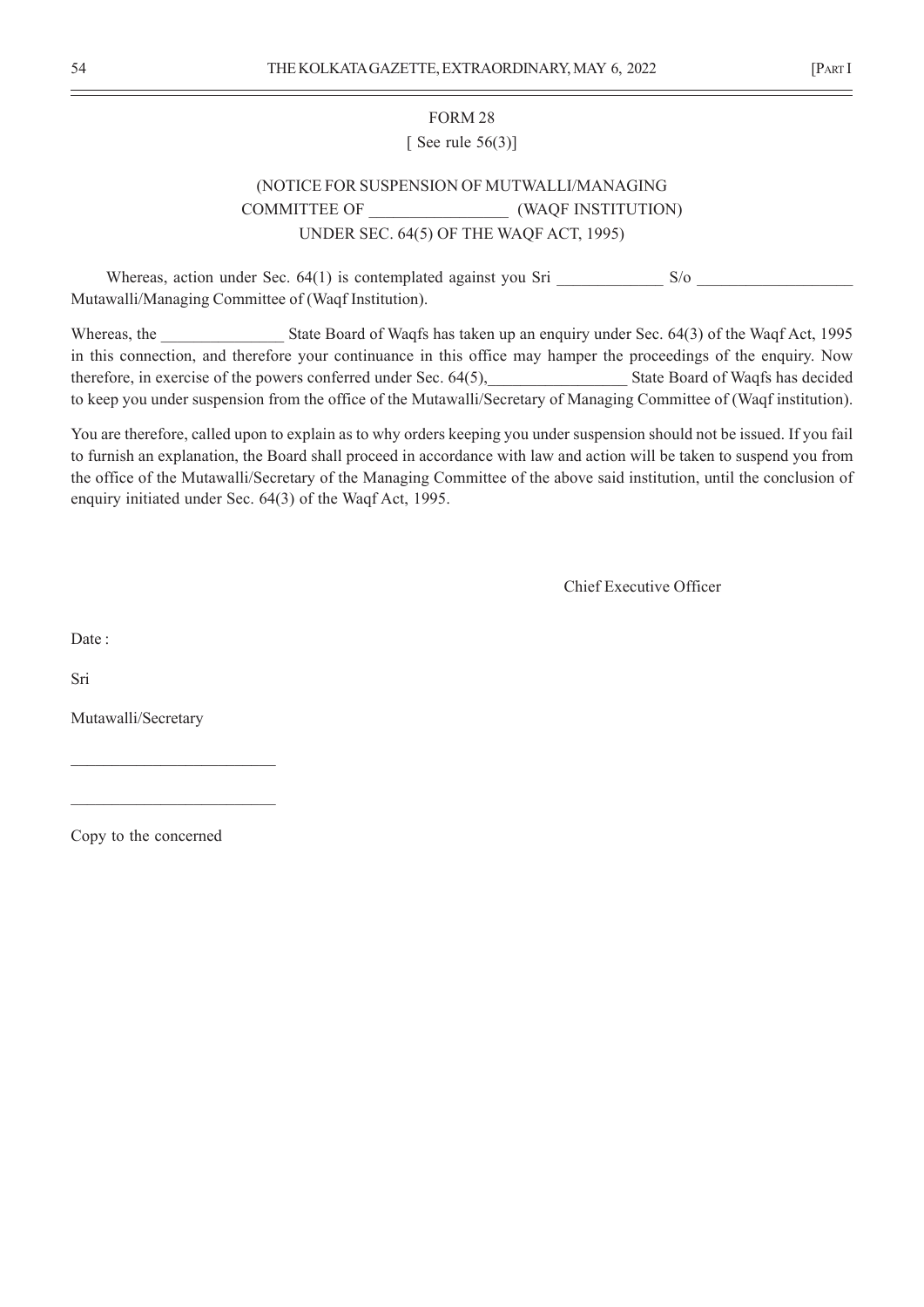## [See rule 57]

# ANNUAL REPORT REGARDING WAQF INSTITUTIONS UNDER THE DIRECT MANAGEMENT OF THE BOARD UNDER SEC. 65 OF THE WAQF ACT.

- 1. Name of the Waqf Institution.
- 2. Details of Registration of Institution under Section 37.
- 3. Order No. & date of taking the Institutions under direct management.
- 4. Name of the Official/person appointed as Administrator of Waqf Institution.
- 5. Income of the Waqf for the preceeding year.
- 6. Steps taken by the Administrator to improve the income of Waqf.
- 7. Period for which the Waqf is under the direct management and reasons for not entrusting the waqf to the Mutawalli/ Managing Committee during the year.
- 8. Details of immoveable property and the income therefrom.
- 9. Details of project intended after taking the institution under direct management.
- 10. No. of Resolutions made after taking the Institution under the direct management.
- 11. Details of collection of arrears by way of rents/lease amount etc.
- 12. Details of Waqf contribution paid.
- 13. Recommendation of Board to the state Government regarding continuance under direct management.
	- (i)
	- (ii)
	- (iii)
	- (iv)

Chief Executive Officer West Bengal State Waqf Board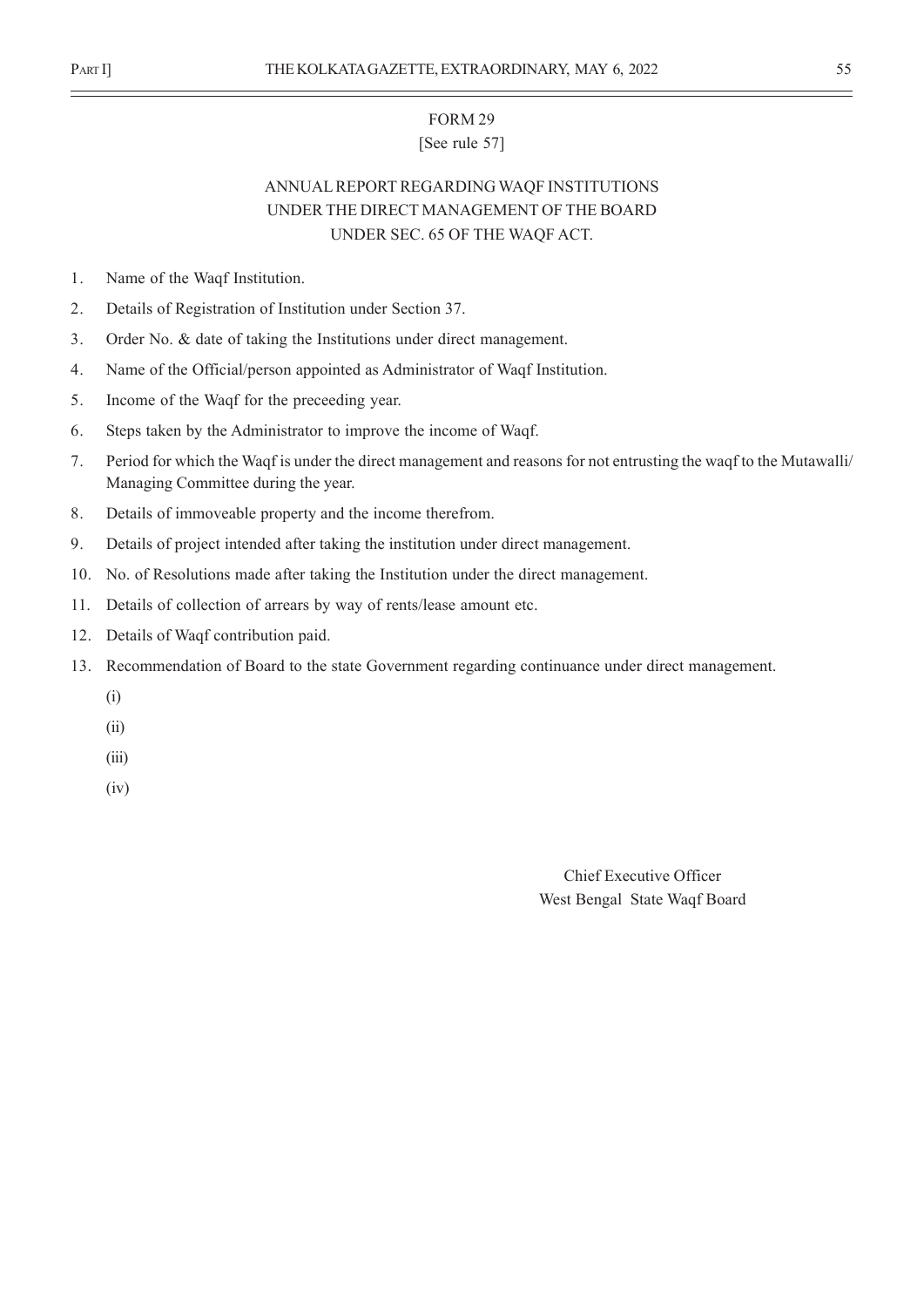# [See rule 58(2)]

#### SHOW CAUSE NOTICE

Show Cause Notice under sub-section 2 of section 67 of the Waqf Act, 1995 for superseding a Committee for supervision/management of (Waqf institution)\_\_\_\_\_\_\_\_\_\_\_\_\_\_\_\_ constituted under Sec 67(1) of the Wakf Act, 1995, for a term of **the period by the Board because the Committee so constituted is not performing/managing the** issue in the interest of Wakfs for the reasons :

i)

ii)

iii)

iv)

(reasons shown above shall be the complaints and written objections about the same, observation of mis-management and misuse during the course of inspection etc., shall be indicated specifically).

Now therefore by virtue of the powers conferred with the …………… State Board of Waqfs under Sub Sec. (2) of Sec. 67 of the Wakf Act, 1995, you are called upon to explain within one month from the date of issue of this Notice as to why an order of suppression of the Committee should not be passed. If no reply from you within the stipulated time, then the Board will proceed to pass an order under Sub Sec. (2) of Sec. 67 of the Waqf Act, 1995.

> By Order of the Board Chief Executive Officer

Date :

To,

The Secretary/President,

—————————————

—————————————

Managing Committee

Copy to the Chairman, Distt. Waqf Advisory Committee ————————— the concerned.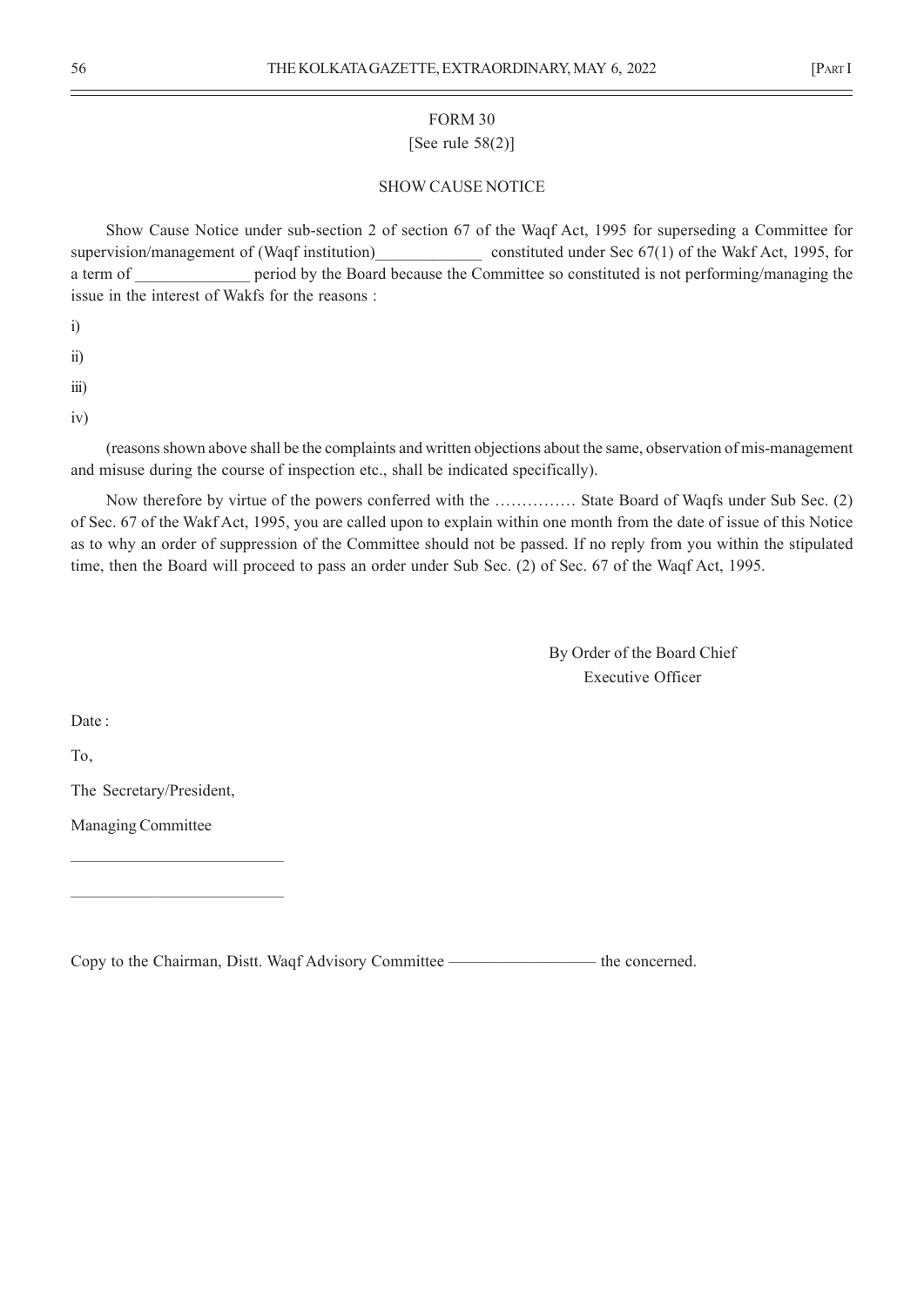# FORM 31 [See rule  $58(5)$ ]

#### SHOW CAUSE NOTICE

Show Cause Notice to be issued to a Member for his removal from a committee under Sec. 67 (6) of the Waqf Act, 1995)

Whereas Janab ………………… S/o …………………….. was appointed as a Member of the Managing Committee of (Waqf institution)  $\dots$   $\dots$   $\dots$   $\dots$   $B$ y the Board under Sec. 67(1) of the Waqf Act, 1995 on  $\dots$   $\dots$   $\dots$ Whereas, now there is sufficient evidence that Janab ………………..Member of the above said committee has abused his position in such member or has knowingly acted in a manner prejudicial to the interests of the Wakfs for the following reasons :

(i)

(ii)

(iii)

 $(iv)$ 

(v)

(contents be taken from complaints, report of mis-conduct of the member in the meetings of the managing committee, report from the Mutawalli/Secretary of the Committee duly verified shall be indicates specifically)

Therefore, by virtue of powers conferred with the ……………… State Board of Waqfs under Sub Sec. (6) of Sec. 67 of the Wakf Act, 1995, Janab, ………………… is hereby called upon to show cause as to why an order should not be passed for your removal from the membership of the above said committee within seven days from the date of service of this Notice. If no reply is received, the Board shall proceed with in accordance with law under Sec. 67(6) of the Waqf Act, 1995.

> By order of the Board Chief Executive Officer

Date:

To

Janab…………………..

Member, Managing Committee

Copy to the Chairman, Distt. Waqf Advisory Committee………………. the concerned.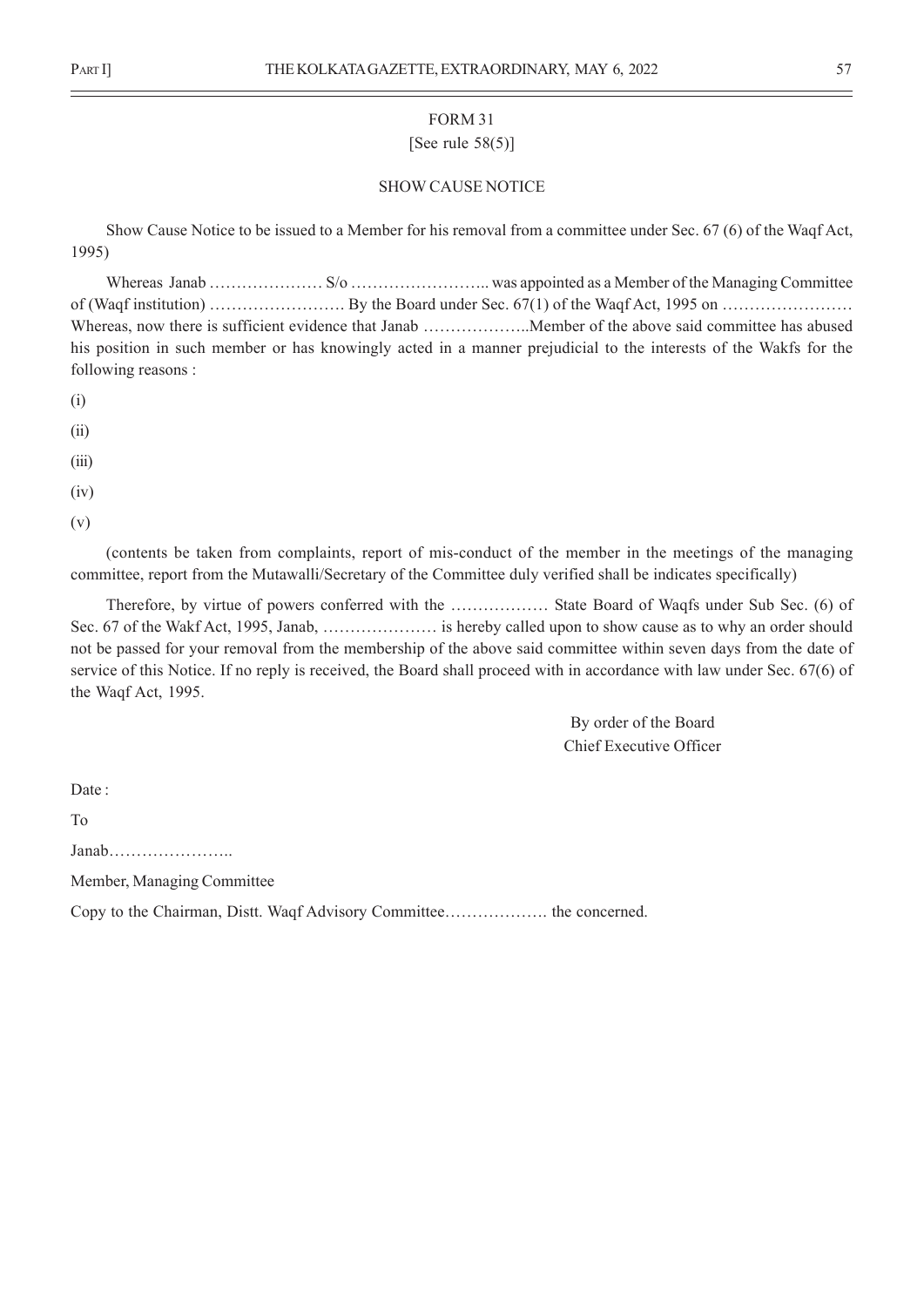# FORM 32 [See rule 59(1)]

#### **NOTICE**

# (NOTICE UNDER SUB-SECTION (1) OF SECTION 69 OF THE WAQF ACT, 1995 TO THE MUTAWALLI/MANAGING COMMITTEE OR THE APPLICANT TO ADOPT THE SCHEME OF MANAGEMENT APPROVED BY THE BOARD FOR PROPER ADMINISTRATION OF WAQF)

Whereas, under sub section (1) of Section 69 of the Waqf Act 1995, a Model Scheme of Management is prescribed for any Waqfs and whereas, in view of provision prescribed in above sub section, the Muthavalli/Secretary of Managing Committee of (Waqf institution) …………………………..is required to propose to prepare Scheme of Management with reference to Manshi –e-Waqif of ……………………….. (Waqf institution).

It is hereby notified that the Mutawalli/applicant under Sub Sec (1) of Sec. 69 of the Waqf Act, 1995, shall furnish the said Scheme along with the Resolution of the Managing Committee/General Body within fifteen days from the date of receipt of this Notice.

Chief Executive Officer

To,

The Mutawalli/applicant of Managing Committee, …………………………………. …………………………………………

Copy to the Chairman, Distt. Waqf Advisory Committee……………………….. the concerned.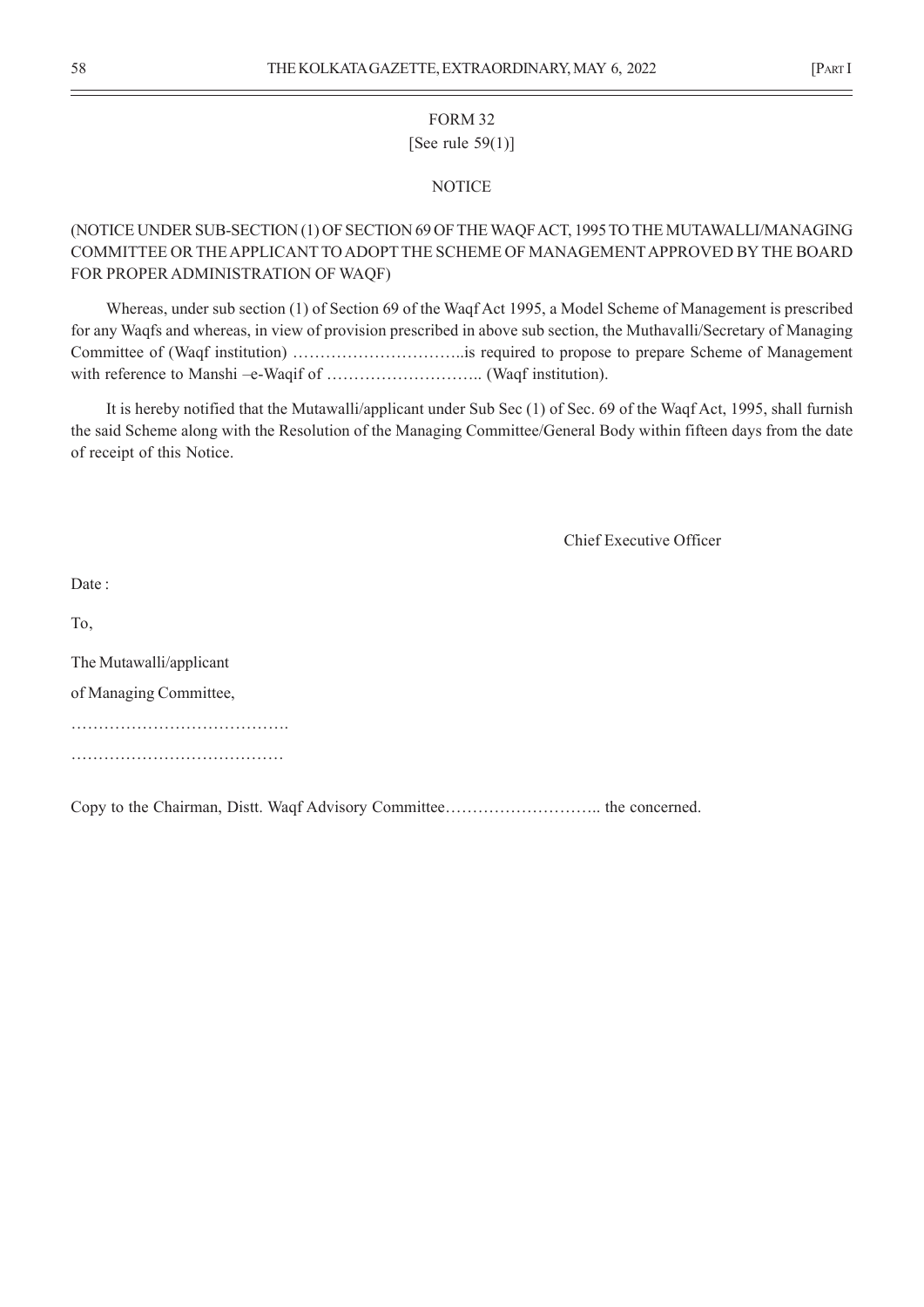# FORM 33 [Refer rule 61(2)]

# (STATEMENT INDICATING THE NET ANNUAL INCOME OF THE WAQF AND THE CONTRIBUTION PAYABLE TO BE FURNISHED BY 15TH JUNE EVERY YEAR).

- 1. Name of the Waqf.
- 2. The income assessed as per Statement of Accounts.
- 3. Deduction from the income as per Sub Sec. (1) of Sec. 75.
	- i)
	- ii)
	- iii)
	- iv)
	- v)
- 4. Net profit derived from the Waqf.
- 5. 7% Waqf Contribution payable to the Waqf Board.

Signature of Mutawalli/ Secretary of the Managing Committee

To

The Chief Executive Officer Karnataka State Board of Waqfs

Or

Authorised Officer

……………………………………………

………………………………………

Copy to the Chairman, DWAC………………………………………………………………………..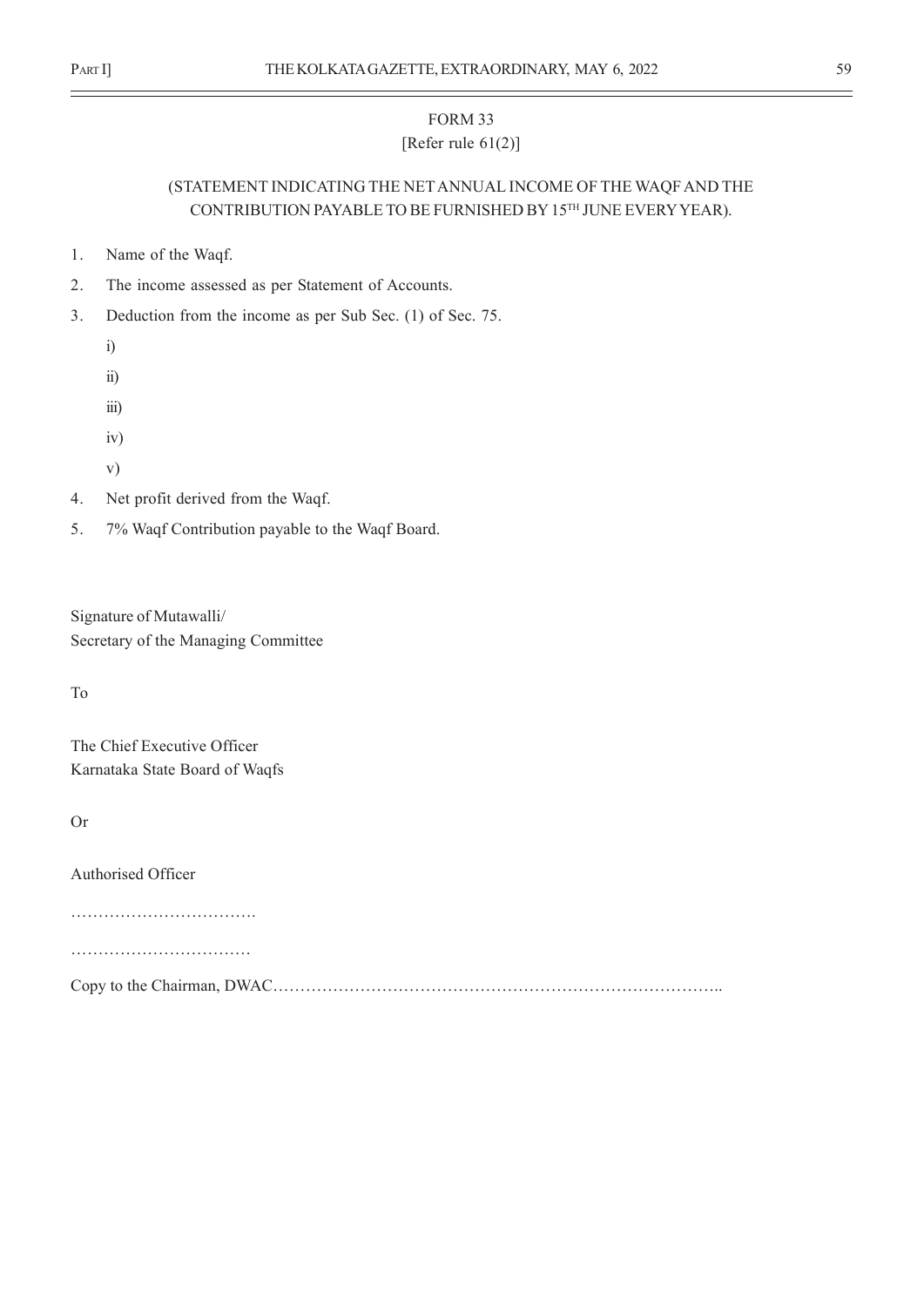# [See rule  $63(1)$ ]

#### $(Part - A)$

# BUDGET ESTIMATE OF INCOME AND EXPENDITURE FOR THE FINANCIAL YEAR 20……..20………..

#### DETAILS

|                             |                                                | <b>INCOME</b>                                             |                                                            |                                                            | <b>EXPENDITURE</b>     |                                                |                                                                  |                                                                      |                                                     |  |  |  |
|-----------------------------|------------------------------------------------|-----------------------------------------------------------|------------------------------------------------------------|------------------------------------------------------------|------------------------|------------------------------------------------|------------------------------------------------------------------|----------------------------------------------------------------------|-----------------------------------------------------|--|--|--|
| Head<br>of<br><i>n</i> come | Actual for<br>immediately<br>preceding<br>year | Budget<br>estimate<br>for<br>current<br>Financial<br>year | Revised<br>estimate<br>for<br>current<br>Financial<br>year | <b>Budget</b><br>estimate<br>for next<br>Financial<br>year | Head of<br>expenditure | Actual for<br>immediately<br>preceding<br>year | <b>Budget</b><br>Estimate<br>for<br>current<br>Financial<br>year | Revised<br>Budget<br>Estimate<br>for<br>current<br>Financial<br>year | Budget<br>estimate<br>for next<br>Financial<br>year |  |  |  |
|                             |                                                | 3                                                         | 4                                                          | 5                                                          | 6                      |                                                | 8                                                                | 9                                                                    | 10                                                  |  |  |  |

- 1. Contributions from auqaf under section 72(1) 1. Deficit from previous year
- 2. Other income:
	- members of the Board or Committees
	-
	-
	- (d) Cash grants and amenities (d) (i) Rents.

- (e) Sale of securities, stocks, debenture (e) (i) Lawyer's fee
- (f) Sale of immovable properties (f) (i) Interest on loans
- 
- (a) Interest on investments and advance. (a) Allowance of fees to the Chairperson or
- (b) Fees for supply of documents and (b) (i) Pay of Chief Executive Officer
	- other petty items. (ii) Pay of establishment in the Board's office
- (c) Rents of land and building (c ) (i) Travelling allowance (ii) other allowance
	- - (ii) Postage.
		- (iii) Stationary.
		- (iv) Books and periodicals.
		- (v) Electric and lighting charges
		- (vi) Telephone charges
		- (vii) Printing charges
		- (viii) Furniture
		- (ix) Miscellaneous
	- or other valuable charges
		- (ii) Stamp charges
		- (iii) Court fees
	- - (ii) Loans and advance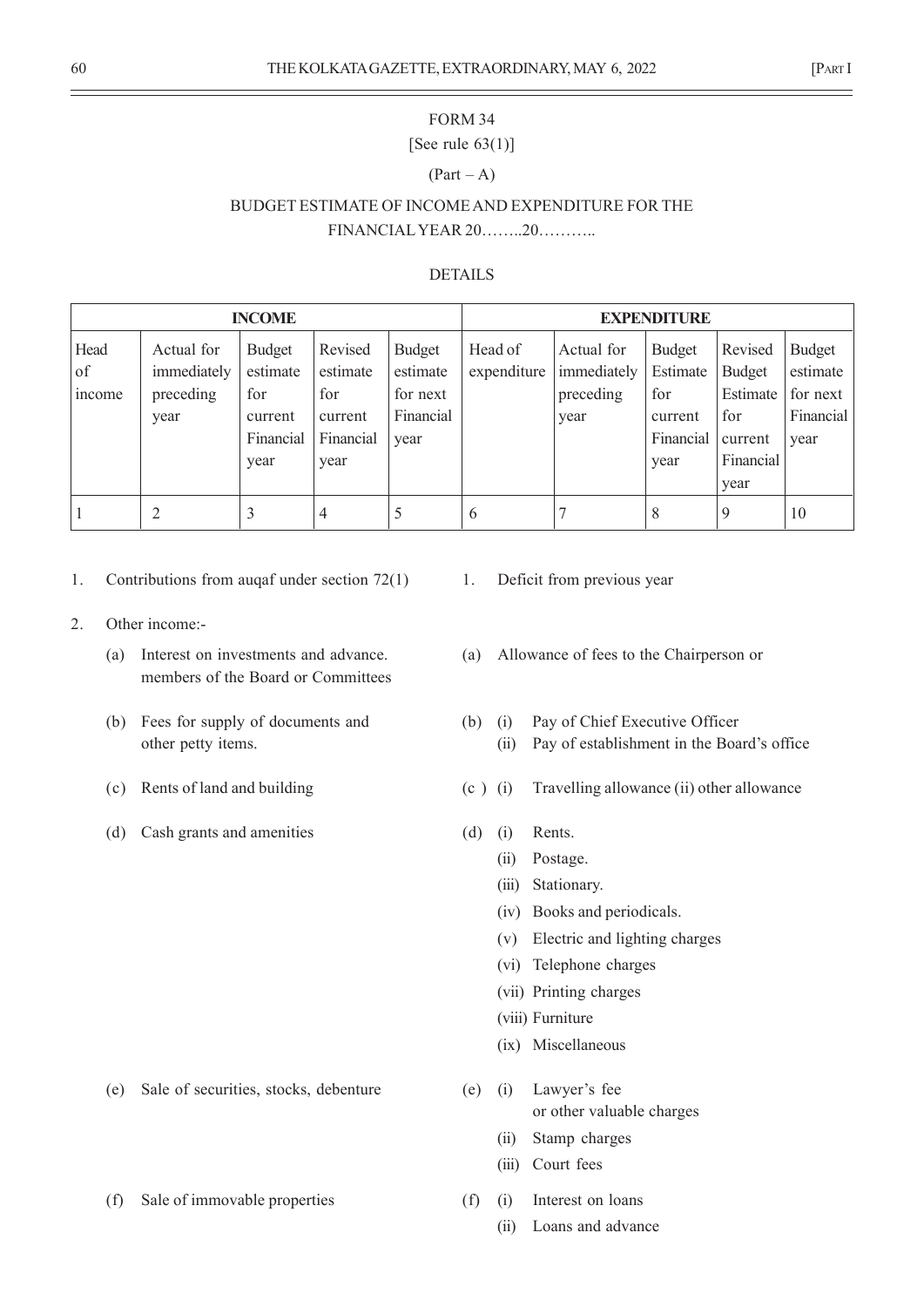- 
- (g) other receipts (g) (i) Grants and scholarships
	- (ii) Capita; expenditure on land and building
	- (iii) Maintenance and repair
	- (iv) Purchase of securities
	- (h) (i) Fuel for vehicles
		- (ii) Maintenance for vehicles

Total

DEFICIT/Surplus at the end of the next financial year ……………………………………………………………………

#### $(Part - B)$

# BUDGET ESTIMATE OF RECEIPTRS AND PAYMENTS FOR THE FINANCIAL YEAR

|                      |                                                | <b>INCOME</b>                                             |                                                            |                                                            | <b>EXPENDITURE</b>     |                                                |                                                           |                                                                             |                                                              |  |  |  |
|----------------------|------------------------------------------------|-----------------------------------------------------------|------------------------------------------------------------|------------------------------------------------------------|------------------------|------------------------------------------------|-----------------------------------------------------------|-----------------------------------------------------------------------------|--------------------------------------------------------------|--|--|--|
| Head<br>of<br>income | Actual for<br>immediately<br>preceding<br>year | Budget<br>estimate<br>for<br>current<br>Financial<br>year | Revised<br>estimate<br>for<br>current<br>Financial<br>year | <b>Budget</b><br>estimate<br>for next<br>Financial<br>year | Head of<br>expenditure | Actual for<br>immediately<br>preceding<br>year | Budget<br>Estimate<br>for<br>current<br>Financial<br>year | Revised<br><b>Budget</b><br>Estimate<br>for<br>current<br>Financial<br>year | <b>Budget</b><br>estimate<br>for next<br>Financial  <br>year |  |  |  |
|                      | 2                                              | 3                                                         | 4                                                          | 5                                                          | 6                      |                                                | 8                                                         | 9                                                                           | 10                                                           |  |  |  |

Cash balance from previous year

( i) Income (i) Expenditure

(ii) Loans (ii) Payment of Loans\* Cash balance at the end of year \*\*

\*From the surplus of income over expenditure or from balance of loans, etc, when there is no surplus.

\*\*Includes advances of pay, travelling allowances and lawyer's fees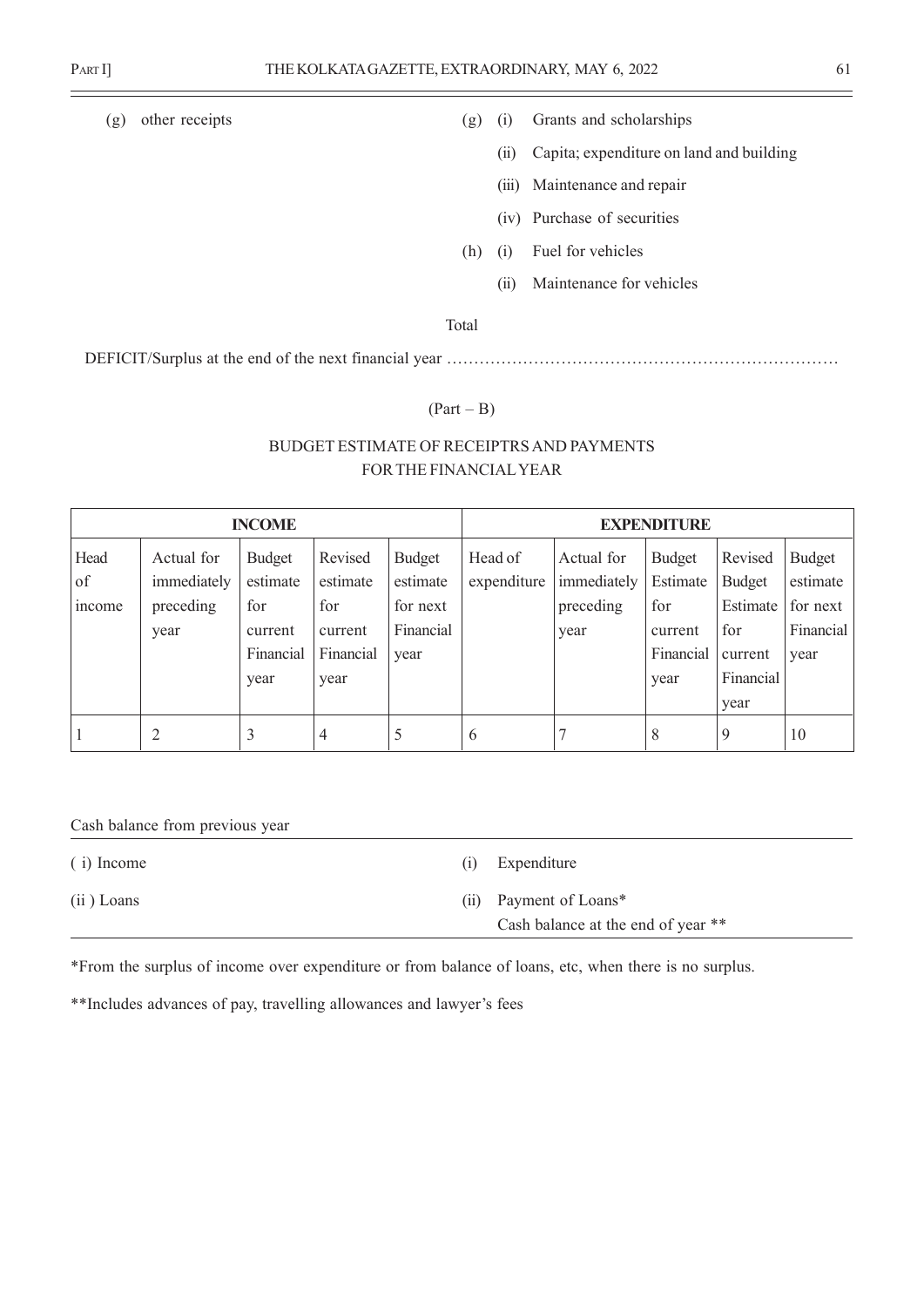| Actual<br>for | Budget<br>estimate | Revised<br><b>Budget</b> | Head<br>of | Budget<br>estimate | Head of<br>Liabilities | <b>Budget</b><br>Estimate | Revised<br>Estimate | <b>Budget</b><br>estimate | Actual<br>for |
|---------------|--------------------|--------------------------|------------|--------------------|------------------------|---------------------------|---------------------|---------------------------|---------------|
| immedi-       | for                | estimate                 | assets     | for next           |                        | for                       | for                 | for                       | immedi-       |
| ately         | current            | for                      |            | Financial          |                        | next                      | current             | current                   | ately         |
| preceding     | Financial          | current                  |            | year               |                        | Financial                 | Financial           | Financial                 | preceding     |
| year          | year               | Financial                |            |                    |                        | year                      | year                | year                      | year          |
|               |                    | year                     |            |                    |                        |                           |                     |                           |               |
|               | $\overline{2}$     | 3                        | 4          | C                  | 6                      | 7                         | 8                   | 9                         | 10            |
| Rs.           | R <sub>s</sub> .   | Rs.                      | Rs.        | R <sub>s</sub> .   | Rs.                    | Rs.                       | Rs.                 | Rs.                       | Rs.           |

## $(Part - C)$

### Cash balance\*

Deficit/Surplus at the end of the year

\*Includes advances of pay, travelling allowances and lawyer's fees.

(Part – D)

# BUDGET ESTIMATES OF INCOME AND EXPENDITURE DURING THE FINANCIAL YEAR ABSTRACTS

| Actual for      | Budget estimate     | Revised budget | Budget        | Remarks       |
|-----------------|---------------------|----------------|---------------|---------------|
| the immediately | for                 | estimate for   | estimates     |               |
| preceding year  | current year        | current year   | for next year |               |
| (1)             | $\lfloor 2 \rfloor$ |                | (4)           | $\mathcal{D}$ |

Deficit/Surplus at the end of the next financial year…………………………………………………………….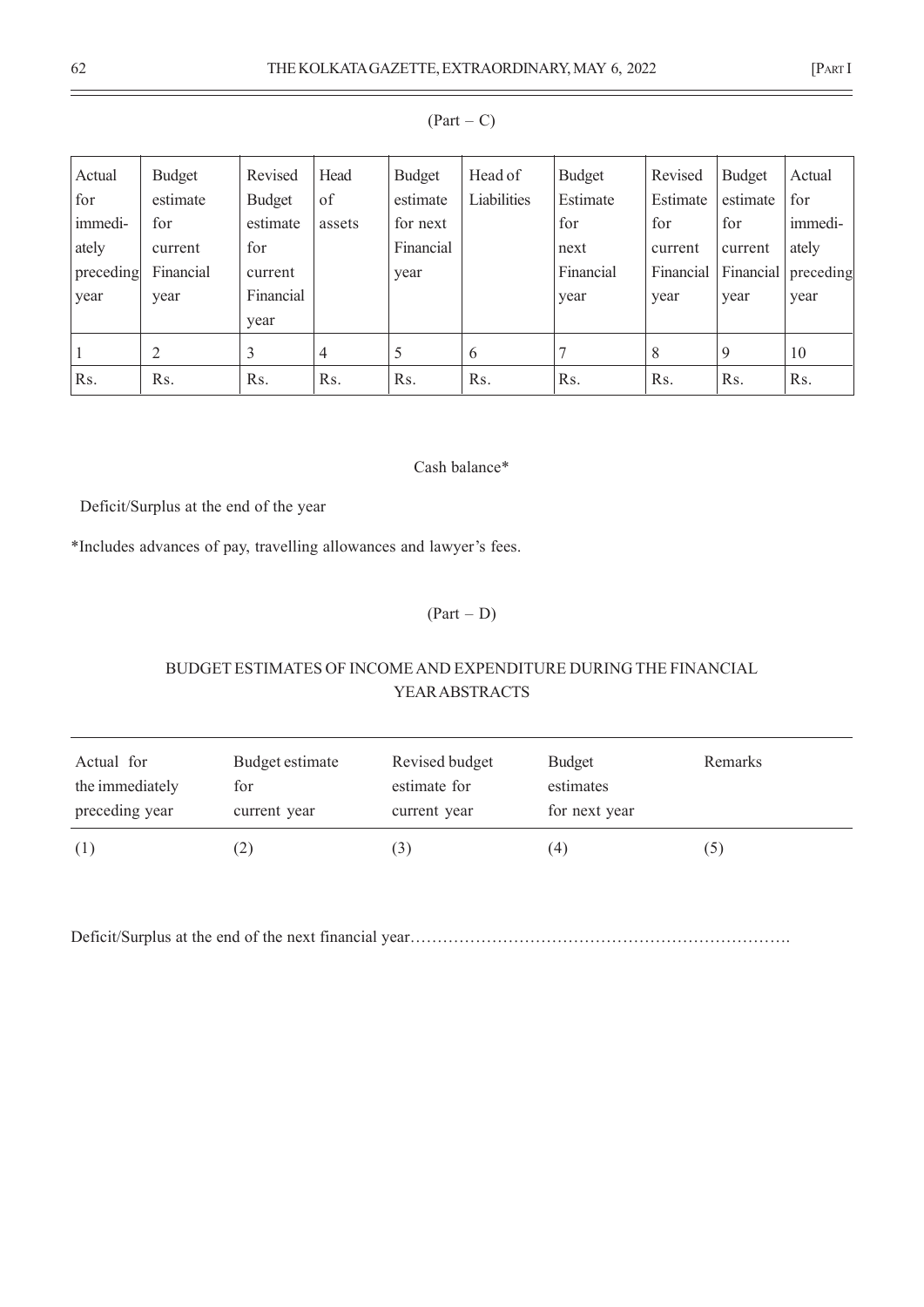# FORM 35 [See rule 65(1)]

# CONTENT OF THE ANNUAL REPORT ON THE WORKING AND ADMINISTRATION OF THE …………………. WAQF BOARD AND THE ADMINISTRATION OF AUQAF IN……………………….

#### INDEX

|       |       | Tribunals and courts and the results                                                  |
|-------|-------|---------------------------------------------------------------------------------------|
|       |       |                                                                                       |
|       |       |                                                                                       |
|       |       |                                                                                       |
|       |       |                                                                                       |
|       |       |                                                                                       |
|       |       | Section I: Administration and management                                              |
| Ι.    |       | Jurisdiction:                                                                         |
|       | (i)   | The area and population of Muslims.                                                   |
|       | (ii)  | Number of auqaf.                                                                      |
|       | (iii) | Number of circle and branches, if any.                                                |
|       |       | (iv) Number of mutawallis.                                                            |
|       | (v)   | Number of waqf institutions.                                                          |
|       |       | (vi) Status of survey of waqf properties.                                             |
|       |       | (vii) Numbers of new waqf registered during the year.                                 |
| 2.    |       | Personnel :-                                                                          |
|       | (i)   | Number and names of Board members.                                                    |
|       | (i)   | Number of members by election and their names along with the electoral colleges.      |
|       | (iii) | Number of members by nomination, their names and category.                            |
|       | (iv)  | Chairperson – name and date of election.                                              |
|       | (v)   | Chief Executive Officer – name and period from which working.                         |
|       |       | (vi) Names of other officers (office and field).                                      |
| $3$ . |       | Meetings and attendance:-                                                             |
|       | (i)   | Number of ordinary and special meetings of the Board and meetings adjourned meetings. |
|       | (ii)  | Regularity in holding of Board's meetings and attendance of members in the meetings.  |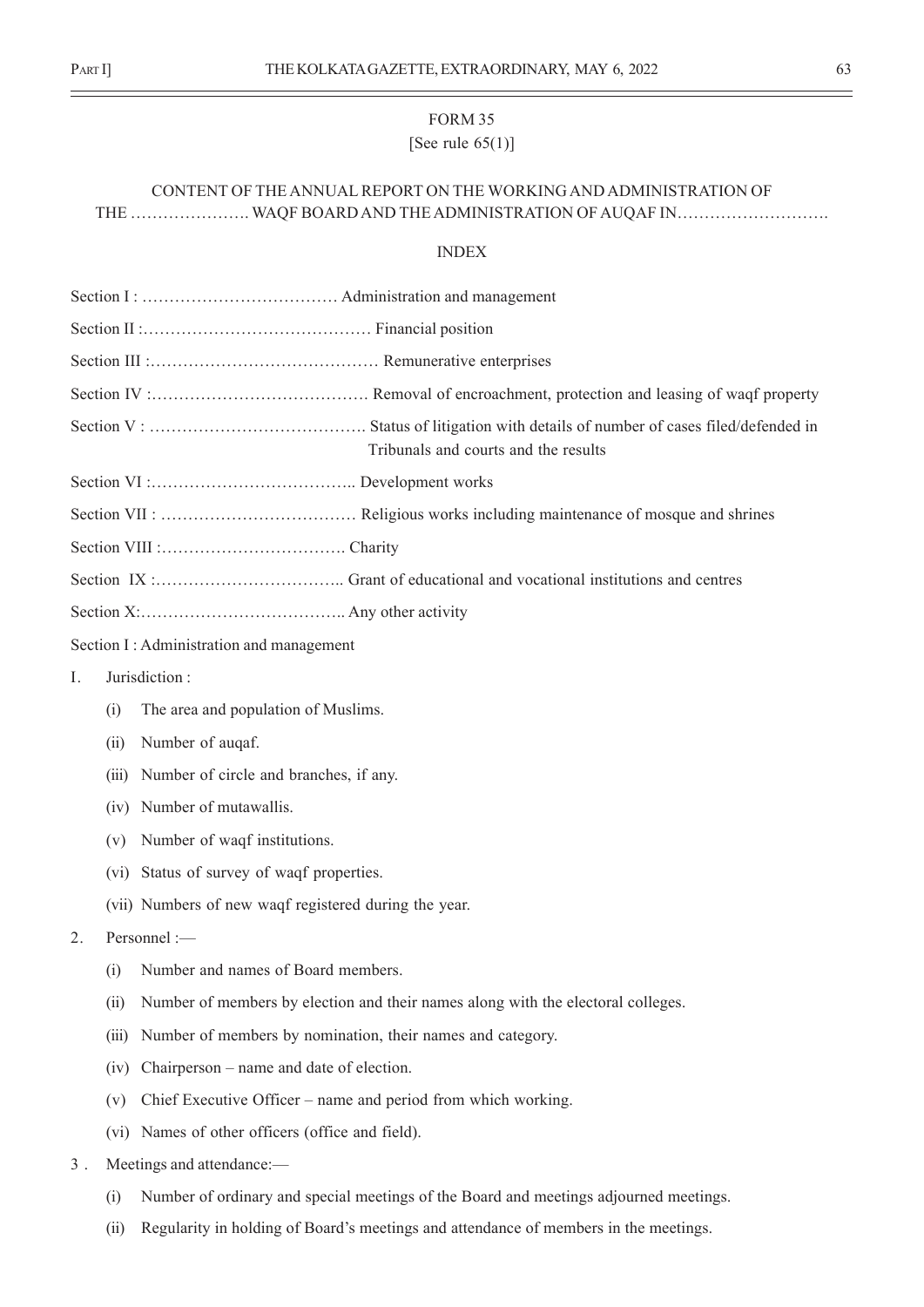- (iii) Whether meetings of the Board held as per Rules and Regulations. If not, reason thereof.
- (iv) Information regarding agenda and resolution-number of resolution.
	- (a) Tabled during the year ;
	- (b) Passed ;
	- (c) Discussed and withdrawn ;
	- (d) Referred again by the Chief Executive Officer to the Board ;
	- (e) Referred by the Chief Executive Officer to the State Government, and
	- (f) Dropped.
- 4. Committees
	- (i) Number of Standing Committees, their functions along with names of members.
	- (ii) General summary of work of each Committee, average attendance and comments of the Board regarding the Standing Committee.
- 5. Summary of other meetings held in the head office or elsewhere during the year.
- 6. Date and details of Annual General meeting of the Board

Section II : Financial Position

1. Summary of the accounts during the year

| Head of account | Opening balance | Receipt during<br>the year | Expenditure<br>during the year | Closing balance |
|-----------------|-----------------|----------------------------|--------------------------------|-----------------|
|                 | (2)             | (3)                        | (4)                            |                 |
| Augaf account   |                 |                            |                                |                 |

2. Investments, loans and grants: Details of capital investments, loans and grants may be given.

- 3. Audit :–
	- (i) The period for which the audit has been completed under section 80, and action taken on the audit report.
	- (ii) Cases of mis-appropriation of money by the waqf institions and action taken under the provision of the Waqf Act, 1995 by the ……………. Waqf Board.
	- (iii) Cases of improvement in the finances of any waqf, whether under direct management.
	- (iv) Vigilance cases against the staff of Board.

Section III : Remunerative enterprises

- 1. Development of waqf properties from the funds of the Board or form loans from Central Waqf Council or any other institution and the achievements thereof and increase in the income by the development of the waqf.
- 2. Details of any other commercial project taken by the Board.

Section IV : Removal of encroachments, protection and leasing of waqf property.

1. Whether the list of encroachments is maintained by the Board and a programme to identity the encroachment on waqf properties is taken up by the Board. If so, details thereof.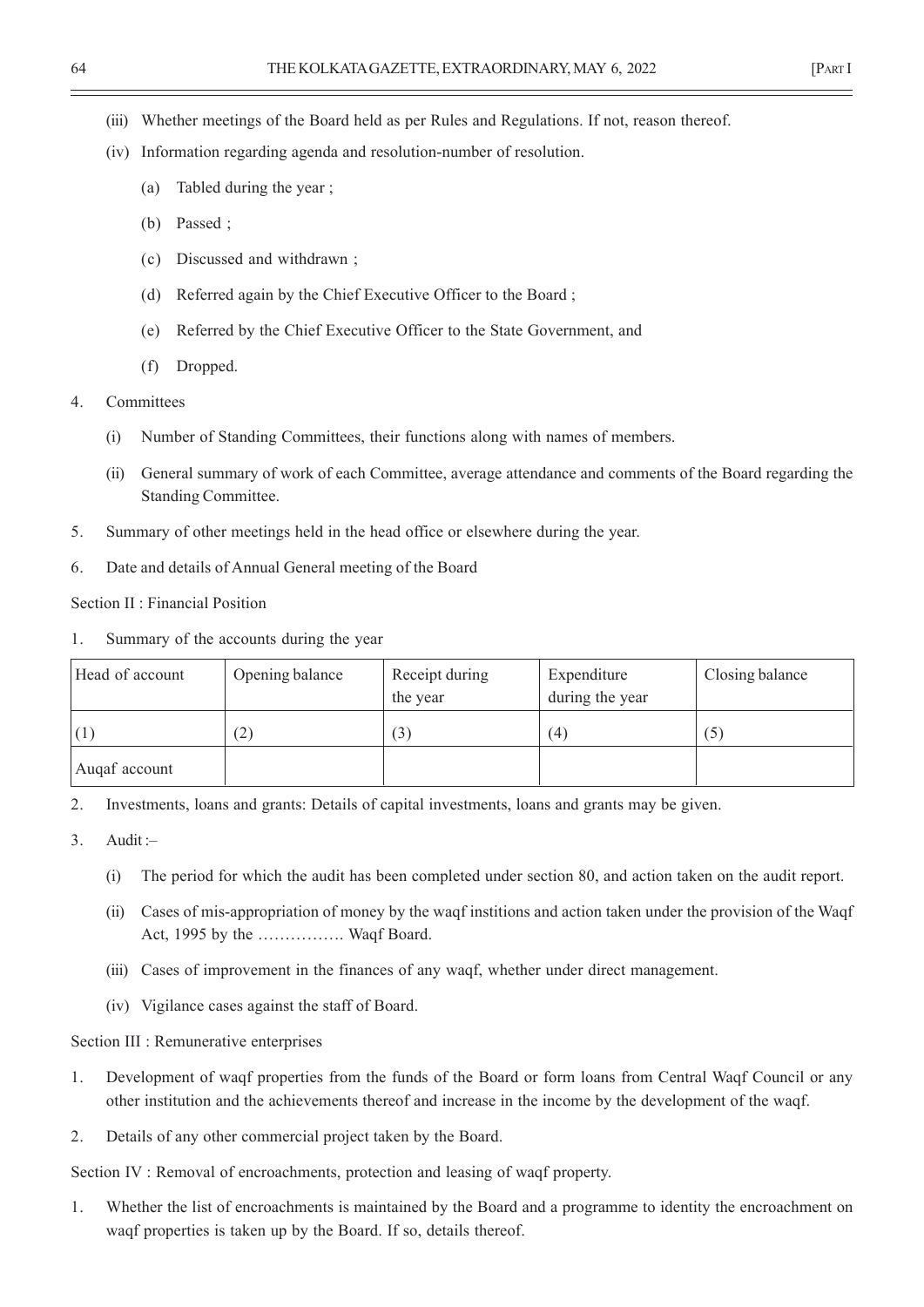2. Progress in implementation of the relevant provisions of the Waqf Act, 1995 to remove encroachments. Implementation of the orders and requisition sent to the Collector and Executive Magistrates regarding the removal of encroachment and restoration of waqf properties to be given with the action taken in detail. Problems faced by the Board in encroachment of orders to be highlighted. Information for removal of encroachment to be given in the following table :

| Sl. No. | Category of waqf | Number of<br>encroachments | Number of<br>encroachments | Number of cases<br>where proceedings |
|---------|------------------|----------------------------|----------------------------|--------------------------------------|
|         |                  | detected                   | removed                    | are pending                          |
|         | (2)              | ' ٹ                        | (4)                        | (5)                                  |
|         |                  |                            |                            |                                      |

3. Leasing of waqf properties : Total number of waqf properties leased. Number of proposals for lease received and disposed of by the Board. Amount of lease, donation etc. received to be given in details.

# Section V : Status of litigation

- 1. Details of applications, suits and writ petition pending in various courts to be given. Expenditure incurred by way of counsel fees to be given in the report. The efficiency of the penal of Advocates to be examined by checking number of cases in which orders are assed in favour of the Board.
- 2. Number of applications filed and defended in Tribunal and writs and suits filed in other courts during the year. Expenditure on counsel fee and other expenditure in legal cases during the year highlighted. The Tribunal fee collected and its remittance to the waqf fund to be examined.
- 3. Regarding Tribunals, the number of appeals and applications filed their disposal by each Tribunal may be reviewed. Problems faced by the Tribunal(s) in the disposal of cases may be highlighted. The Tribunal fee collected and its remittance to the waqf fund to be examined.

Section VI : Development works

- 1. Details of construction of buildings in head office and branch offices and schools etc. with their estimate and expenditure during the year.
- 2. Maintenance of all such buildings mentioned in para (1) to be given with estimate and expenditure on maintenance.
- 3. Development and maintenance of waqf property (not religious) like boundary walls etc. with estimate and expenditure during the year.

# Section VII : Religious work

- 1. Details of construction of mosques with estimate and expenditure.
- 2. Details of maintenance expenditure of mosques, dargahs etc. along with amount of electricity bills.
- 3. Amount spent on urs and other festivals.
- 4. Details of salary of Imams and moazzins with number in different categories.

# Section VIII : Charity

- 1. Amount of pension of widows and orphans and details of their number district wise.
- 2. Amount of pension of retired Imams with details.
- 3. Amount of other charity, like marriage of poor girls and others.
- 4. Amount of scholarship and number of students with classes.
- 5. Any other expenditure.